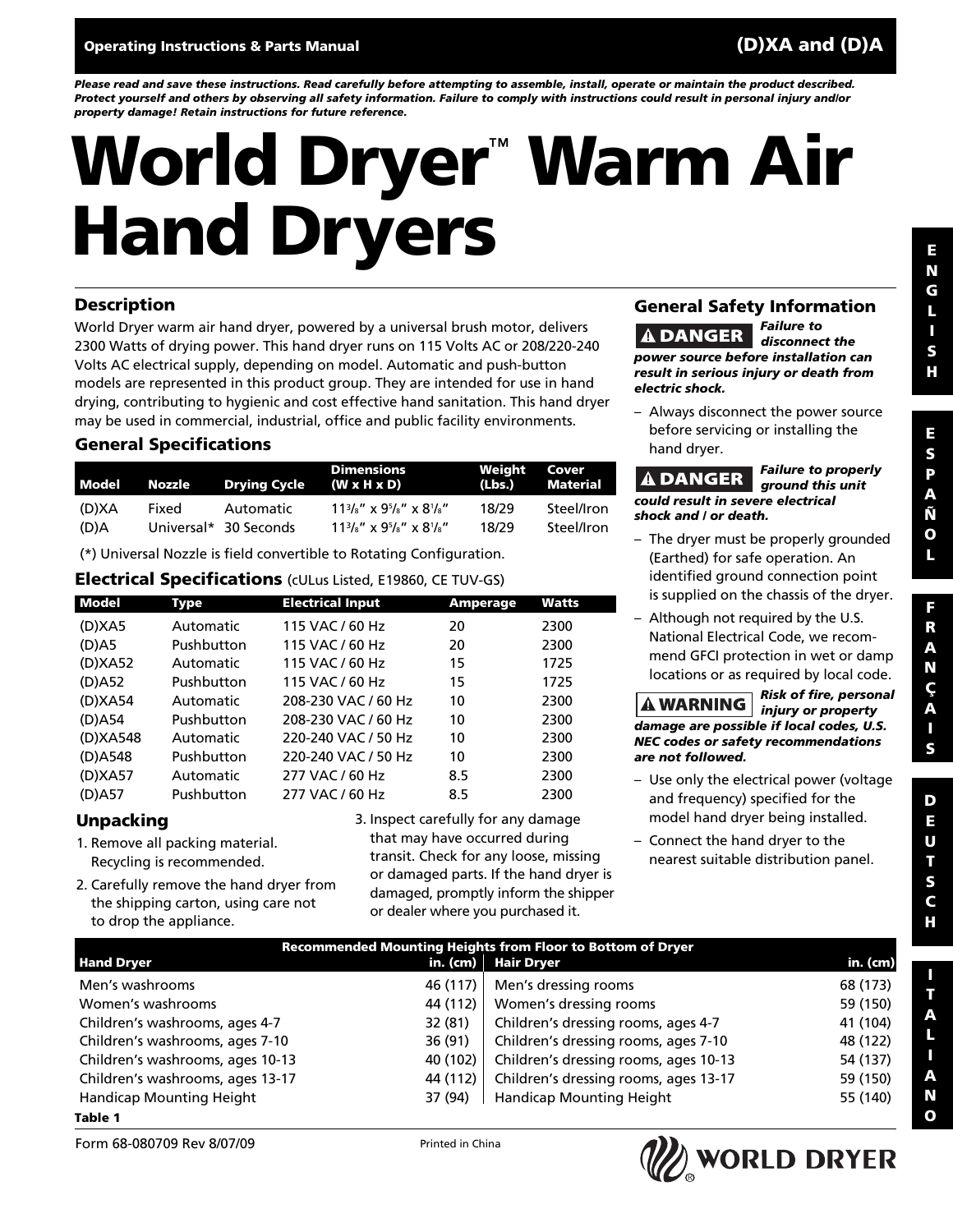# **World Dryer**™ **Warm Air Hand Dryers**

#### **General Safety Information (Continued)**

- To limit a voltage drop, and insure efficient operation, use No. 12 wire or larger as required by local or U.S. National Electrical Code.
- Do not connect to a branch circuit with CB or fuse protection over 20 Amps. This is in compliance with the U.S. National Electrical Code #210-20.
- All automatic model hand dryers must have a dedicated 20 Amp circuit as required by Underwriters Laboratories, Inc. (UL).
- Route all field wiring away from any moving parts within the hand dryer.

#### *Improper mounting of this hand dryer could* **CAUTION** *result in personal injury or property damage.*

- Follow the mounting recommendations in Table 1.
- On a stud wall, one side of the hand dryer should be mounted to an existing stud.

#### **Installation**

#### **FOR MODELS (D)A5, 52, 54, 548, 57**

- 1. Disconnect the power source.
- 2. Use the security Allen wrench supplied to remove the (2) cover mounting screws. Remove the cover from the dryer.
- 3. Place the hand dryer base on the wall at the desired location using Table 1 to determine the recommended mounting height. With the base so located, use it as a template to mark locations of the 4 mounting bolt holes on the wall. When two or more dryers are installed, they should be spaced 24" (61 cm) minimum from center to center.
- 4. Fasten the base to the wall, using the type of bolts suggested in Table 2.
- 5. Connect the dryer to the nearest suitable distribution panel.
- 6. Replace cover, making certain not to over-tighten cover bolts.

#### **FOR AUTOMATIC DRYER MODELS (D)XA5, 52, 54, 548, 57**

- 1. Disconnect the power source.
- 2. Use the security Allen wrench supplied to remove the (2) cover mounting screws. Remove the cover from the dryer.
- 3. Place the hand dryer base on the wall at the desired location using Table 1 to determine the recommended mounting height. With the base so located, use it as a template to mark locations of the 4 mounting bolt holes on the wall. When two or more dryers are installed, they should be spaced 24" (61 cm) minimum from center to center. Applies only to the Automatic models: ensure that

no reflective object (such as a hand basin) is located directly under the infra-red sensor eye; the minimum distance is 18 inches.

4. All automatic dryers must have their own dedicated 20 amp circuit. This is a UL-suggested requirement.

**IMPORTANT:** Consult local and general regulations before performing dryer installation. Ensure that the electrical network is not overloaded. Do not connect to a branch circuit over 20 amps.

#### **Maintenance**

- 1. Remove fuse or shut off power to the dryer at fuse box.
- 2. With security Allen wrench supplied with dryer, remove two Allen screws from bottom side of dryer case.
- 3. Remove dryer cover.

#### **CLEANING INSTRUCTIONS**

Read complete Instructions before proceeding. Under normal use, cleaning the Dryer once a year will keep it in good operating condition. If the washroom traffic is heavier than normal, the cleaning should be done every 6 months. Lint and dust build up inside the dryer can result in damage to motor and heating element as well as hot emissions that could injure the user.

1. Turn off dryer at circuit breaker or fuse panel.

**NOTE:** When using surface mount wiring, an optional, available offset fitting #100BR must be ordered to adapt the wiring to 1/2" EMT.

| <b>Type of Wall</b>                            | <b>Type of Bolt</b>                            | Minimum Bolt Length         |
|------------------------------------------------|------------------------------------------------|-----------------------------|
| Hollow Tile, Lath, Wall Board or Metal         | 1/4" (M6) Screw Type or Wing Type Toggle Bolts | Dependent on wall thickness |
| Cement, Brick, or Tile Covered Cement or Brick | 1/4" (M6) Stud Type Expansion Bolts            | 3" (76 mm)                  |
| Stud Wall with Wood Backing                    | No.16 (M8) Wood Screws                         | $2\frac{3}{4}$ " (70 mm)    |
|                                                |                                                |                             |

**Table 2**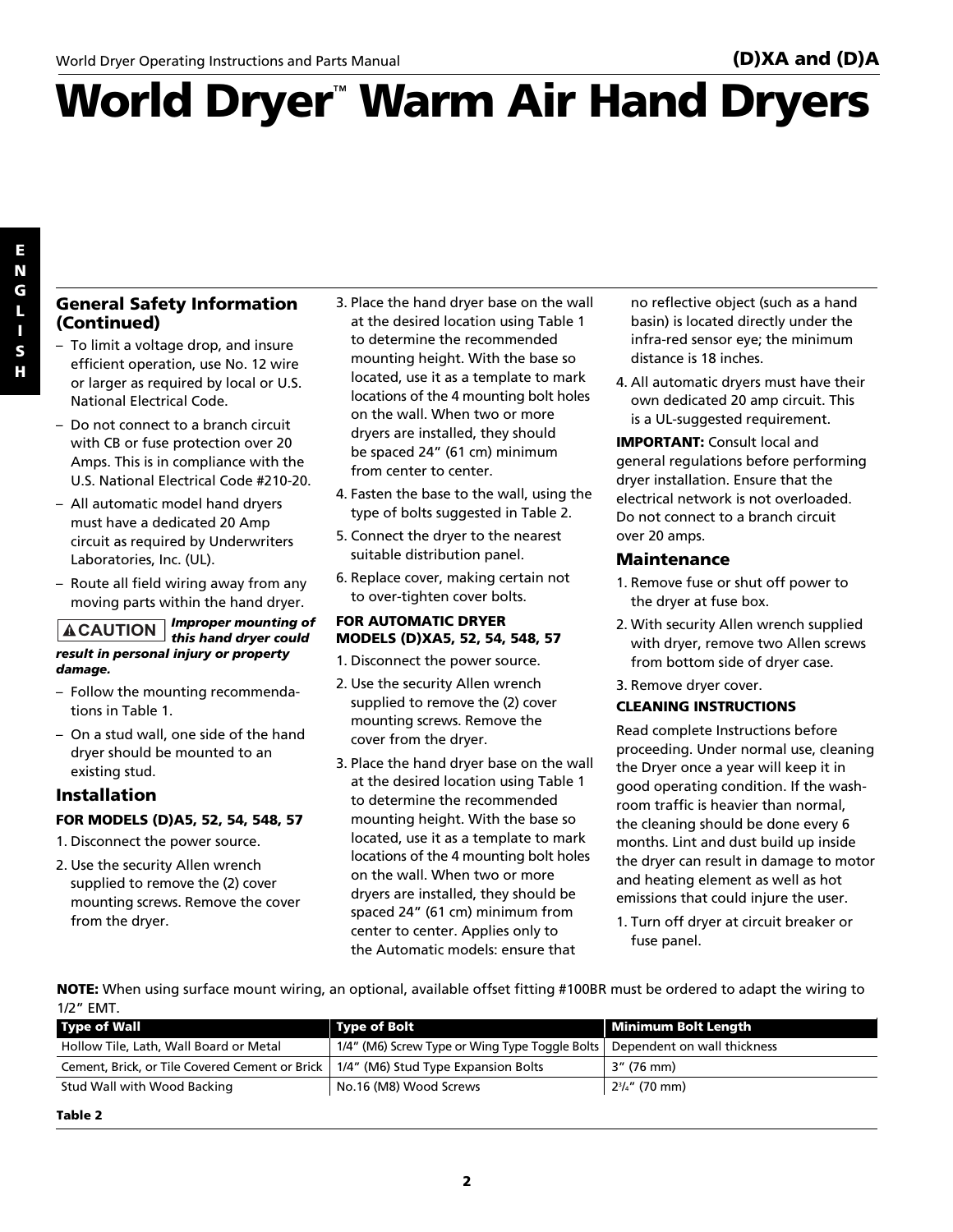## **Models (D)XA and (D)A**

#### **Maintenance (Continued)**

- 2. Remove two cover mounting screws from dryer cover using security Allen wrench provided. Support cover while removing screws.
- 3. Remove three (3) side screws holding blower housing together. Note position of heating element. The lead wires are directed through the clearance hole in the blower housing halves. Carefully remove the heating element however, do not disconnect the wires.
- 4. Clean blower wheel halves using a 1/2" diameter radial bristle brush. Insert brush through space between individual blades and dislodge dirt. Do not bend blades.
- 5. Vacuum out dirt from blower and housing, reposition heating element and housing half and replace three (3) side screws. Tighten gently making sure that mica heating element pieces are positioned in housing slots with connecting wires passing through blower housing hole.
- 6. Use soft-medium bristle 1/2" paint brush to clean dust and dirt from motor and switch timer. Do not bend switch blade when cleaning.
- 7. Use a stiff brush to clean dirt from inside of nozzle grill and inlet grill. Water may be necessary to flush dirt from inlet grill. Dry inside of cover before replacing if water is used.
- 8. Inspect motor brushes. To inspect brushes insert tooth pick in hole in end of brush assembly. If tooth pick is inserted more than one inch, replace brushes. (See replacement instructions.)
- 9. Replace cover. Place cover squarely over base and push flush to wall. Insert 2 cover mounting screws and tighten until snug. Do not over-tighten.

#### **REPLACEMENT OF MOTOR BRUSHES**

- 1. Remove locking spring clip securing brush holder.
- 2. Draw brush cap out of motor slowly until wire connector appears.
- 3. Detach wire connector and remove brush and holder assembly.

**NOTE:** When unpacking brush assembly from carton it is important to hold carbon brush in brush holder securely. P/N 206NL

- 4. Insert new assembly to point where wire quick connect connection can be made.
- 5. Push brush quick-connects on motor and brush sleeve together.
- 6. Push brush assembly back in place and insert locking spring clip.

#### **REPLACEMENT OF HEATING ELEMENT**

1. Remove three screws holding blower housing (#211PA and #112P) together, and remove #112P side of housing.

- 2. Disconnect the white wires of the heating element at the terminal block and switch terminal. Replace with the new heating element of proper voltage and wattage, being careful to connect it identically to the old one.
- 3. Hold element in position on stationary side of blower housing and slip removable side in place, making sure element frames fit into grooves in blower housing and both wires run through notch at top of air outlet, and replace three screws fastening blower housing together.
- 4. Reconnect wires to terminal block and switch. Make certain all wires are properly reconnected and match the wiring diagram located on the inside of the Dryer Cover.

#### **REPLACEMENT OF SWITCH TIMER MODELS (D)A5, 52, 54, 548, 57**

- 1. Remove screws from each of the two terminals on switch timer, marking wires for correct reconnection to switch terminals.
- 2. Replace defective timer with new one. (Specify Dryer Model when ordering Timer.)
- 3. Reconnect wires to terminals.
- 4. Replace cover (be sure cover fits squarely over base unit) and push in until cover is flush with wall and insert two cover mounting screws. Do not over-tighten the mounting screws.
- 5. Turn on power to dryer.

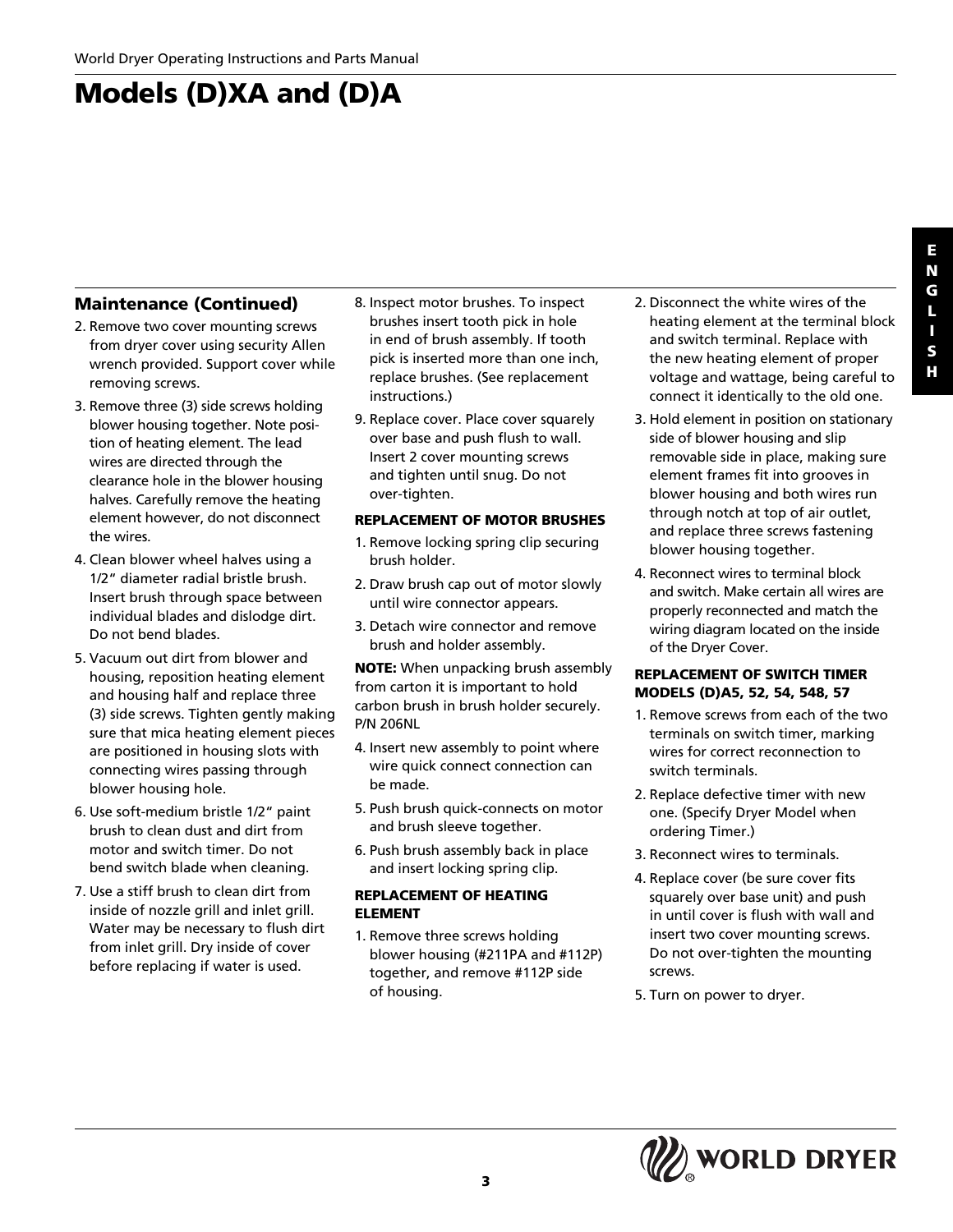### *For Repair Parts, call 1 (708) 449-0701*

*Please provide following information:* -Model number -Serial number -Part description and number as shown in parts list



**Figure 1 – Repair Parts Illustration for Warm Air Hand Dryers**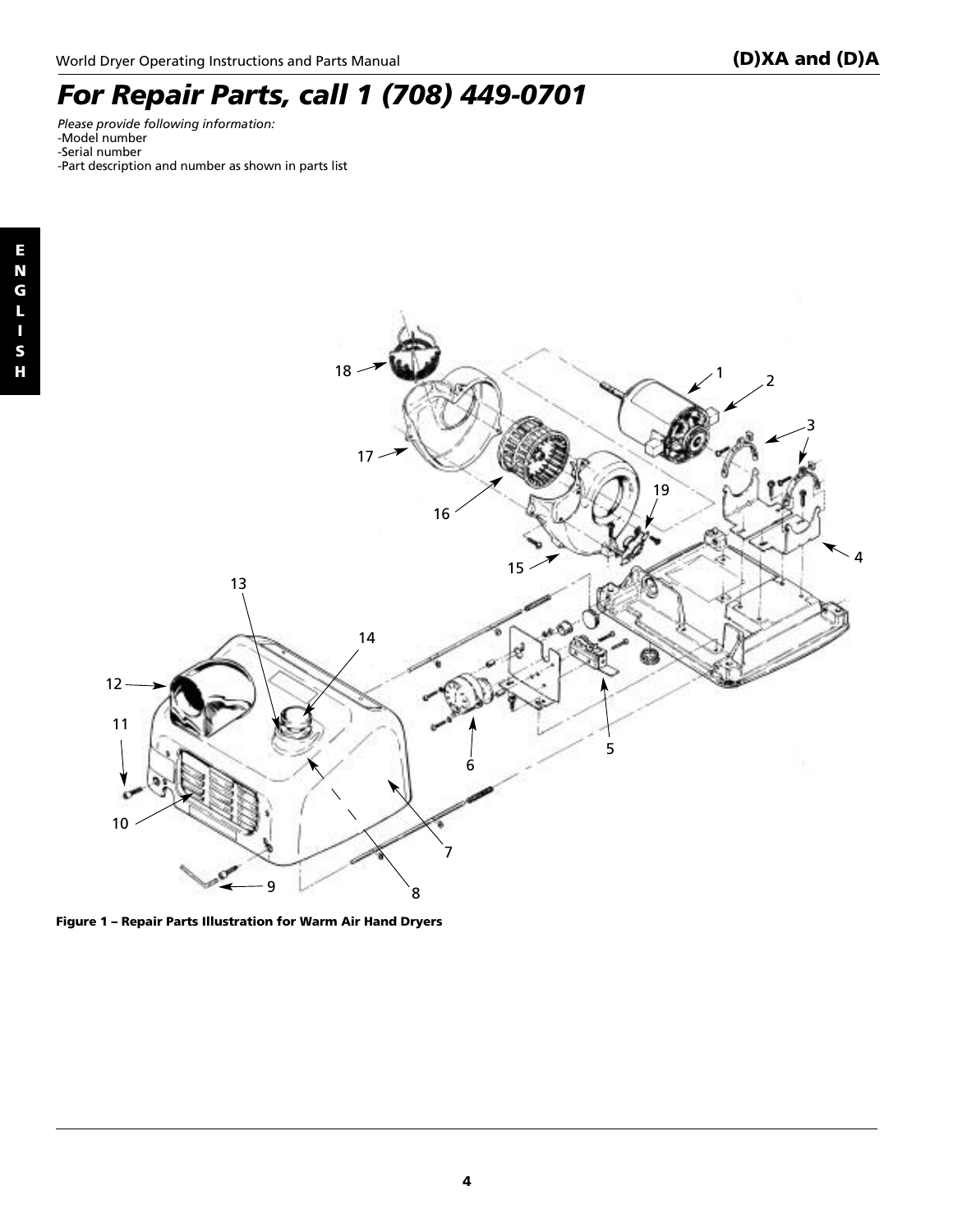### **Models (D)XA and (D)A**

#### **Repair Parts List for Warm Air Hand Dryers**

| <b>Reference</b><br><b>Number</b> | <b>Description</b>                                                          | <b>Part Number</b> | Quantity       |
|-----------------------------------|-----------------------------------------------------------------------------|--------------------|----------------|
| 1                                 | Motor - 115 V (D)A5, (D)XA5, (D)A52, (D)XA52                                | 210K               | 1              |
|                                   | Motor - 208/220-240 V (D)A54, (D)XA54, (D)A548, (D)XA548, t(D)A57, t(D)XA57 | 210ACEK            | 1              |
| 2                                 | Motor Brush                                                                 | 206NL              | $\overline{2}$ |
| 3                                 | <b>Motor Mounting Strap</b>                                                 | $110-4A$           | 2 sets         |
| 4                                 | <b>Motor Mounting Brackets</b>                                              | $110 - 4$          | 2              |
| 5                                 | Micro Switch Only (D)A(All)                                                 | 143F               | 1              |
| 6                                 | Switch Timer Unit - 115 V, 30 Seconds (D)A5, (D)A52                         | 225                | 1              |
|                                   | Switch Timer Unit - 208-230 V, 30 Seconds (D)A54, (D)A57                    | 225A               | 1              |
|                                   | Switch Timer Unit - 220-240 V, 50 Hz, 30 Seconds (D)A548                    | 225M               | 1              |
| 7                                 | Cover Complete, Cast Iron, Automatic, White XA(All)*                        | 70XA5-974AK        | 1              |
|                                   | Cover Complete, Cast Iron, Pushbutton, White A(All)*                        | 70A5-974AK         | 1              |
|                                   | Cover Complete, Steel, Automatic, White DXA(All)*                           | 72DXA5-974K        | 1              |
|                                   | Cover Complete, Steel, Pushbutton, White DA(All)*                           | 72DA5-974K         |                |
|                                   | Cover Complete, Stainless Steel, Auto/Pushbutton*                           | Call to order      | 1              |
| 8                                 | Pushbutton Retaining Ring, Insulated Push Rod Tip, and Spring Kit (D)A(All) | 193K               | 1              |
| 9                                 | Security Allen Wrench                                                       | 204TP              | $\mathbf{1}$   |
| 10                                | Inlet Grill, Cast Iron, Pushbutton, with Mtg. Hardware A(All)               | 194-1K             | 1              |
|                                   | Inlet Grill, Cast Iron, Automatic, with Mtg. Hardware XA(All)               | 194-1BK            | 1              |
| 11                                | Tamper Proof Cover Screw, Cast Iron Covers                                  | 100B2              | $\overline{2}$ |
|                                   | Tamper Proof Cover Screw, Steel Covers                                      | 46-330             | $\overline{2}$ |
|                                   | Lock Washer, Steel Covers                                                   | 59-005028          | $\overline{2}$ |
| 12                                | Nozzle Assembly Kit                                                         | 34-172K            | 1              |
| 13                                | Pushbutton Adapter, Gasket and Bushing Unit (D)A(All)                       | 190K               |                |
| 14                                | Pushbutton Assembly Kit (Knob, Rod, Ring, Spring and Tip) (D)A(All)         | 185K               |                |
| 15                                | Blower Scroll Half with Base Mount and Thermostat                           | 211PA              | 1              |
| 16                                | <b>Blower Plastic</b>                                                       | 101P               | 1              |
| 17                                | Blower Scroll Half with Terminal Block - Left Side                          | 112P               | 1              |
| 18                                | Heating Element - 115 V, 20 AMP (D)A5, (D)XA5                               | 213K               | 1              |
|                                   | Heating Element - 115 V, 15 AMP (D)A52, (D)XA52                             | 213B               | 1              |
|                                   | Heating Element - 230 V (D)A54, (D)XA54, (D)A548, (D)XA548                  | 213A4K             | 1              |
|                                   | Heating Element - 277 V, 8.5 AMP (D)A57, (D)XA57                            | 213A7              | 1              |
| 19                                | Thermostat Only 3/4"                                                        | 1111-03            | 1              |
| Δ                                 | Automatic Sensor Control - 115 V (D)XA                                      | 16-230-120 (D)A    | 1              |
| Λ                                 | Automatic Sensor Control - 208-230 V (D)XA54                                | 16-240-208 (D)A    | 1              |
| Δ                                 | Automatic Sensor Control - 220-240 V, 50Hz CE Only (D)XA548                 | 16-230-240 CE      | 1              |
| Δ                                 | Infrared Sensor, Eye (D)XA(All)                                             | 49-238             | 1              |

(\*) Specify model when ordering.

(†) 277 Volt Models Use 210ACEK Motor (230 V Power Tap).

(∆) Not shown.

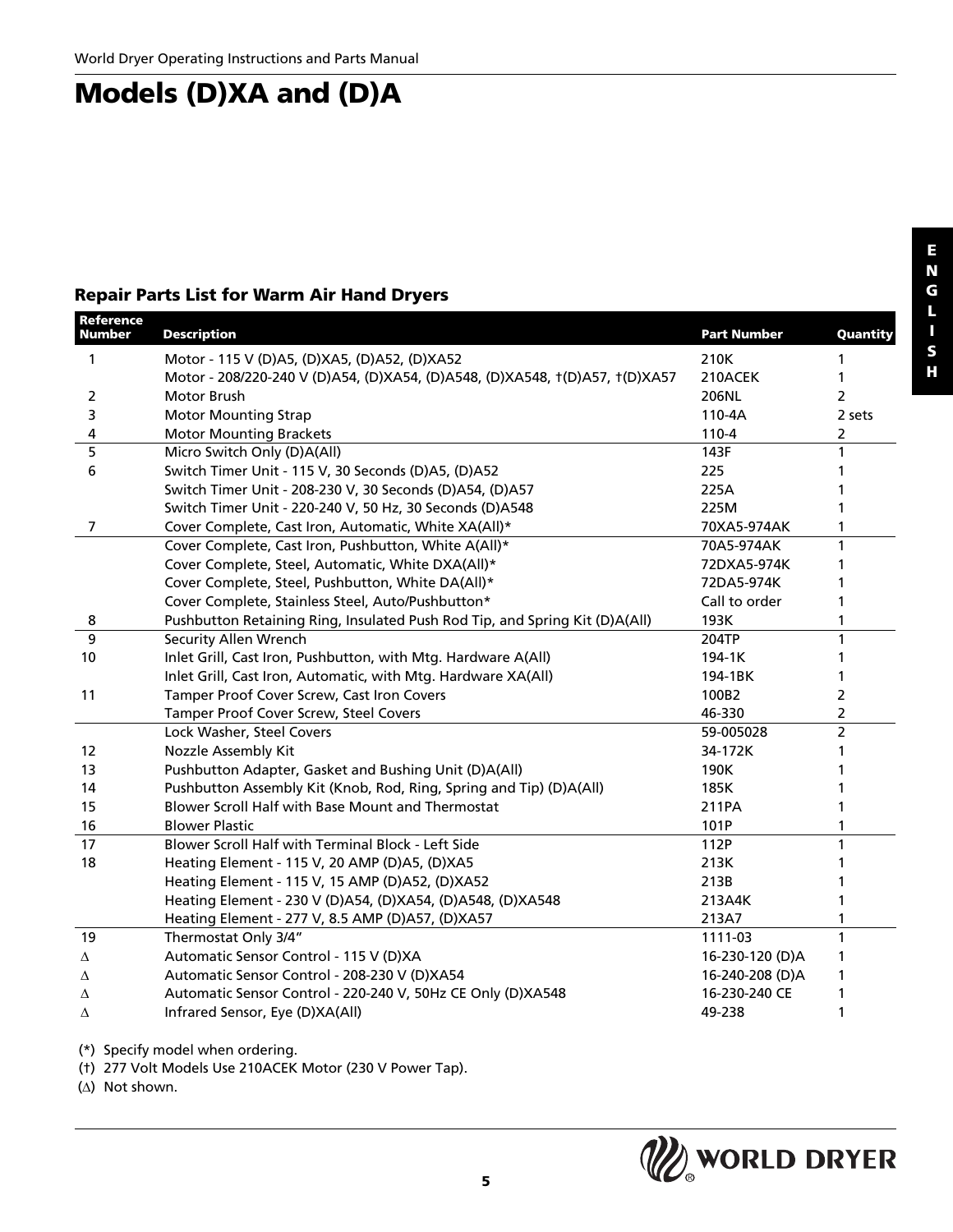# **World Dryer**™ **Warm Air Hand Dryers**

**E N G L I S H**

#### **Troubleshooting Chart**

| Symptom                                                | <b>Possible Cause(s)</b>                               | <b>Corrective Action</b>                                                                                                                                            |
|--------------------------------------------------------|--------------------------------------------------------|---------------------------------------------------------------------------------------------------------------------------------------------------------------------|
| Dryer fails to start                                   | No power to unit                                       | Check power to unit and connections                                                                                                                                 |
| A glow is seen through<br>nozzle but no air is blowing | Defective motor                                        | Replace motor brushes or motor if bad                                                                                                                               |
| Dryer blows cold air                                   | Defective heating element<br>or defective thermostat   | Disconnect the unit from the electrical supply and remove<br>the cover. Check the heating element and thermostat with<br>a universal meter and replace if necessary |
| Automatic model dryer<br>will not shut off             | Sensor is dirty, defective<br>or there is a reflection | 1. Check infra-red eye for dirt or damage. Use plastic lenses<br>cleaning solution and a soft cloth. Dry lens with a soft cloth                                     |
|                                                        |                                                        | 2. Make sure that sensor is not getting a reflection from<br>another object                                                                                         |
|                                                        |                                                        | 3. Test relay/contactor for coil continuity using an ohm meter.<br>Coil resistance should not exceed 2000 ohms                                                      |
|                                                        |                                                        | 4. After electricity has been applied to the dryer, it should<br>turn on within a few seconds. Test by placing hands<br>3 to 6 inches below the nozzle              |

#### *LIMITED WARRANTY*

*WORLD TEN-YEAR LIMITED WARRANTY. WORLD DRYER™ WARM AIR HAND DRYERS, MODELS COVERED IN THIS MANUAL, ARE WARRANTED BY WORLD DRYER CORP. TO THE ORIGINAL USER AGAINST DEFECTS IN WORKMANSHIP OR MATERIALS UNDER NORMAL USE FOR TEN YEARS AFTER DATE OF PURCHASE. ANY PART WHICH IS DETERMINED TO BE DEFECTIVE IN MATERIAL OR WORKMANSHIP AND RETURNED, SHIPPING COSTS PREPAID, WILL BE, AS THE EXCLUSIVE REMEDY, REPAIRED OR REPLACED AT WORLD'S OPTION. FOR LIMITED WARRANTY CLAIM PROCEDURES, SEE "PROMPT DISPOSITION" BELOW. THIS LIMITED WARRANTY GIVES PURCHASERS SPECIFIC LEGAL RIGHTS WHICH VARY FROM JURISDICTION TO JURISDICTION.*

*LIMITATION OF LIABILITY. TO THE EXTENT ALLOWABLE UNDER APPLICABLE LAW, WORLD'S LIABILITY FOR CONSEQUENTIAL AND INCIDENTAL DAMAGES IS EXPRESSLY DISCLAIMED. WORLD'S LIABILITY IN ALL EVENTS IS LIMITED TO AND SHALL NOT EXCEED THE PURCHASE PRICE PAID.*

*WARRANTY DISCLAIMER. A DILIGENT EFFORT HAS BEEN MADE TO PROVIDE PRODUCT INFORMATION AND ILLUSTRATE THE PRODUCTS IN THIS LITERATURE ACCURATELY; HOWEVER, SUCH INFORMATION AND ILLUSTRATIONS ARE FOR THE SOLE PURPOSE OF IDENTIFICATION, AND DO NOT EXPRESS OR IMPLY A WARRANTY THAT THE PRODUCTS ARE MERCHANTABLE, OR FIT FOR A PARTICULAR PURPOSE, OR THAT THE PRODUCTS WILL NECESSARILY CONFORM TO THE ILLUSTRATIONS OR DESCRIPTIONS. EXCEPT AS PROVIDED BELOW, NO WARRANTY OR AFFIRMATION OF FACT, EXPRESSED OR IMPLIED, OTHER THAN AS STATED IN THE "LIMITED WARRANTY" ABOVE IS MADE OR AUTHORIZED BY WORLD.*

*Technical Advice and Recommendations, Disclaimer. Notwithstanding any past practice or dealings or trade custom, sales shall not include the furnishing of technical advice or assistance or system design. World assumes no obligations or liability on account of any unauthorized recommendations, opinions or advice as to the choice, installation or use of products.*

*Product Suitability. Many jurisdictions have codes and regulations governing sales, construction, installation, and/or use of products for certain purposes, which may vary from those in neighboring areas. While attempts are made to assure that World products comply with such codes, World cannot guarantee compliance, and cannot be responsible for how the product is installed or used. Before purchase and use of a product, review the product applications, and all applicable national and local codes and regulations, and be sure that the product, installation, and use will comply with them.*

*Certain aspects of disclaimers are not applicable to consumer products; e.g., (a) some jurisdictions do not allow the exclusion or limitation of incidental or consequential damages, so the above limitation or exclusion may not apply to you; (b) also, some jurisdictions do not allow a limitation on how long an implied warranty lasts, consequently the above limitation may not apply to you; and (c) by law, during the period of this Limited Warranty, any implied warranties of implied merchantability or fitness for a particular purpose applicable to consumer products purchased by consumers, may not be excluded or otherwise disclaimed.*

*Prompt Disposition. A good faith effort will be made for prompt correction or other adjustment with respect to any product which proves to be defective within limited warranty. For any product believed to be defective within limited warranty, first write or call dealer from whom the product was purchased. Dealer will give additional directions. If unable to resolve satisfactorily, write to World at address below, giving dealer's name, address, date, and number of dealer's invoice, and describing the nature of the defect. Title and risk of loss pass to buyer on delivery to common carrier. If product was damaged in transit to you, file claim with carrier.*

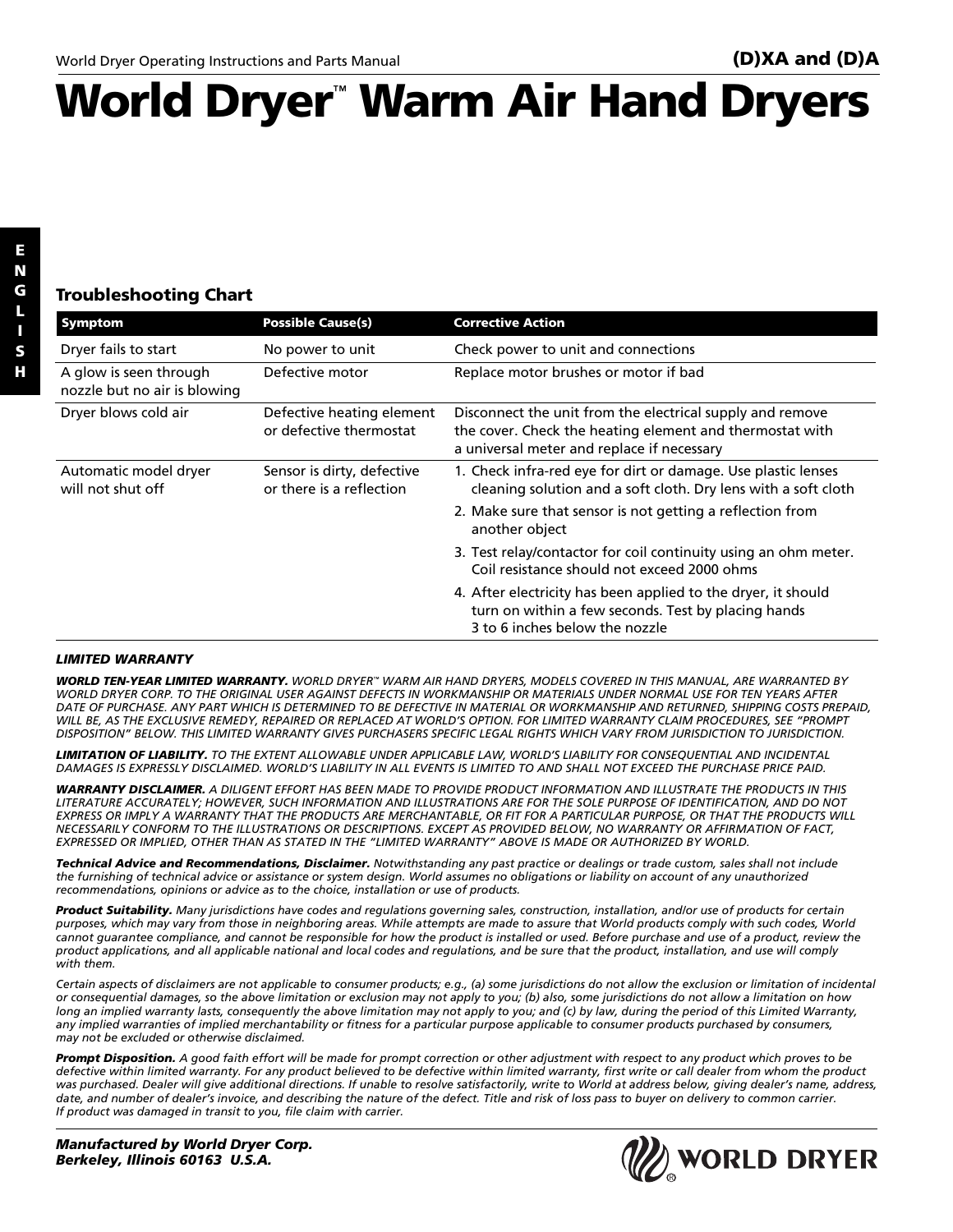*Por favor lea y guarde estas instrucciones. Léalas cuidadosamente antes de tratar de montar, instalar, operar o dar mantenimiento al producto aquí descrito. Protéjase usted mismo y a los demás observando toda la información de seguridad. ¡El no cumplir con las instrucciones puede ocasionar daños, tanto personales como a la propiedad! Guarde estas instrucciones para referencia en el futuro.*

# **Secamanos por aire caliente World Dryer**™

#### **Descripción**

El Secamanos por aire caliente World Dryer, impulsado por un motor universal con escobillas, suministra 2300 vatios de potencia de secado. Este secamanos funciona con un suministro eléctrico de 115 voltios de CA o 208/220-240 voltios de CA, dependiendo del modelo. Este grupo de productos incluye modelos automáticos y de activación por botón pulsador. Los mismos han sido diseñados para uso como secadores de manos, lo cual contribuye a una limpieza higiénica y costo-efectiva de las manos. Este secamanos se puede usar en entornos comerciales, industriales, de oficinas e instalaciones públicas.

#### **Especificaciones Generales**

|               |      | Tiempo<br>Modelo Boquilla de secado  | <b>Dimensiones</b><br>(A x Alt. x P)                           | Peso<br>(kg) | Material de<br>la cubierta |
|---------------|------|--------------------------------------|----------------------------------------------------------------|--------------|----------------------------|
| (D)XA<br>(D)A | Fiia | Automático<br>Universal* 30 segundos | 289 x 244 x 206 mm 8.2/13.2 Acero/Hierro<br>289 x 244 x 206 mm |              | 8.2/13.2 Acero/Hierro      |

(\*) La boquilla universal se puede convertir en campo a una configuración giratoria.

#### **Especificaciones Eléctricas** (Clasificación cULus, E19860, CE TUV-GS)

| Modelo    | <b>Tipo</b>    | <b>Entrada eléctrica</b> | <b>Amperaje</b> | <b>Vatios</b> |
|-----------|----------------|--------------------------|-----------------|---------------|
| (D)XA5    | Automático     | 115 VCA / 60 Hz          | 20              | 2300          |
| $(D)$ A5  | Botón pulsador | 115 VCA / 60 Hz          | 20              | 2300          |
| (D)XA52   | Automático     | 115 VCA / 60 Hz          | 15              | 1725          |
| (D)A52    | Botón pulsador | 115 VCA / 60 Hz          | 15              | 1725          |
| (D)XA54   | Automático     | 208-230 VCA / 60 Hz      | 10              | 2300          |
| $(D)$ A54 | Botón pulsador | 208-230 VCA / 60 Hz      | 10              | 2300          |
| (D)XA548  | Automático     | 220-240 VCA / 50 Hz      | 10              | 2300          |
| (D)A548   | Botón pulsador | 220-240 VCA / 50 Hz      | 10              | 2300          |
| (D)XA57   | Automático     | 277 VCA / 60 Hz          | 8,5             | 2300          |
| (D)A57    | Botón pulsador | 277 VCA / 60 Hz          | 8,5             | 2300          |

#### **Desembalaje**

- 1. Retire todos los materiales de embalaje. Se recomienda reciclar los materiales.
- 2. Extraiga cuidadosamente el secamanos de la caja de envío, sin dejar caer el aparato.
- 3. Inspeccione el producto cuidadosamente para verificar si se han pro-

ducido daños durante el transporte. Revise para verificar si hay partes sueltas, que faltan o que están dañadas. Si el secamanos está dañado, infórmele prontamente sobre dicho daño al consignador o al concesionario de quien compró el secamanos.

#### **Información de Seguridad General**

*No desconectar la* A PELIGRO *fuente de alimentación eléctrica antes de realizar la instalación, puede resultar en lesiones graves o la muerte debido a un choque eléctrico.*

– Siempre desconecte la fuente de energía antes de instalar el secamanos o darle mantenimiento al mismo.

*No conectar* PELIGRO *correctamente a tierra esta unidad puede resultar en un choque eléctrico grave y/o la muerte.*

- Este secamanos se debe conectar correctamente a tierra (unida a tierra) para que funcione en forma segura. En el chasis del secamanos se suministra un punto de conexión a tierra identificado.
- Aunque el Código Eléctrico Nacional (NEC, por sus siglas en inglés) estadounidense no lo exige, nosotros recomendamos utilizar una protección GFCI (interruptor de circuito de fallo a tierra) en los lugares mojados o húmedos o donde lo exija el código local.

| Alturas de montaje recomendadas desde el suelo hasta el lado inferior del secamanos |          |                                        |            |  |
|-------------------------------------------------------------------------------------|----------|----------------------------------------|------------|--|
| Secamanos                                                                           |          | cm (pulg.) Secador de cabello          | cm (pulg.) |  |
| Baños de hombres                                                                    | 117 (46) | Vestidores de hombres                  | 173 (68)   |  |
| Baños de mujeres                                                                    | 112 (44) | Vestidores de mujeres                  | 150 (59)   |  |
| Baños de niños, edades de 4 a 7                                                     | 81 (32)  | Vestidores de niños, edades de 4 a 7   | 104(41)    |  |
| Baños de niños, edades de 7 a 10                                                    | 91 (36)  | Vestidores de niños, edades de 7 a 10  | 122 (48)   |  |
| Baños de niños, edades de 10 a 13                                                   | 102 (40) | Vestidores de niños, edades de 10 a 13 | 137 (54)   |  |
| Baños de niños, edades de 13 a 17                                                   | 112 (44) | Vestidores de niños, edades de 13 a 17 | 150 (59)   |  |
| Altura de montaje para discapacitados                                               | 94 (37)  | Altura de montaje para discapacitados  | 140 (55)   |  |

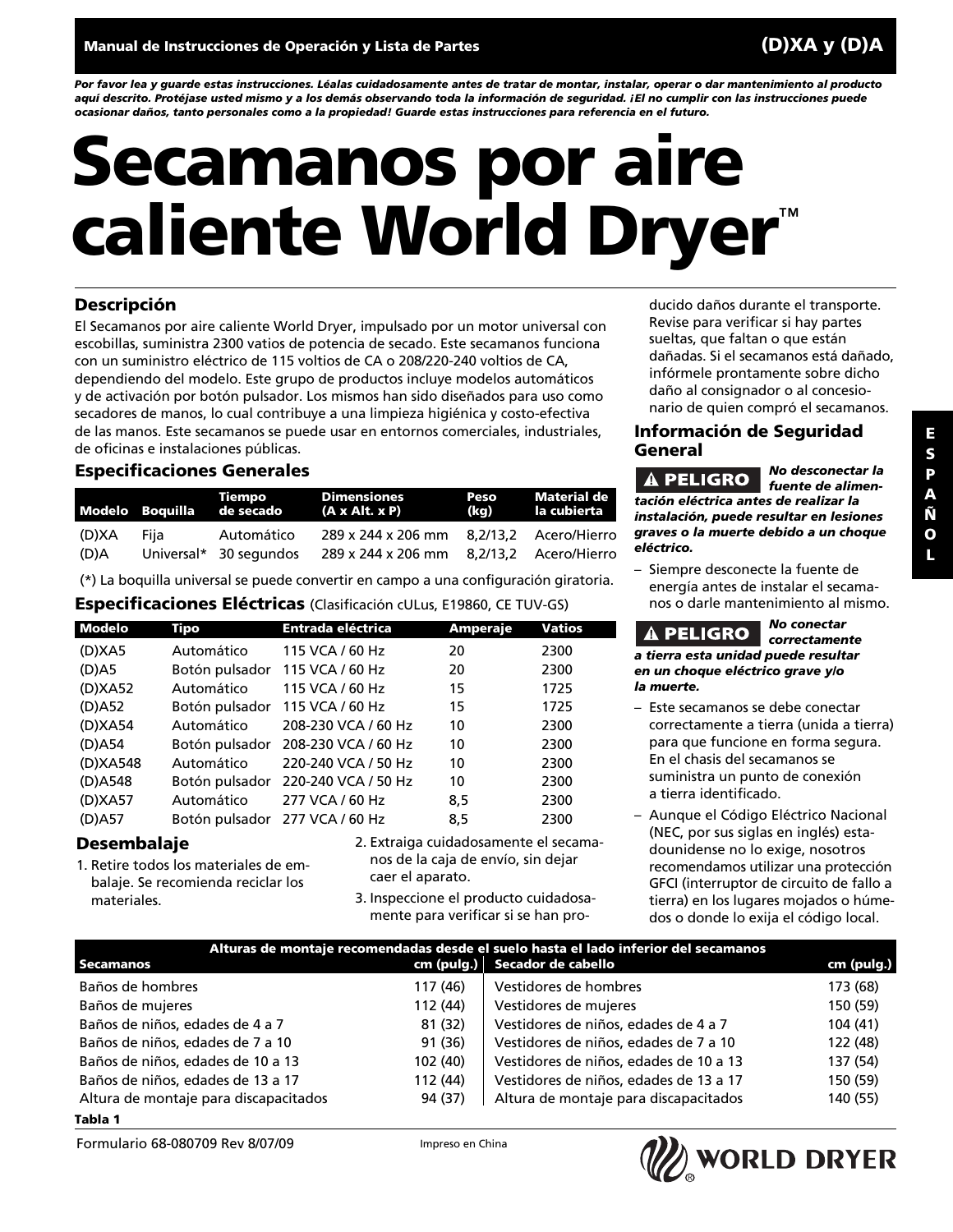# **Secamanos por aire caliente World Dryer**™

#### **Información de Seguridad General (Continuación)**

*Los siguientes:* **A ADVERTENCIA** *riesgo de incendio, lesiones personales o daño a la propiedad son posibles si no se cumple con los códigos locales, el código eléctrico nacional (NEC) estadounidense o las recomendaciones de seguridad.*

- Utilice únicamente la energía eléctrica (voltaje y frecuencia) especificada para el modelo de secamanos que se esté instalando.
- Conecte el secamanos en el panel de distribución adecuado más cercano.
- Para limitar las caídas de voltaje, y garantizar un funcionamiento eficiente, utilice un conductor de tamaño número 12 o más grande de acuerdo con los requisitos de su localidad o del código eléctrico nacional estadounidense.
- No conecte la unidad en un circuito ramal con protección de un cortacircuito o fusible de más de 20 amperios. Esto es de acuerdo con la norma #210-20 del Código Eléctrico Nacional estadounidense.
- Todos los modelos automáticos de secamanos deben tener un circuito dedicado de 20 amperios para satisfacer los requisitos de Underwriters Laboratories, Inc. (UL).
- Encamine todo el cableado realizado durante la instalación lejos de todas las partes móviles dentro del secamanos.

#### *El montaje incorrecto de este secamanos puede ocasionar lesiones personales o daño a la propiedad.*

– Siga las recomendaciones de montaje en la Tabla 1.

– En una pared con postes de soporte, se debe montar un lado del secamanos en un poste existente.

#### **Instalación**

#### **PARA LOS MODELOS (D)A5, 52, 54, 548, 57**

- 1. Desconecte la fuente de alimentación.
- 2. Utilice la llave Allen de seguridad suministrada para extraer los (2) tornillos de montaje de la cubierta. Retire la cubierta del secador.
- 3. Coloque la base del secamanos en el lugar deseado en la pared usando la Tabla 1 para determinar la altura de montaje recomendada. Con la base ya situada, utilícela como una plantilla para marcar los lugares de los 4 orificios en la pared para los pernos de montaje. Cuando se instalan dos o más secadores, estos deben separarse 61 cm (24 pulg.) como mínimo de centro a centro.
- 4. Fije la base en la pared, usando el tipo de pernos sugerido en la Tabla 2.
- 5. Conecte el secador en el panel de distribución adecuado más cercano.
- 6. Monte la cubierta, y asegúrese de no apretar demasiado los pernos.

#### **PARA LOS MODELOS DE SECADOR AUTOMÁTICOS (D)XA5, 52, 54, 548, 57**

- 1. Desconecte la fuente de alimentación.
- 2. Utilice la llave Allen de seguridad suministrada para extraer los (2) tornillos de montaje de la cubierta. Retire la cubierta del secador.
- 3. Coloque la base del secamanos en el lugar deseado en la pared usando la Tabla 1 para determinar la altura de montaje recomendada. Con la base ya situada, utilícela como una plantilla para marcar los lugares de los

4 orificios en la pared para los pernos de montaje. Cuando se instalan dos o más secadores, estos deben separarse 61 cm (24 pulg.) como mínimo de centro a centro. Sólo aplica a los modelos automáticos: asegúrese que no haya ningún objeto reflexivo (tal como un lavabo) situado directamente debajo del ojo sensor infrarrojo; la distancia mínima es 46 cm (18 pulg).

4. Todos los secadores automáticos deben tener su propio circuito dedicado de 20 amperios según el requisito de UL.

**IMPORTANTE:** Consulte los reglamentos locales y generales antes de realizar la instalación del secador. Asegúrese que la red eléctrica no esté sobrecargada. No conecte la unidad en un circuito ramal de más de 20 amperios.

#### **Mantenimiento**

- 1. Extraiga el fusible o corte la alimentación eléctrica para el secador en la caja de fusibles.
- 2. Con la llave Allen de seguridad suministrada con el secador, extraiga dos tornillos Allen del lado inferior de la caja del secador.
- 3. Retire la cubierta del secador.

#### **INSTRUCCIONES DE LIMPIEZA**

Lea todas las instrucciones antes de proceder. Bajo uso normal, la limpieza del Secador una vez al año lo mantendrá en buena condición de funcionamiento. Si el tráfico en el baño es más pesado que lo normal, la limpieza debe realizarse cada 6 meses. Las acumulaciones de pelusas y polvo dentro del secador pueden dañar el motor y el elemento calentador, y también pueden producir emisiones calientes que podrían lesionar a los usuarios.

**AVISO:** Cuando se utilice cableado para montaje en superficies, se debe pedir el accesorio de desplazamiento disponible número 100BR para adaptar el cableado a la tubería metálica eléctrica (EMT, por sus siglas en inglés) de 1/2 pulg.

| Tipo de pared                                                      | Tipo de perno                                                         | Longitud mínima del perno                   |
|--------------------------------------------------------------------|-----------------------------------------------------------------------|---------------------------------------------|
| Baldosa hueca, malla, pared de yeso o metal                        | Tornillo tipo (M6) de 1/4 pulg. o pernos<br>acodados de tipo mariposa | Depende del grosor de la pared              |
| Cemento, ladrillo, o cemento o ladrillo<br>recubierto con baldosas | Pernos de expansión de tipo para<br>postes (M6) de 1/4 pulg.          | 76 mm (3 pulg.)                             |
| Pared soportada con postes con respaldo<br>de madera               | Tornillos para madera (M8) número 16                                  | 70 mm (2 <sup>3</sup> / <sub>4</sub> pulg.) |
| Tabla 2                                                            |                                                                       |                                             |

**E**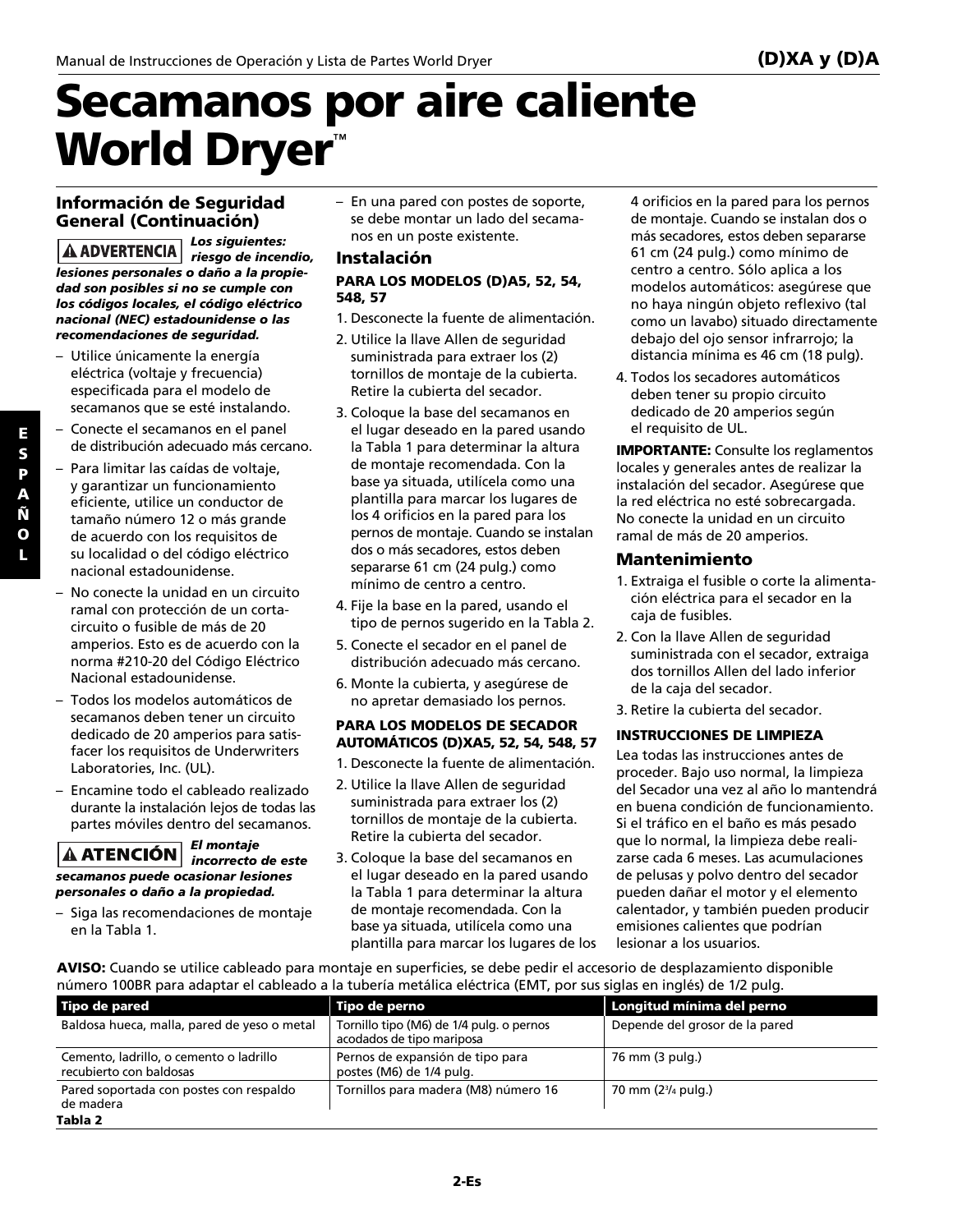## **Modelos (D)XA y (D)A**

#### **Mantenimiento (Continuación)**

- 1. Apague el secador en el panel de fusibles o del cortacircuito.
- 2. Extraiga dos tornillos de montaje de la cubierta del secador usando la llave Allen de seguridad suministrada. Sujete la cubierta mientras extrae los tornillos.
- 3. Extraiga tres (3) tornillos laterales que sujetan la carcasa del soplador. Observe la posición del elemento calentador. Los conductores de acometida están orientados hacia el agujero de alivio en las mitades de la carcasa del soplador. Retire cuidadosamente el elemento calentador; sin embargo, no desconecte los conductores.
- 4. Limpie las mitades de la rueda del soplador usando un cepillo cilíndrico de cerdas radiales de 12,7 mm (1/2 pulg.) de diámetro. Inserte el cepillo en los espacios entre las paletas individuales y desaloje la suciedad. No doble las paletas.
- 5. Aspire la suciedad del secador y la carcasa, vuelva a colocar el elemento calentador y la mitad de la carcasa y reinstale los tres (3) tornillos laterales. Apriete ligeramente y asegúrese que las piezas del elemento calentador de mica estén situadas en las ranuras de la carcasa y los conductores de conexión pasen a través del agujero en la carcasa del soplador.
- 6. Use una brocha para pintar de cerdas medio-suave de 12,7 mm (1/2 pulg.) para limpiar el polvo y la suciedad del motor y del temporizador interruptor. No doble las paletas del interruptor cuando limpie el mismo.
- 7. Utilice un cepillo de cerdas firmes para limpiar la suciedad del interior de la rejilla de la boquilla y de la rejilla de entrada. Quizá se necesite agua para purgar la suciedad de la rejilla de entrada. Si se utiliza agua, seque el interior de la cubierta antes de volverla a montar.
- 8. Inspeccione las escobillas del motor. Para inspeccionar las escobillas, inserte un palillo de dientes en el agujero en el extremo del conjunto de la escobillas. Si puede insertar el palillo de dientes más de 2,5 cm, reemplace las escobillas. (Consulte las instrucciones de reemplazo).
- 9. Vuelva a instalar la cubierta. Coloque la cubierta encuadrada sobre la base y presiónela hasta que esté al ras contra la pared. Inserte dos (2) tornillos de montaje de la cubierta y apriételos hasta que estén ajustados. No los apriete demasiado.

#### **REEMPLAZO DE LAS ESCOBILLAS DEL MOTOR**

- 1. Retire la presilla de resorte de fijación que sujeta el portaescobillas.
- 2. Saque lentamente la tapa de la escobilla fuera del motor hasta que aparezca el conector del conductor.
- 3. Desconecte el conector del conductor y retire el conjunto del portaescobilla y la escobilla.

**AVISO:** Cuando desembale el conjunto de las escobillas de la caja de envío, es importante mantener firmemente sujetada la escobilla de carbón en el portaescobillas. P/N 206NL

- 4. Inserte el conjunto nuevo en el punto donde se pueda hacer la conexión rápida del conductor.
- 5. Conecte a presión los manguitos de las escobillas en los conectores rápidos para escobillas en el motor.
- 6. Vuelva a colocar el conjunto de las escobillas en su lugar e inserte la presilla de resorte de fijación.

#### **REEMPLAZO DEL ELEMENTO CALENTADOR**

- 1. Extraiga los tres tornillos que sujetan la carcasa del soplador (número 211PA y número 112P), y retire el lado número 112P de la carcasa.
- 2. Desconecte los conductores blancos del elemento calentador en el bloque de terminales y de las terminales

del interruptor. Instale el nuevo elemento calentador con tensión y vataje correctos, observando la misma conexión que se utilizó con el elemento calentador antiguo.

- 3. Sujete el elemento en posición en el lado estacionario de la carcasa del soplador y deslice el lado desmontable en su lugar, asegurándose que las estructuras del elemento encajen en las ranuras en la carcasa del soplador y ambos conductores pasen a través de la muesca en la parte superior de la salida de aire, y reinstale los tres tornillos que sujetan la carcasa del soplador.
- 4. Vuelva a conectar los conductores en el bloque de terminales y el interruptor. Consulte el diagrama de cableado en la cubierta. Asegúrese de volver a conectar debidamente todos los conductores, prestando atención al diagrama de cableado dentro de la cubierta del secador.

#### **REEMPLAZO DEL TEMPORIZADOR INTERRUPTOR EN LOS MODELOS (D)A5, 52, 54, 548, 57**

- 1. Extraiga los tornillos de cada una de las dos terminales en el temporizador interruptor, y marque los conductores para poder volverlos a conectar correctamente en las terminales del interruptor.
- 2. Reemplace el temporizador defectuoso con uno nuevo. (Especifique el Modelo de Secador cuando pida el Temporizador).
- 3. Vuelva a conectar los conductores en las terminales.
- 4. Vuelva a instalar la cubierta (asegurándose que la cubierta encaje perfectamente sobre la unidad base) y presiónela hacia adentro hasta que la cubierta esté al ras con la pared e inserte los dos tornillos de montaje de la cubierta. No apriete demasiado los tornillos de montaje.
- 5. Conecte la alimentación eléctrica para el secador.

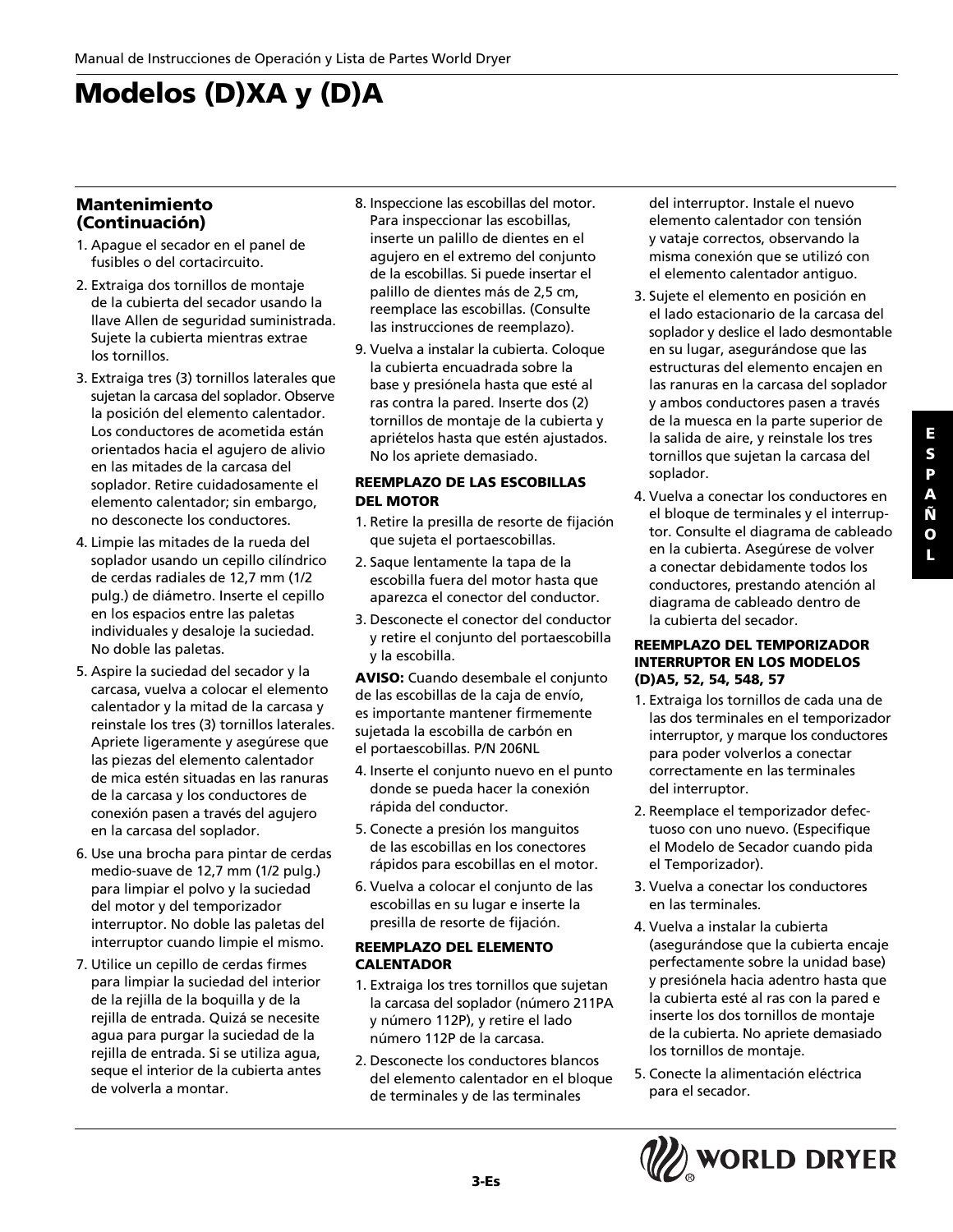## *Para Obtener Partes de Reparación llame al 1 (708) 449-0701*

*Por favor proporciónenos la siguiente información:*

- -Número de modelo
- -Número de serie (si lo tiene)
- -Descripción de la parte y número que le corresponde en la lista de partes



**Figura 1 – Ilustración de las Partes de Reparación para los Secamanos por Aire Caliente**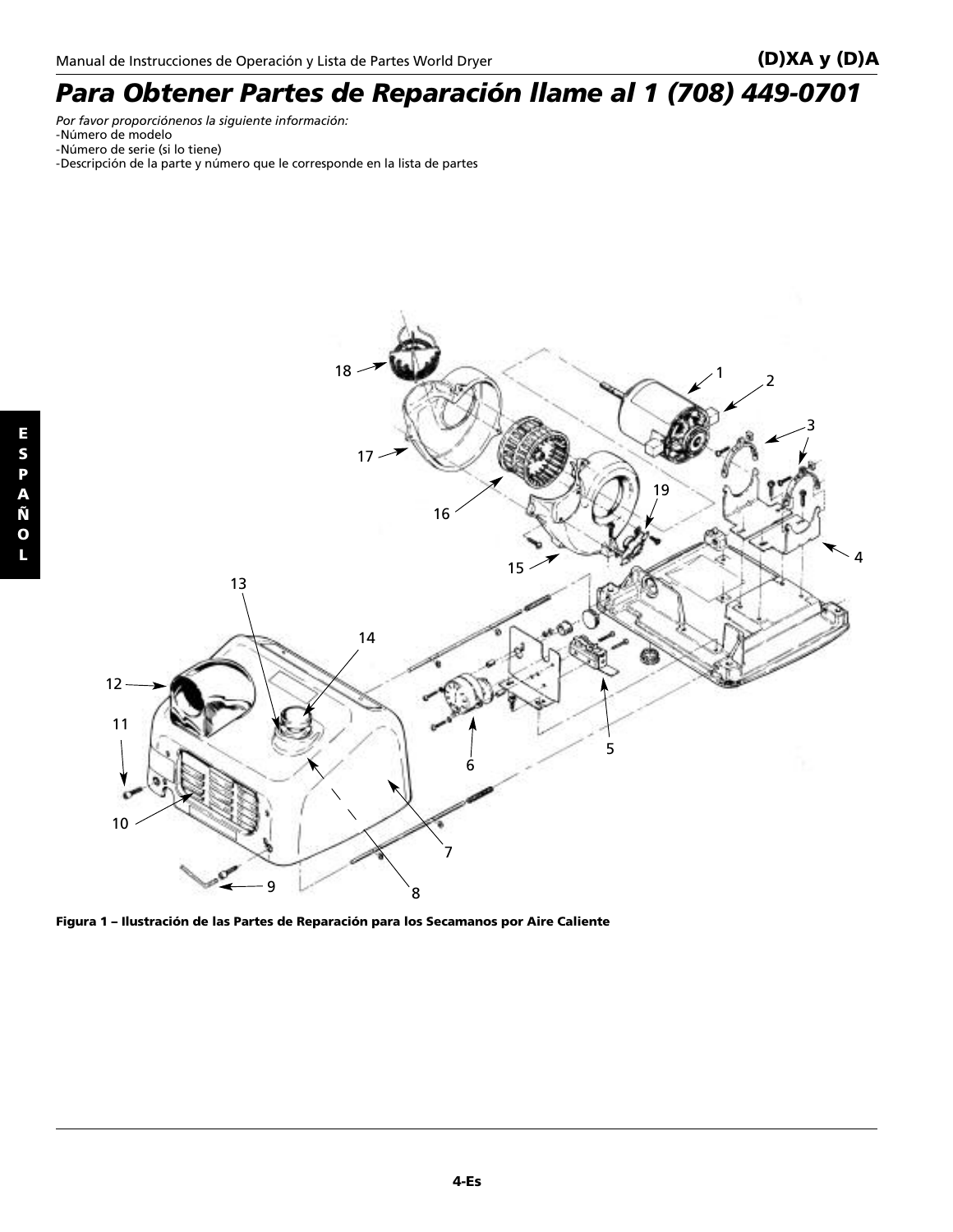### **Modelos (D)XA y (D)A**

#### **Lista de Partes de Reparación para los Secamanos por Aire Caliente**

| No. de<br>Ref. | <b>Descripción</b>                                                                   | No. de<br>Parte    | Cant.          |
|----------------|--------------------------------------------------------------------------------------|--------------------|----------------|
| 1              | Motor - 115 V (D)A5, (D)XA5, (D)A52, (D)XA52                                         | 210K               | 1              |
|                | Motor - 208/220-240 V (D)A54, (D)XA54, (D)A548, (D)XA548, t(D)A57, t(D)XA57          | 210ACEK            | 1              |
| $\overline{2}$ | Escobilla del motor                                                                  | 206NL              | $\overline{2}$ |
| 3              | Abrazadera de montaje del motor                                                      | 110-4A             | 2 juegos       |
| 4              | Piezas de soporte de montaje del motor                                               | $110 - 4$          | 2              |
| 5              | Micro interruptor sólo (D)A(todos)                                                   | 143F               | 1              |
| 6              | Unidad de temporizador interruptor - 115 V, 30 segundos (D)A5, (D)A52                | 225                | 1              |
|                | Unidad de temporizador interruptor - 208-230 V, 30 segundos (D)A54, (D)A57           | 225A               | 1              |
|                | Unidad de temporizador interruptor - 220-240 V, 50 Hz, 30 segundos (D)A548           | 225M               | 1              |
| 7              | Cubierta completa, hierro fundido, automático, blanco XA(todos)*                     | 70XA5-974AK        | 1              |
|                | Cubierta completa, hierro fundido, botón pulsador, blanco A(todos)*                  | 70A5-974AK         | $\mathbf{1}$   |
|                | Cubierta completa, acero, automático, blanco DXA(todos)*                             | 72DXA5-974K        | 1              |
|                | Cubierta completa, acero, botón pulsador, blanco DA(todos)*                          | 72DA5-974K         | 1              |
|                | Cubierta completa, acero inoxidable, automático/botón pulsador*                      | Llame para pedirlo | 1              |
| 8              | Juego de anillo de retención, punta de empuje aislada y resorte                      | 193K               | 1              |
|                | para botón pulsador (D)A(todos)                                                      |                    |                |
| 9              | Llave Allen de seguridad                                                             | 204TP              | 1              |
| 10             | Rejilla de entrada, hierro fundido, botón pulsador, con herrajes de montaje A(todos) | 194-1K             | 1              |
|                | Rejilla de entrada, hierro fundido, automático, con herrajes de montaje XA(todos)    | 194-1BK            | 1              |
| 11             | Tornillo resistente a manipulaciones para la cubierta, cubiertas de hierro fundido   | 100B2              | 2              |
|                | Tornillo resistente a manipulaciones para la cubierta, cubiertas de acero            | 46-330             | $\overline{2}$ |
|                | Arandela de seguridad, cubiertas de acero                                            | 59-005028          | $\overline{2}$ |
| 12             | Juego del conjunto de la boquilla                                                    | 34-172K            | 1              |
| 13             | Unidad de adaptador de botón pulsador, empaquetadura y buje (D)A(todos)              | 190K               | 1              |
| 14             | Juego del conjunto del botón pulsador                                                | 185K               | 1              |
|                | (perilla, varilla, anillo, resorte y punta), (D)A(todos)                             |                    |                |
| 15             | Mitad de la voluta del soplador con montaje en la base y termostato                  | 211PA              | 1              |
| 16             | Soplador de plástico                                                                 | 101P               | $\mathbf{1}$   |
| 17             | Mitad izquierda de la voluta del soplador con bloque de terminales                   | 112P               | 1              |
| 18             | Elemento calentador - 115 V, 20 AMP (D)A5, (D)XA5                                    | 213K               | 1              |
|                | Elemento calentador - 115 V, 15 AMP (D)A52, (D)XA52                                  | 213B               | 1              |
|                | Elemento calentador - 230 V (D)A54, (D)XA54, (D)A548, (D)XA548                       | 213A4K             | 1              |
|                | Elemento calentador - 277 V, 8,5 AMP (D)A57, (D)XA57                                 | 213A7              | 1              |
| 19             | Termostato, sólo 3/4 pulg.                                                           | 1111-03            | $\mathbf{1}$   |
| Δ              | Control automático por sensor - 115 V (D)XA                                          | 16-230-120 (D)A    | 1              |
| Δ              | Control automático por sensor - 208-230 V (D)XA54                                    | 16-240-208 (D)A    | 1              |
| Δ              | Control automático por sensor - 220-240 V, 50Hz CE solamente (D)XA548                | 16-230-240 CE      | 1              |
| Δ              | Sensor infrarrojo, ojo (D)XA(todos)                                                  | 49-238             | 1              |

(\*) Especifique el modelo en su pedido.

(†) Modelos de 277 voltios utilizan el Motor 210ACEK (conexión de alimentación de 230 V).

(∆) No se muestra.

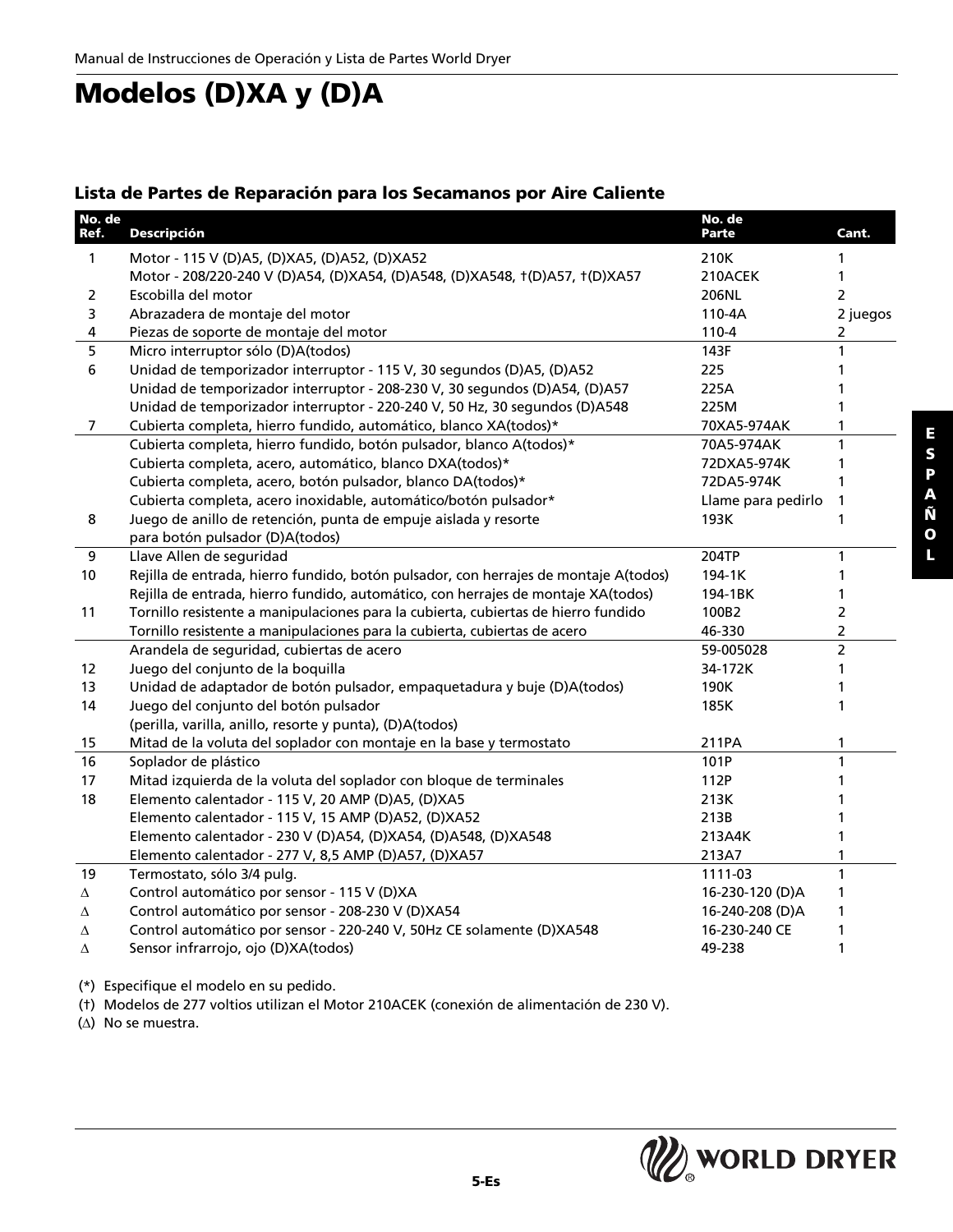# **Secamanos por aire caliente World Dryer**™

#### **Tabla de Identificación de Problemas**

| <b>Síntoma</b>                                                      | <b>Causa(s) Posible(s)</b>                                   | <b>Medida Correctiva</b>                                                                                                                                                                                                                                                        |
|---------------------------------------------------------------------|--------------------------------------------------------------|---------------------------------------------------------------------------------------------------------------------------------------------------------------------------------------------------------------------------------------------------------------------------------|
| El secador no arranca                                               | La unidad no recibe<br>alimentación eléctrica                | Verifique el suministro eléctrico para la unidad y las conexiones                                                                                                                                                                                                               |
| Se ve un resplandor a<br>través de la boquilla<br>pero no sale aire | Motor defectuoso                                             | Reemplace las escobillas del motor o el motor si están en mala condición                                                                                                                                                                                                        |
| El secador sopla aire frío                                          | Elemento calentador<br>defectuoso o termostato<br>defectuoso | Desconecte la unidad del circuito de suministro eléctrico y retire la<br>cubierta. Verifique el elemento calentador y el termostato con un<br>medidor universal y reemplácelos si es necesario                                                                                  |
| El modelo de secador<br>automático no se apaga                      | El sensor está sucio,<br>defectuoso o hay<br>una reflexión   | 1. Revise el ojo infrarrojo para ver si está sucio o dañado. Utilice una<br>solución de limpieza para lentes de plástico y un paño suave. Seque<br>el lente con un paño suave                                                                                                   |
|                                                                     |                                                              | 2. Asegúrese que el sensor no esté recibiendo una reflexión de otro<br>objeto                                                                                                                                                                                                   |
|                                                                     |                                                              | 3. Compruebe el relé/contactor con un medidor de ohmios para verificar<br>la continuidad de la bobina. La resistencia de la bobina no deberá<br>ser superior a 2000 ohmios                                                                                                      |
|                                                                     |                                                              | 4. Después de conectar la alimentación eléctrica para el secador, éste<br>debe encenderse al cabo de unos cuantos segundos. Coloque las<br>manos a una distancia de 7,5 a 15 cm por debajo de la boquilla<br>de salida de aire del secador para comprobar si la unidad funciona |

#### *GARANTÍA LIMITADA*

*GARANTÍA LIMITADA DE DIEZ AÑOS DE WORLD. WORLD DRYER CORP. LE GARANTIZA AL USUARIO ORIGINAL QUE LOS MODELOS TRATADOS EN ESTE MANUAL DE LOS SECAMANOS POR AIRE CALIENTE WORLD DRYER™ ESTARÁN LIBRES DE DEFECTOS EN LA MANO DE OBRA O EL MATERIAL, CUANDO SE LES SOMETE A USO NORMAL, POR DIEZ AÑOS A PARTIR DE LA FECHA DE COMPRA. CUALQUIER PARTE QUE SE HALLE DEFECTUOSA, YA SEA EN EL MATERIAL O EN LA MANO DE OBRA, Y SEA DEVUELTA, CON LOS COSTOS DE ENVÍO PAGADOS POR ADELANTADO, SERÁ REPARADA O REEMPLAZADA A LA DISCRECIÓN DE WORLD COMO REMEDIO EXCLUSIVO. PARA OBTENER INFORMACIÓN SOBRE LOS PROCEDIMIENTOS DE RECLAMO CUBIERTOS EN LA GARANTÍA LIMITADA, VEA LA SECCIÓN "ATENCIÓN OPORTUNA" QUE APARECE MÁS ADELANTE. ESTA GARANTÍA LIMITADA CONFIERE AL COMPRADOR DERECHOS LEGALES ESPECÍFICOS QUE VARÍAN DE JURISDICCIÓN A JURISDICCIÓN.*

*LÍMITES DE RESPONSABILIDAD. EN LA MEDIDA EN QUE LAS LEYES APLICABLES LO PERMITAN, LA RESPONSABILIDAD DE WORLD POR LOS DAÑOS EMERGENTES O INCIDENTALES ESTÁ EXPRESAMENTE EXCLUIDA. LA RESPONSABILIDAD DE WORLD EXPRESAMENTE ESTÁ LIMITADA Y NO PUEDE EXCEDER EL PRECIO DE COMPRA PAGADO POR EL ARTÍCULO.*

*EXCLUSIÓN DE RESPONSABILIDAD DE LA GARANTÍA. WORLD SE HA ESFORZADO DILIGENTEMENTE PARA PROPORCIONAR INFORMACIÓN E ILUSTRACIONES APROPIADAS SOBRE EL PRODUCTO EN ESTE MANUAL; SIN EMBARGO, ESTA INFORMACIÓN Y LAS ILUSTRACIONES TIENEN COMO ÚNICO PROPÓSITO LA IDENTIFICACIÓN DEL PRODUCTO Y NO EXPRESAN NI IMPLICAN GARANTÍA DE QUE LOS PRODUCTOS SEAN VENDIBLES O ADECUADOS PARA UN PROPÓSITO EN PARTICULAR NI QUE SE AJUSTAN NECESARIAMENTE A LAS ILUSTRACIONES O DESCRIPCIONES. CON EXCEPCIÓN DE LO QUE SE ESTABLECE A CONTINUACIÓN, WORLD NO HACE NI AUTORIZA NINGUNA GARANTÍA O AFIRMACIÓN DE HECHO, EXPRESA O IMPLÍCITA, QUE NO SEA ESTIPULADA EN LA "GARANTÍA LIMITADA" ANTERIOR.*

*Consejo Técnico y Recomendaciones, Exclusiones de Responsabilidad. A pesar de las prácticas, negociaciones o usos comerciales realizados previamente, las ventas no deberán incluir el suministro de consejo técnico o asistencia o diseño del sistema. World no asume ninguna obligación o responsabilidad por recomendaciones, opiniones o consejos no autorizados sobre la elección, instalación o uso de los productos.*

*Adaptación del Producto. Muchas jurisdicciones tienen códigos o regulaciones sobre la venta, el diseño, la instalación y/o el uso de productos para ciertas aplicaciones; dichas leyes pueden variar de un área a otra. Si bien se trata de que los productos World cumplan con dichos códigos, World no puede garantizar su conformidad y no se puede hacer responsable por la forma en que se instale o use su producto. Antes de comprar y usar el producto, revise sus aplicaciones y todos los códigos y regulaciones nacionales y locales aplicables y asegúrese de que el producto, la instalación y el uso los cumplan.*

*Ciertos aspectos de limitación de responsabilidad no se aplican a productos al consumidor; es decir (a) algunas jurisdicciones no permiten la exclusión ni limitación de daños incidentales o consecuentes, de modo que las limitaciones o exclusiones anteriores quizás no apliquen en su caso; (b) asimismo, algunas jurisdicciones no permiten limitar el plazo de una garantía implícita, por lo tanto, la limitación anterior quizás no aplique en su caso; y (c) por ley, mientras la Garantía Limitada esté vigente no podrán excluirse ni limitarse en modo alguno ninguna garantía implícita de comercialización o de idoneidad para un propósito en particular aplicables a los productos al consumidor adquiridos por éste.*

*Atención Oportuna. Se hará un esfuerzo de buena fe para corregir puntualmente, o hacer otros ajustes, con respecto a cualquier producto que resulte defectuoso dentro de los términos de esta garantía limitada. En el caso de que encuentre un producto defectuoso y que esté cubierto dentro de los límites de esta garantía haga el favor de escribir primero, o llame, al distribuidor a quien le compró el producto. El distribuidor le dará las instrucciones adicionales. Si no puede resolver el problema en forma satisfactoria, escriba a World a la dirección a continuación, dando el nombre del distribuidor, su dirección, la fecha y el número de la factura del distribuidor y describa la naturaleza del defecto.*

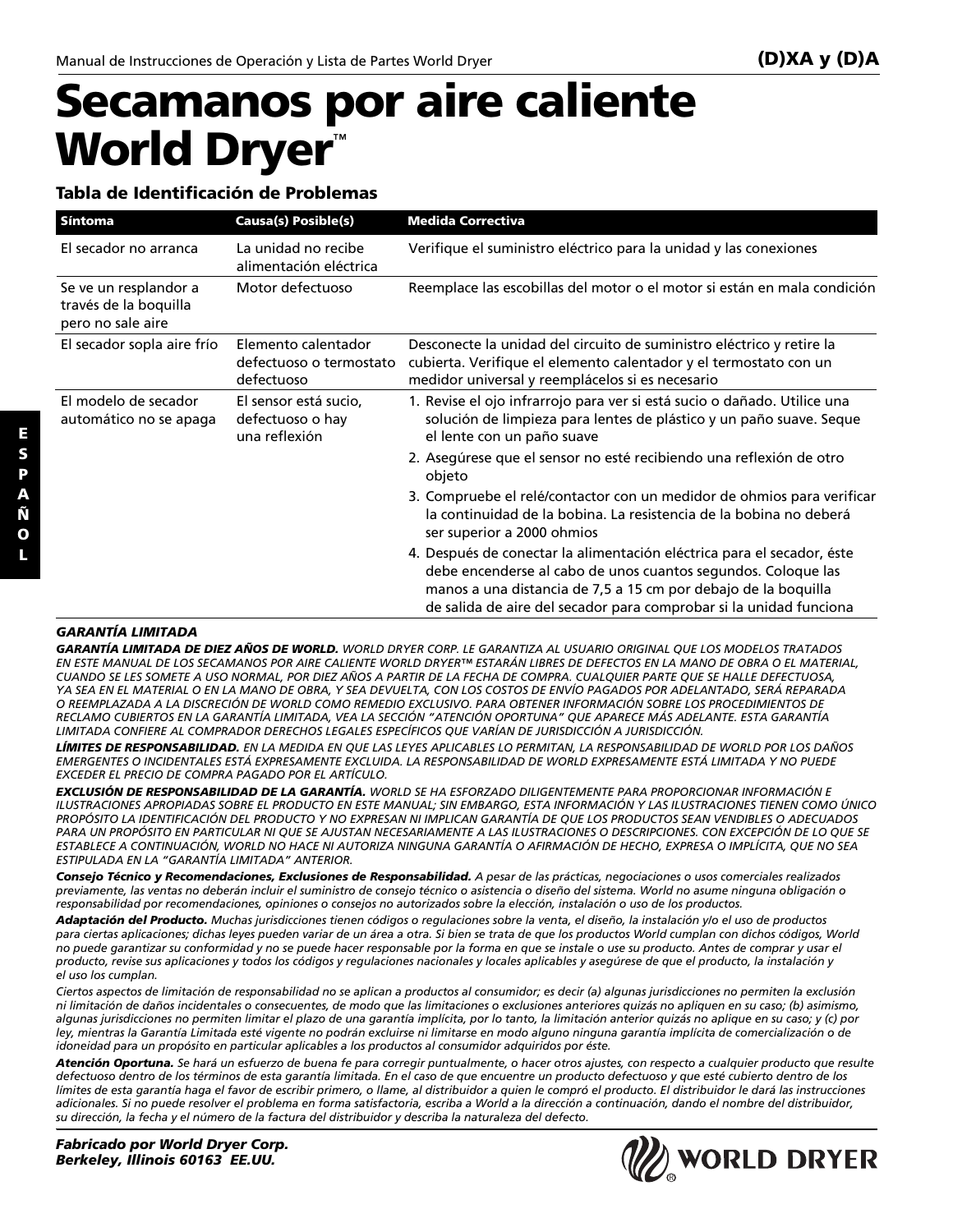*Lire et conserver ces instructions. Il faut les lire attentivement avant de commencer à assembler, installer, faire fonctionner ou entretenir l'appareil décrit. Pour se protéger et protéger autrui, observer toutes les informations sur la sécurité. Négliger d'appliquer ces instructions peut causer des blessures corporelles et/ou des dommages matériels! Conserver ces instructions pour références ultérieures.*

# **Sèche-mains à air chaud World Dryer**™

#### **Description**

Le sèche-mains à air chaud à moteur universel avec balais de World Dryer offre une puissance de séchage de 2 300 watts. Ce sèche-mains fonctionne sur une alimentation électrique alternative de 115 volts ou de 208/220-240 volts, selon le modèle. Des modèles automatiques et à bouton-poussoir sont représentés dans cette gamme. Ils sont conçus pour sécher les mains de façon sanitaire d'une manière rapide, hygiénique et économique. Ce sèche-mains est conçu pour être utilisé dans les magasins, usines, bureaux et bâtiments publics.

#### **Caractéristiques générales**

| Modèle Buse   |      | Cycle de<br>séchage                   | <b>Dimensions</b><br>$(La \times H \times Pr)$                                     | Poids<br>(kg) | Matériau<br>du capot |
|---------------|------|---------------------------------------|------------------------------------------------------------------------------------|---------------|----------------------|
| (D)XA<br>(D)A | Fixe | Automatique<br>Universel* 30 secondes | 289 x 244 x 206 mm 8,2/13,2 Acier/Fonte<br>289 x 244 x 206 mm 8,2/13,2 Acier/Fonte |               |                      |

(\*) La buse de type universel peut être convertie sur site pour une configuration rotative.

#### **Caractéristiques électriques** (Homologation cULus, E19860, CE TUV-GS)

| Modèle   | Type            | <b>Alimentation électrique</b> | Intensité | Watts   | - Ce sèche-mains doit être mis à la      |
|----------|-----------------|--------------------------------|-----------|---------|------------------------------------------|
| (D)XA5   | Automatique     | 115 V c.a., 60 Hz              | 20        | 2 3 0 0 | terre correctement pour fonctionner      |
| $(D)$ A5 | Bouton-poussoir | 115 V c.a., 60 Hz              | 20        | 2 3 0 0 | en toute sécurité. Un point de           |
| (D)XA52  | Automatique     | 115 V c.a., 60 Hz              | 15        | 1725    | raccordement à la terre est identifié    |
| (D)A52   | Bouton-poussoir | 115 V c.a., 60 Hz              | 15        | 1725    | sur le châssis du sèche-mains.           |
| (D)XA54  | Automatique     | 208-230 V c.a., 60 Hz          | 10        | 2 3 0 0 | - Bien que cela ne soit pas requis par   |
| (D)A54   | Bouton-poussoir | 208-230 V c.a., 60 Hz          | 10        | 2 3 0 0 | le code national de l'électricité améri- |
| (D)XA548 | Automatique     | 220-240 V c.a., 50 Hz          | 10        | 2 3 0 0 | cain, nous recommandons une protec-      |
| (D)A548  | Bouton-poussoir | 220-240 V c.a., 50 Hz          | 10        | 2 3 0 0 | tion par disjoncteur de fuite à la terre |
| (D)XA57  | Automatique     | 277 V c.a., 60 Hz              | 8.5       | 2 3 0 0 | dans les endroits mouillés ou humides,   |
| (D)A57   | Bouton-poussoir | 277 V c.a., 60 Hz              | 8,5       | 2 3 0 0 | ou lorsque le code local l'exige.        |

#### **Déballage**

- 1. Enlever tous les produits d'emballage. Il est recommandé de les recycler.
- 2. Enlever avec précaution le sèchemains du carton en faisant attention de ne pas le faire tomber.

3. Vérifier soigneusement qu'aucun dommage n'est survenu durant le transport. Examiner les pièces pour voir si certaines sont desserrées, manquantes ou endommagées. Si le sèchemains est endommagé, informer

immédiatement l'expéditeur ou le concessionnaire qui vous l'a vendu.

#### **Consignes générales de sécurité**

*Le fait de négliger* **A DANGER** *de débrancher la source d'alimentation avant de procéder à l'installation peut entraîner des blessures graves ou mortelles résultant d'un choc électrique.*

– Toujours débrancher la source d'alimentation avant de réparer ou d'installer le sèche-mains.

*Veiller à mettre cet* **A DANGER** *appareil à la terre correctement afin d'éviter un risque de choc électrique grave, voire mortel.*

- terre correctement pour fonctionner en toute sécurité. Un point de raccordement à la terre est identifié sur le châssis du sèche-mains.
- Bien que cela ne soit pas requis par le code national de l'électricité américain, nous recommandons une protection par disjoncteur de fuite à la terre dans les endroits mouillés ou humides, ou lorsque le code local l'exige.

*Un risque d'incendie, de blessures ou de dommages matériels est possible en cas d'inobservation des codes locaux, du code national de l'électricité américain ou des recommandations de sécurité.*

| Hauteur de montage recommandée du sol au bas du sèche-mains |          |                                        |          |  |  |
|-------------------------------------------------------------|----------|----------------------------------------|----------|--|--|
| Sèche-mains                                                 | cm (po)  | Sèche-cheveux                          | cm (po)  |  |  |
| Toilettes pour hommes                                       | 117 (46) | Vestiaire pour hommes                  | 173 (68) |  |  |
| Toilettes pour femmes                                       | 112 (44) | Vestiaire pour femmes                  | 150 (59) |  |  |
| Toilettes pour enfants de 4 à 7 ans                         | 81 (32)  | Vestiaires pour enfants de 4 à 7 ans   | 104(41)  |  |  |
| Toilettes pour enfants de 7 à 10 ans                        | 91 (36)  | Vestiaires pour enfants de 7 à 10 ans  | 122 (48) |  |  |
| Toilettes pour enfants de 10 à 13 ans                       | 102 (40) | Vestiaires pour enfants de 10 à 13 ans | 137 (54) |  |  |
| Toilettes pour enfants de 13 à 17 ans                       | 112 (44) | Vestiaires pour enfants de 13 à 17 ans | 150 (59) |  |  |
| Hauteur de montage pour handicapés                          | 94 (37)  | Hauteur de montage pour handicapés     | 140 (55) |  |  |

#### **Tableau 1**

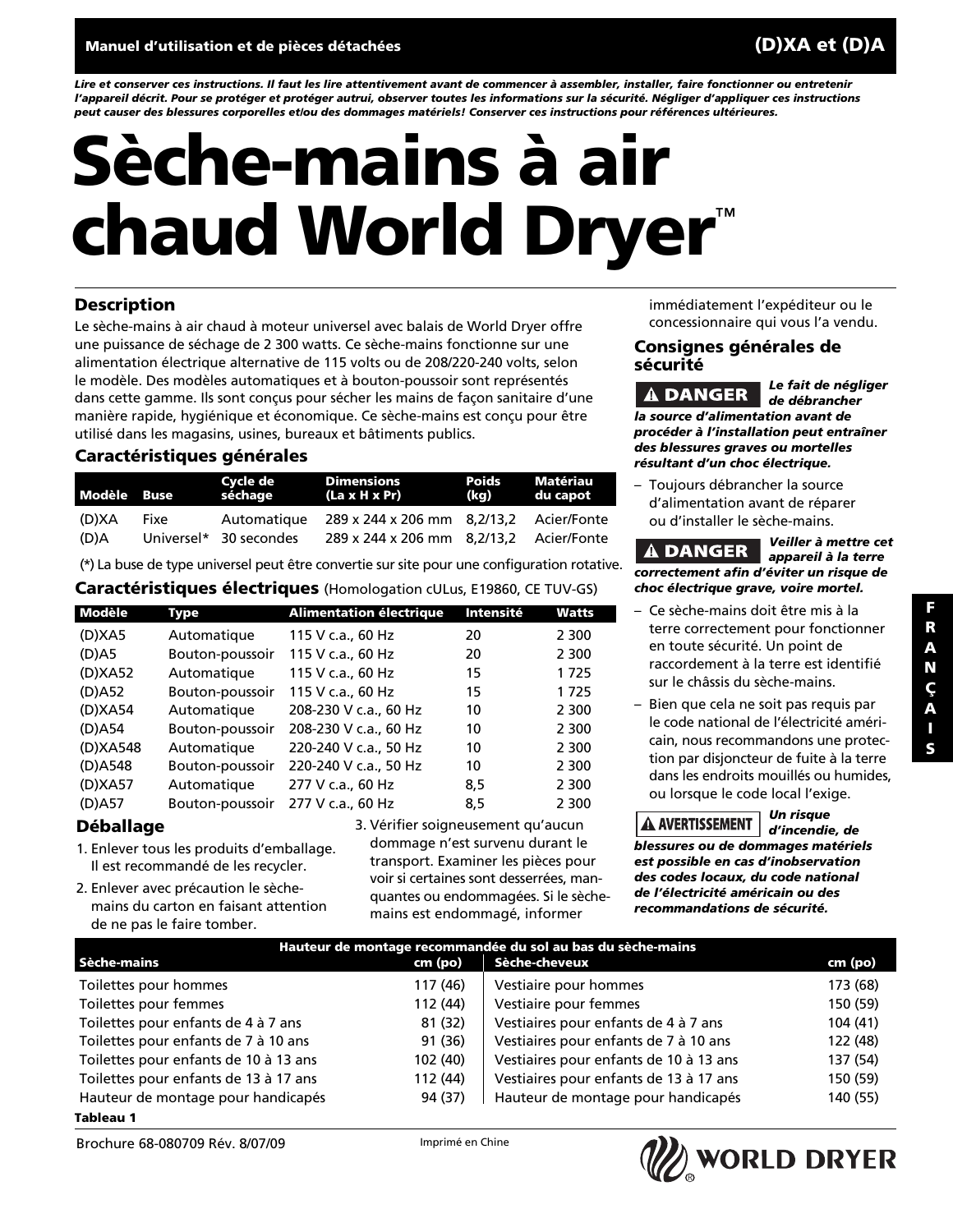# **Sèche-mains à air chaud World Dryer**™

#### **Informations générales sur la sécurité (suite)**

- N'utiliser que le type d'alimentation électrique (en termes de tension et de fréquence) spécifié pour le modèle de sèche-mains en cours d'installation.
- Raccorder le sèche-mains au tableau de distribution adapté le plus proche.
- Pour limiter les chutes de tension et garantir un fonctionnement efficace, utiliser du fil de calibre 12 ou plus gros si le code local ou national de l'électricité américain l'exige.
- Ne pas raccorder l'appareil à un circuit de dérivation protégé par un disjoncteur ou un fusible de plus de 20 A. Cette exigence est stipulée par l'article 210-20 du code national de l'électricité américain.
- Pour se conformer à l'homologation Underwriters Laboratories, Inc. (UL), tous les modèles automatiques de sèche-mains doivent être installés sur un circuit dédié de 20 ampères.
- Faire passer l'ensemble du câblage sur site à l'écart des pièces mobiles qui sont à l'intérieur du sèche-mains.

#### *Un montage* **A ATTENTION** *incorrect de ce sèche-mains peut provoquer des accidents corporels et des dommages matériels.*

- Suivre les recommandations de montage du Tableau 1.
- Sur une cloison lattée et plâtrée, monter un côté du sèche-mains sur un poteau existant.

#### **Installation POUR LES MODÈLES (D)A5, 52, 54, 548, 57**

- 1. Couper la source d'alimentation électrique.
- 2. Utiliser la clé mâle à six pans de sécurité fournie pour enlever les deux (2) vis de montage du capot. Enlever le capot du sèche-mains.
- 3. Placer la base du sèche-mains sur le mur à l'endroit désiré en consultant le Tableau 1 pour déterminer la hauteur de montage recommandée. La base étant dans cette position, l'utiliser comme gabarit pour marquer l'emplacement des 4 trous de boulons de montage sur le mur. Lorsqu'on installe plusieurs sèche-mains, on doit observer une distance minimale de séparation entre eux de 61 cm (24 po) de centre à centre.
- 4. Fixer la base au mur au moyen de boulons du type suggéré sur le Tableau 2.
- 5. Brancher le sèche-mains au tableau de distribution adapté le plus proche.
- 6. Remonter le capot en veillant à ne pas serrer excessivement les boulons de montage.

#### **POUR LES MODÈLES AUTOMATIQUES (D)XA5, 52, 54, 548, 57**

- 1. Couper la source d'alimentation électrique.
- 2. Utiliser la clé mâle à six pans de sécurité fournie pour enlever les deux (2) vis de montage du capot. Enlever le capot du sèche-mains.
- 3. Placer la base du sèche-mains sur le mur à l'endroit désiré en consultant le Tableau 1 pour déterminer la hauteur de montage recommandée. La base étant dans cette position, l'utiliser comme gabarit pour marquer l'emplacement des 4 trous de boulons de montage sur le mur. Lorsqu'on installe plusieurs sèchemains, on doit observer une distance minimale de séparation entre eux de 61 cm (24 po) de centre à centre. Considération uniquement applicable aux modèles automatiques : S'assurer qu'aucun objet réfléchissant (tel qu'un lavabo) ne se trouve juste en dessous de l'œil du capteur infrarouge ; la distance minimale est de 46 cm.
- 4. Tous les sèche-mains automatiques doivent disposer de leur propre circuit dédié de 20 A (recommandation de l'organisme d'homologation UL).

**IMPORTANT :** Consulter les réglementations locale et générale avant d'installer le sèche-mains. S'assurer que le réseau électrique n'est pas surchargé. Ne pas raccorder l'appareil à un circuit de dérivation de plus de 20 A.

#### **Entretien**

- 1. Retirer le fusible ou mettre le sèchemains hors tension au niveau du coffret de fusibles.
- 2. À l'aide de la clé mâle à six pans de sécurité fournie avec le sèche-mains, dévisser les deux vis creuses du fond du boîtier de l'appareil.
- 3. Enlever le capot du sèche-mains.

| REMARQUE : En cas de câblage par montage en surface, le raccord coudé en option n° de pièce 100BR doit être commandé |
|----------------------------------------------------------------------------------------------------------------------|
| pour le raccordement du câblage au tube électrique métallique d'alimentation de 1/2 pouce.                           |

| Type de mur                                         | Type de boulon                                            | Longueur minimum des boulons |
|-----------------------------------------------------|-----------------------------------------------------------|------------------------------|
| Hourdis, lattes, panneaux de revêtement<br>ou métal | Boulons type vis (M6) ou à ailettes 1/4 po                | Dépend de l'épaisseur du mur |
| Ciment ou brique, carrelés ou non                   | Boulons à coquille d'expansion type<br>goujon (M6) 1/4 po | 76 mm (3 po)                 |
| Cloison lattée et plâtrée avec fond bois            | Vis à bois (M8) n° 16                                     | 70 mm (2 <sup>3</sup> /4 po) |
| Tableau 2                                           |                                                           |                              |

**F R**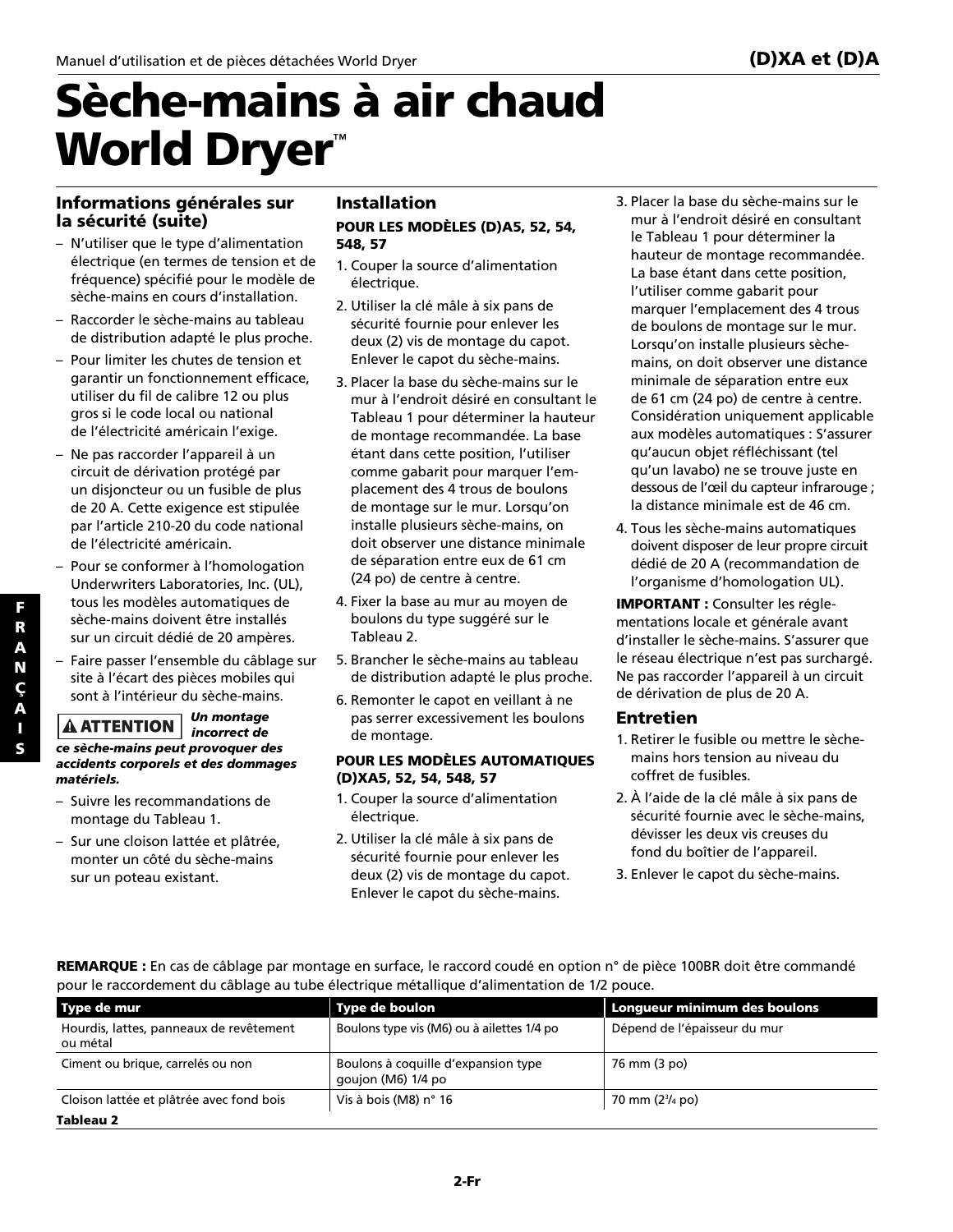## **Modèles (D)XA et (D)A**

#### **Entretien (suite) INSTRUCTIONS DE NETTOYAGE**

Lire toutes les instructions avant de procéder au nettoyage. Dans des conditions d'utilisation normales, le nettoyage du sèche-mains une fois par an le maintiendra en bon état de marche. Si la fréquentation des toilettes est supérieure à la normale, effectuer le nettoyage tous les 6 mois. L'accumulation de peluches et de poussières à l'intérieur du sèche-mains peut endommager le moteur et l'élément de chauffage et produire des émissions chaudes susceptibles de blesser l'utilisateur.

- 1. Couper l'alimentation électrique du sèche-mains au niveau du disjoncteur ou du panneau de fusibles.
- 2. À l'aide de la clé mâle à six pans de sécurité fournie avec le sèche-mains, dévisser les deux vis de montage retenant le capot. Soutenir le capot pendant l'enlèvement des vis.
- 3. Enlever les trois (3) vis latérales retenant l'ensemble du carter de la soufflante. Noter la position de l'élément de chauffage. Les fils conducteurs sont dirigés vers l'orifice de dégagement dans les moitiés du carter de la soufflante. Sans déconnecter les fils, enlever avec précaution l'élément de chauffage de son logement.
- 4. Nettoyer les moitiés de la roue de la soufflante en utilisant une brosse à soies radiales de 12,7 mm (1/2 po) de diamètre. En veillant à ne pas tordre les ailettes, brosser entre les ailettes pour déloger les salissures.
- 5. Avec un aspirateur, éliminer la poussière de la soufflante et de son carter, remettre en place l'élément de chauffage et sa moitié de carter, et revisser les trois (3) vis latérales. Serrer avec modération en veillant à ce que les pièces en mica de l'élément de chauffage soient positionnées dans leur logement et que les fils d'alimentation passent par l'orifice du carter de la soufflante.
- 6. En veillant à ne pas tordre la lame du minuteur, utiliser un pinceau à soies souples de 12,7 mm (1/2 po) pour dépoussiérer et décrasser le moteur et le minuteur.
- 7. Utiliser une brosse dure pour nettoyer les salissures à l'intérieur des grilles de sortie et d'entrée d'air. Il peut être nécessaire d'utiliser de l'eau pour évacuer les salissures de la grille d'entrée. En cas d'utilisation d'eau, sécher l'intérieur du capot avant de le remonter.
- 8. Inspecter les balais du moteur. Pour cela, insérer un cure-dents dans l'orifice à l'extrémité de l'ensemble des balais. Si le cure-dents s'enfonce de plus de 2,5 cm, remplacer les balais. (Voir la rubrique Remplacement des balais du moteur.)
- 9. Remonter le capot en le plaçant droit sur la base et en le poussant contre le mur. Insérer les deux vis de montage du capot et les serrer jusqu'à ce qu'elles soient bien ajustées, sans toutefois les serrer excessivement.

#### **REMPLACEMENT DES BALAIS DU MOTEUR**

- 1. Enlever la pince à ressort de verrouillage retenant le porte-balais.
- 2. Sortir lentement du moteur le capuchon des balais jusqu'à apparition du connecteur électrique.
- 3. Détacher le connecteur et enlever l'ensemble des balais et du portebalais.

**REMARQUE :** Pendant le déballage hors du carton d'expédition de l'ensemble des balais, il est important de maintenir solidement les balais en carbone dans le porte-balais. N° de pièce 206NL

- 4. Introduire le nouvel ensemble jusqu'à la position où le raccordement des fils par raccord rapide peut être effectué.
- 5. Pousser l'un contre l'autre les raccords rapides sur le moteur et le manchon des balais.
- 6. Remettre l'ensemble des balais dans sa position de fonctionnement et insérer la pince à ressort de verrouillage.

#### **REMPLACEMENT DE L'ÉLÉMENT DE CHAUFFAGE**

- 1. Enlever les trois vis retenant ensemble les éléments du carter de la soufflante (n<sup>os</sup> de pièce 211PA et 112P) et enlever l'élément 112P.
- 2. Déconnecter les fils blancs de l'élément de chauffage sur le bornier et le commutateur. Remplacer l'élément de chauffage en s'assurant que la tension et l'ampérage sont corrects, et en veillant à le connecter d'une manière identique à l'ancien élément.
- 3. Maintenir l'élément en position sur côté stationnaire du carter de la soufflante et glisser le côté amovible du carter en position, en veillant à ce que les armatures de l'élément se placent dans les logements du carter de la soufflante et que les deux fils se trouvent dans le passage à la partie supérieure de la sortie d'air. Remonter les trois vis retenant ensemble les éléments du carter de la soufflante.
- 4. Reconnecter les fils au bornier et au commutateur. S'assurer que tous les fils sont correctement reconnectés et que le câblage correspond au schéma de câblage situé à l'intérieur du capot du sèche-mains.

#### **REMPLACEMENT DU MINUTEUR POUR LES MODÈLES (D)A5, 52, 54, 548, 57**

- 1. Enlever les vis de chacune des deux bornes du minuteur, en marquant les fils afin de permettre une reconnexion correcte au moment du remontage.
- 2. Remplacer le minuteur défectueux. (Pour la commande du minuteur, spécifier le modèle du sèche-mains.)
- 3. Reconnecter les fils aux bornes du minuteur.
- 4. Remettre le capot en place (en s'assurant qu'il est bien ajusté sur la base) et le pousser contre le mur, puis visser les deux vis de montage sans les serrer excessivement.
- 5. Mettre le sèche-mains sous tension.

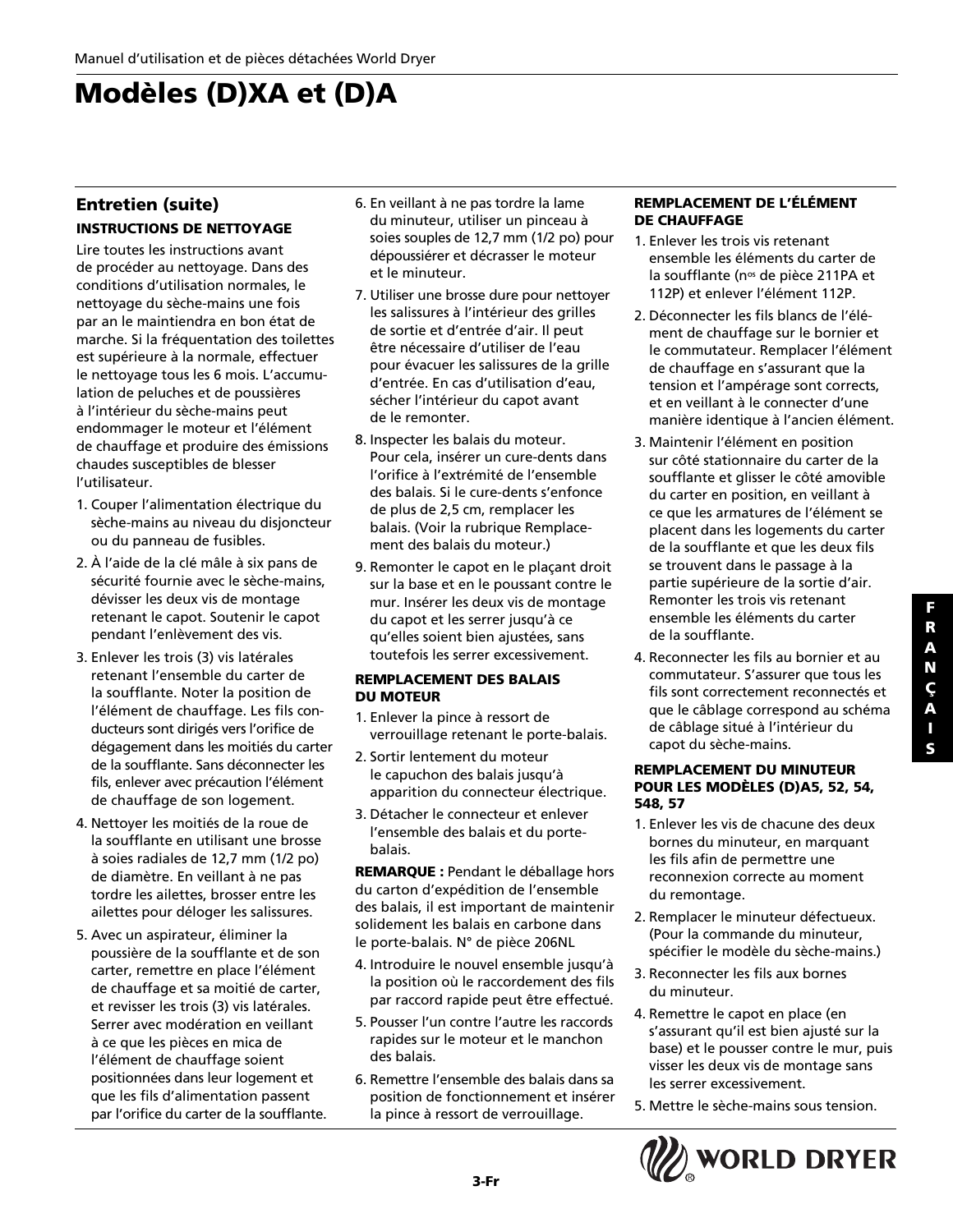### *Pour des pièces détachées, appeler le 1 (708) 449-0701*

*Fournir les informations suivantes :* -Numéro de modèle -Numéro de série (s'il y en a un) -Description et numéro de pièce comme indiqué sur la liste des pièces



**Figure 1 – Illustration des pièces détachées des sèche-mains à air chaud**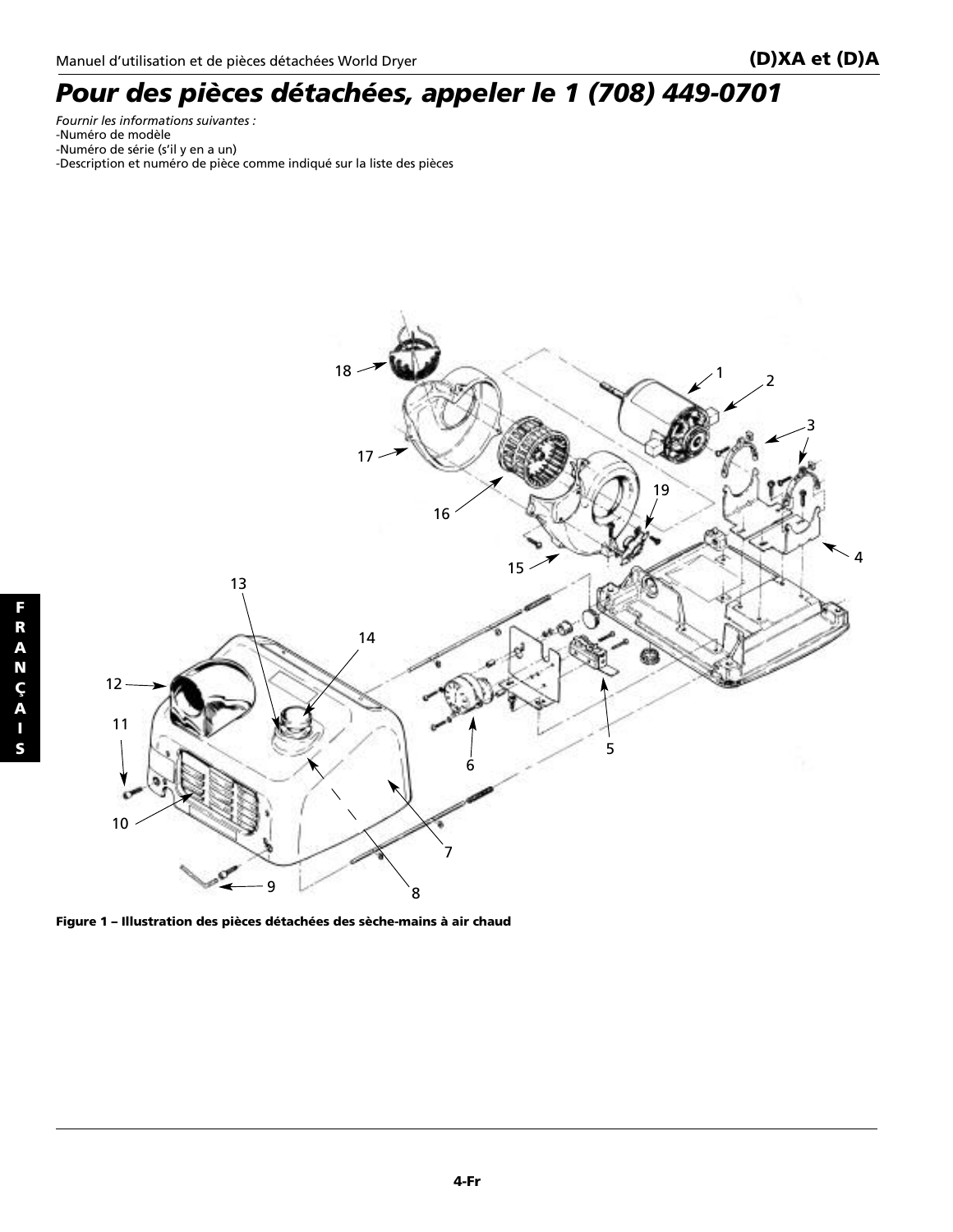### **Modèles (D)XA et (D)A**

#### **Liste des pièces détachées des sèche-mains à air chaud**

| N° de          |                                                                                 | N° de           |                |
|----------------|---------------------------------------------------------------------------------|-----------------|----------------|
| réf.           | <b>Description</b>                                                              | pièce           | Qté            |
| $\mathbf{1}$   | Moteur - 115 V (D)A5, (D)XA5, (D)A52, (D)XA52                                   | 210K            | 1              |
|                | Moteur - 208/220-240 V (D)A54, (D)XA54, (D)A548, (D)XA548, t(D)A57, t(D)XA57    | 210ACEK         | $\mathbf{1}$   |
| 2              | Balais du moteur                                                                | <b>206NL</b>    | $\overline{2}$ |
| 3              | Bride de montage du moteur                                                      | 110-4A          | 2 jeux         |
| 4              | Supports de montage du moteur                                                   | 110-4           | 2              |
| 5              | Microcommutateur seulement (D)A(tous)                                           | 143F            | 1              |
| $\bf 6$        | Minuteur - 115 V, 30 secondes (D)A5, (D)A52                                     | 225             | 1              |
|                | Minuteur - 208-230 V, 30 secondes (D)A54, (D)A57                                | 225A            | 1              |
|                | Minuteur - 220-240 V, 50 Hz, 30 secondes (D)A548                                | 225M            | 1              |
| $\overline{7}$ | Capot complet, fonte, automatique, blanc XA(tous)*                              | 70XA5-974AK     | 1              |
|                | Capot complet, fonte, bouton-poussoir, blanc A(tous)*                           | 70A5-974AK      | $\mathbf{1}$   |
|                | Capot complet, acier, automatique, blanc DXA(tous)*                             | 72DXA5-974K     | 1              |
|                | Capot complet, acier, bouton-poussoir, blanc DA(tous)*                          | 72DA5-974K      | 1              |
|                | Capot complet, acier inoxydable, automatique/bouton-poussoir*                   | Appeler pour    | 1              |
|                |                                                                                 | commander       |                |
| 8              | Kit de bague de retenue, embout de tige-poussoir isolé et ressort               | 193K            | $\mathbf{1}$   |
|                | du bouton-poussoir (D)A(tous)                                                   |                 |                |
| 9              | Clé mâle à six pans de sécurité                                                 | 204TP           | 1              |
| 10             | Grille d'entrée d'air, fonte, bouton-poussoir, avec matériel de montage A(tous) | 194-1K          | $\mathbf{1}$   |
|                | Grille d'entrée d'air, fonte, automatique, avec matériel de montage XA(tous)    | 194-1BK         | 1              |
| 11             | Vis de capot inviolable, capots en fonte                                        | 100B2           | $\overline{2}$ |
|                | Vis de capot inviolable, capots en acier                                        | 46-330          | $\overline{2}$ |
|                | Rondelle de blocage, capots en acier                                            | 59-005028       | $\overline{2}$ |
| 12             | Kit de montage de buse                                                          | 34-172K         | 1              |
| 13             | Adaptateur de bouton-poussoir, joint d'étanchéité et douille (D)A(tous)         | 190K            | 1              |
| 14             | Kit de montage de bouton-poussoir                                               | 185K            | $\mathbf{1}$   |
|                | (Bouton, tige, bague, ressort et embout) (D)A(tous)                             |                 |                |
| 15             | Demi-volute de soufflante avec base de montage et thermostat                    | 211PA           | 1              |
| 16             | Soufflante en plastique                                                         | 101P            | 1              |
| 17             | Demi-volute de soufflante avec bornier - côté gauche                            | 112P            | 1              |
| 18             | Élément de chauffage - 115 V, 20 A (D)A5, (D)XA5                                | 213K            | 1              |
|                | Élément de chauffage - 115 V, 15 A (D)A52, (D)XA52                              | 213B            | 1              |
|                | Élément de chauffage - 230 V (D)A54, (D)XA54, (D)A548, (D)XA548                 | 213A4K          | 1              |
|                | Élément de chauffage - 277 V, 8,5 A (D)A57, (D)XA57                             | 213A7           | 1              |
| 19             | Thermostat seul, 3/4 po                                                         | 1111-03         | 1              |
| Δ              | Commande de capteur automatique - 115 V (D)XA                                   | 16-230-120 (D)A | $\mathbf{1}$   |
| Δ              | Commande de capteur automatique - 208-230 V (D)XA54                             | 16-240-208 (D)A | 1              |
| Δ              | Commande de capteur automatique - 220-240 V, 50 Hz CE seulement (D)XA548        | 16-230-240 CE   | 1              |
| Δ              | Œil du capteur infrarouge (D)XA(tous)                                           | 49-238          | 1              |

(\*) Spécifier le modèle pour la commande.

(†) Pour les modèles 277 volts utiliser un moteur 210ACEK (prise 230 V).

(∆) Non représenté.

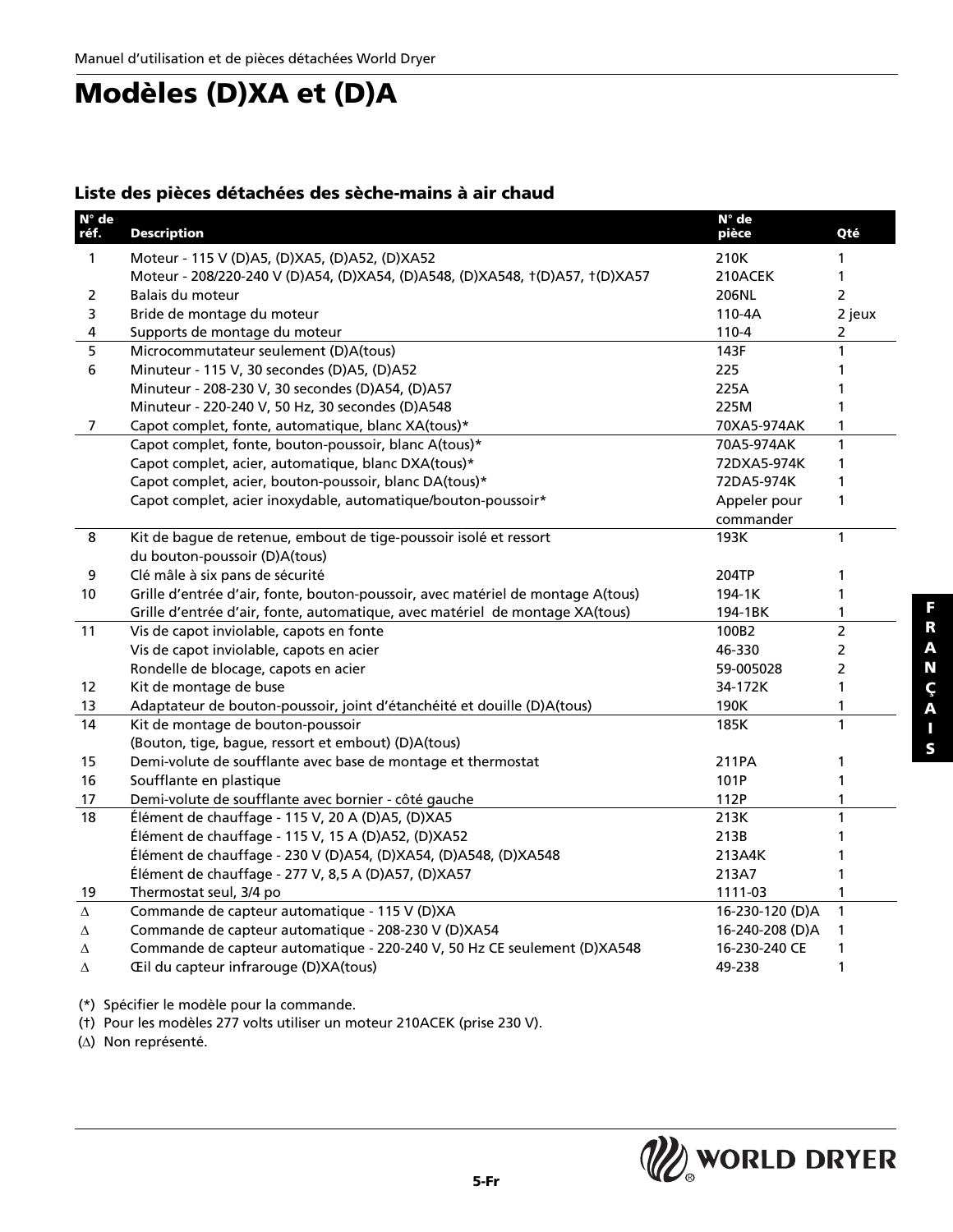# **Sèche-mains à air chaud World Dryer**™

#### **Tableau de dépannage**

| Symptôme                                                                      | Cause(s) possible(s)                                                                | <b>Action corrective</b>                                                                                                                                                                               |
|-------------------------------------------------------------------------------|-------------------------------------------------------------------------------------|--------------------------------------------------------------------------------------------------------------------------------------------------------------------------------------------------------|
| Le sèche-main ne<br>démarre pas                                               | Le sèche-main n'est pas<br>alimenté électriquement                                  | Vérifier l'alimentation et les connexions de l'appareil                                                                                                                                                |
| Un rougeoiement est<br>visible à travers la buse,<br>mais aucun air n'en sort | Le moteur est défectueux                                                            | Remplacer les balais du moteur ou le moteur lui-même, si défaillant                                                                                                                                    |
| Le sèche-mains souffle<br>de l'air froid                                      | L'élément de chauffage<br>ou le thermostat est<br>défectueux                        | Débrancher l'appareil de son alimentation électrique et déposer le<br>capot. À l'aide d'un multimètre, vérifier l'élément de chauffage et<br>le thermostat, et procéder à tout remplacement nécessaire |
| Un modèle automatique<br>de sèche-mains ne<br>s'arrête pas                    | Le capteur est sale<br>ou défectueux, ou il<br>reçoit une réflexion<br>intempestive | 1. Vérifier l'œil infrarouge pour voir s'il est encrassé ou endommagé.<br>Utiliser une solution de nettoyage de lentille en plastique et<br>un chiffon doux. Sécher la lentille avec un chiffon doux   |
|                                                                               |                                                                                     | 2. Vérifier que le capteur ne reçoit pas une réflexion provenant<br>d'un autre objet                                                                                                                   |
|                                                                               |                                                                                     | 3. À l'aide d'un ohmmètre, tester le relais ou contacteur pour vérifier<br>la continuité de la bobine. La résistance de la bobine ne doit pas<br>dépasser 2 000 ohms                                   |
|                                                                               |                                                                                     | 4. Lorsque le sèche-mains est mis sous tension, il devrait se mettre<br>en marche au bout de quelques secondes. Le tester en plaçant<br>les mains à une distance de 7,5 cm à 15 cm sous la buse        |
| <u>.</u>                                                                      |                                                                                     |                                                                                                                                                                                                        |

*GARANTIE LIMITÉE DE DIX ANS FOURNIE PAR WORLD DRYER. LES MODÈLES DE SÈCHE-MAINS À AIR CHAUD WORLD DRYER™ COUVERTS DANS CE MANUEL SONT GARANTIS PAR WORLD DRYER CORP. AU PREMIER UTILISATEUR CONTRE TOUT DÉFAUT DE FABRICATION OU DE MATÉRIAU DANS DES CONDITIONS D'UTILISATION NORMALES DURANT DIX ANS À COMPTER DE LA DATE D'ACHAT. TOUTE PIÈCE PRÉSENTANT, SELON WORLD DRYER, DES DÉFAUTS DE FABRICATION OU DE MATÉRIAU ET RETOURNÉE PORT PAYÉ, SERA RÉPARÉE OU REMPLACÉE AU CHOIX DE WORLD DRYER, À TITRE DE RECOURS EXCLUSIF. VOIR LES PROCÉDURES DE RÉCLAMATIONS SOUS GARANTIE SOUS LA RUBRIQUE « PROMPT RÈGLEMENT », CI-APRÈS. LA PRÉSENTE GARANTIE DONNE AUX ACHETEURS DES DROITS SPÉCIFIQUES QUI VARIENT SELON LES JURIDICTIONS.*

*LIMITES DE RESPONSABILITÉ. DANS LA MESURE PERMISE AU TITRE DE LA LOI APPLICABLE, WORLD DRYER DÉCLINE EXPRESSÉMENT TOUTE RESPONSABILITÉ POUT TOUT DOMMAGE ACCESSOIRE ET INDIRECT. LA RESPONSABILITÉ DE WORLD DRYER EST DANS TOUS LES CAS LIMITÉE ET NE SAURAIT DÉPASSER LE PRIX D'ACHAT.*

*CLAUSE D'EXONÉRATION DE GARANTIE. WORLD DRYER S'EST DILIGEMMENT EFFORCÉE D'ILLUSTRER ET DE DÉCRIRE DE MANIÈRE EXACTE LES PRODUITS DE CETTE BROCHURE. CEPENDANT, CES ILLUSTRATIONS ET CES DESCRIPTIONS NE SONT DONNÉES QU'À TITRE D'IDENTIFICATION ET NE GARANTISSENT PAS EXPRESSÉMENT OU IMPLICITEMENT QUE LES PRODUITS SONT DE QUALITÉ MARCHANDE OU ADAPTÉS À UN USAGE PARTICULIER, OU QU'ILS SERONT NÉCESSAIREMENT CONFORMES AUX ILLUSTRATIONS OU AUX DESCRIPTIONS FOURNIES. SAUF DISPOSITIONS CONTRAIRES CI-DESSOUS, AUCUNE GARANTIE OU AFFIRMATION DE FAIT, EXPRESSE OU IMPLICITE, AUTRE QUE CELLE ÉNONCÉE À LA RUBRIQUE « GARANTIE LIMITÉE » CI-DESSUS, N'EST FOURNIE OU AUTORISÉE PAR WORLD DRYER.*

*Conseils et recommandations techniques ; clause d'exonération. Nonobstant toute pratique ou action commerciale ayant eu cours dans le passé ou toute coutume du secteur d'activité, les ventes n'incluront pas la fourniture de conseils en matière de conception de système ou de résolution de problèmes techniques. World Dryer n'assume aucune obligation ni responsabilité en ce qui concerne les recommandations, opinions ou conseils non autorisés relatifs au choix, à l'installation ou à l'utilisation des produits.*

*Adéquation du produit. Dans de nombreuses juridictions, les codes et les réglementations qui régissent les ventes, la construction, l'installation et/ou l'utilisation de produits pour certains usages peuvent être différents de ceux de régions avoisinantes. Bien que World Dryer se soit efforcée de rendre ses produits conformes à ces codes, la société ne peut en garantir la conformité et ne saurait être responsable de la manière dont les produits sont installés ou utilisés. Avant d'acheter et d'utiliser un produit, il est conseillé d'étudier son application ainsi que les codes et réglementations nationaux et locaux, et de s'assurer de la conformité à ces codes de ces produits, de leur installation et de leur utilisation.*

*Certains aspects des dénis de garantie ne sont pas applicables aux produits de consommation. Par exemple, (a) certaines juridictions n'autorisent pas l'exclusion ou la limitation des dommages accessoires ou indirects, de sorte que la limitation ou l'exclusion susmentionnée peut ne pas s'appliquer à votre cas ; (b) en outre, certaines juridictions n'autorisent pas de limite sur la durée d'une garantie implicite, par conséquent la limite susmentionnée peut ne pas s'appliquer à votre cas ; et (c) en vertu de la loi, durant la période de garantie limitée, toute garantie implicite de qualité marchande ou d'adéquation à un usage particulier applicable aux produits de consommation achetés par des consommateurs, est susceptible de ne pas pouvoir être exclue ou autrement déniée.*

*Prompt règlement. World Dryer s'efforcera en toute bonne foi de faire les rectifications ou autres ajustements prévus pour tout produit qui s'avère défectueux durant la période de garantie limitée. Pour tout produit jugé défectueux durant la période de garantie limitée, contacter tout d'abord le concessionnaire où l'appareil a été acheté. Le concessionnaire fournira des instructions supplémentaires. S'il est impossible de résoudre le problème de façon satisfaisante, écrire à World Dryer à l'adresse ci-dessous, en indiquant le nom et l'adresse du concessionnaire, la date et le numéro de la facture du concessionnaire, ainsi que la nature du défaut constaté. Le titre et le risque de perte passent à l'acheteur au moment de la livraison par le transporteur. Si le produit a été endommagé pendant le transport, une réclamation doit être faite auprès du transporteur.*

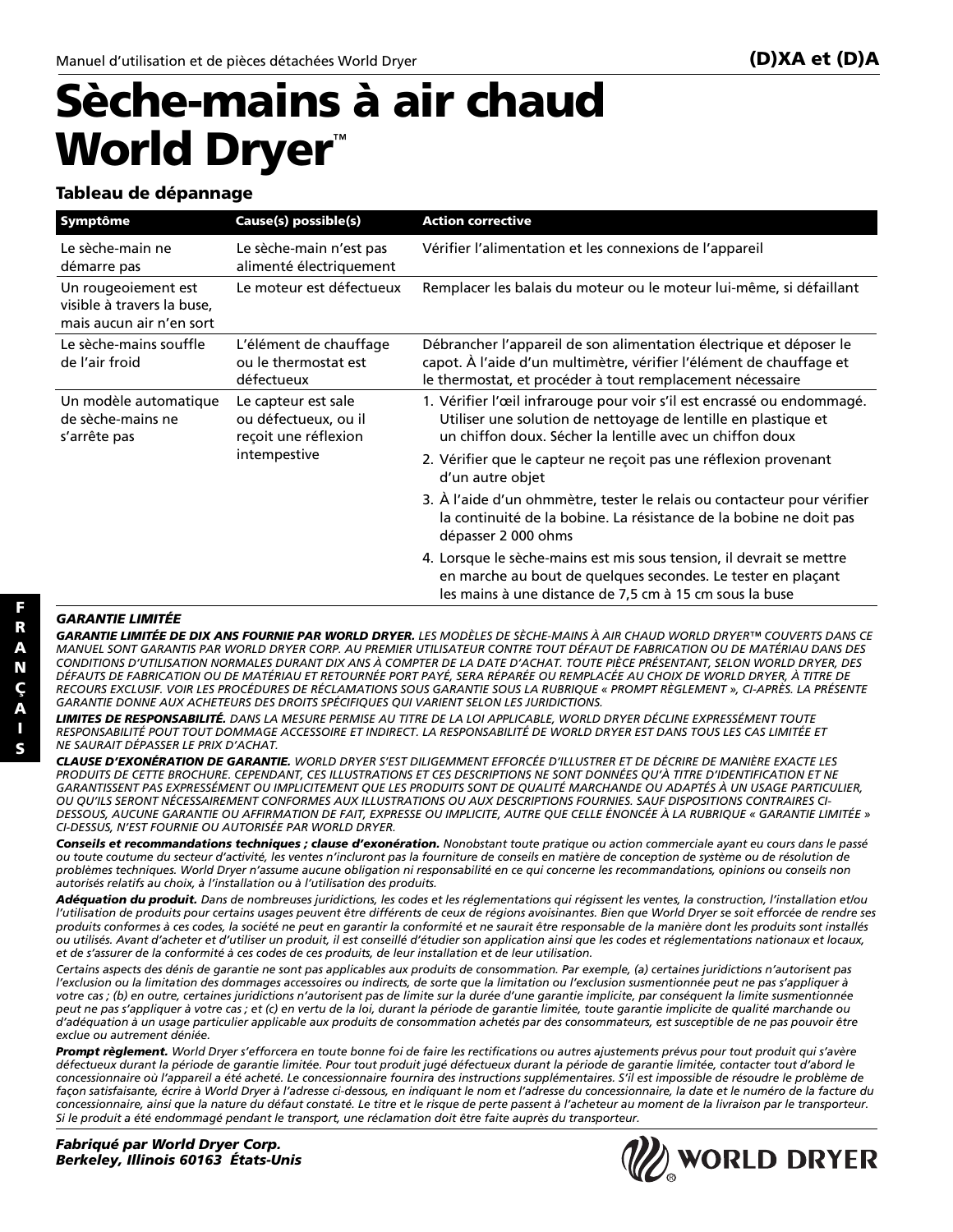*Bitte lesen Sie diese Anweisungen und bewahren Sie sie auf. Lesen Sie diese Anweisung sorgfältig durch, bevor Sie das beschriebene Produkt zusammenbauen, montieren, betreiben bzw. warten. Beachten Sie für Ihren persönlichen Schutz und zum Schutz anderer sämtliche Sicherheitsinformationen. Eine Nichtbeachtung dieser Anweisungen kann zu Verletzungen und/oder Sachschäden führen! Bewahren Sie die Anweisungen für spätere Bezugnahme auf.*

# **World Dryer**™ **Warmluft-Händetrockner**

#### **Beschreibung**

Der Warmluft-Händetrockner von World Dryer verfügt über einen Universal-Bürstenmotor und hat eine Trocknungsleistung von 2300 Watt. Dieser Händetrockner wird je nach Modell mit 115 Volt WS bzw. 208/220-240 V WS betrieben. In dieser Produktgruppe sind Modelle mit Ein- und Ausschaltautomatik sowie Modelle mit Druckknopf vertreten. Sie sind zum Trocknen der Hände gedacht und trocknen diese auf schnelle, hygienische und kostenwirksame Weise. Dieser Händetrockner ist zur Benutzung in gewerblichen, industriellen und Büroumgebungen sowie öffentlichen Einrichtungen vorgesehen.

#### **Technische Daten – Allgemein**

| Modell Düse |                                                | zyklus (B x H x T) | Trocknungs- Abmessungen                                                | Gewicht Material der<br>(kg) Abdeckung |
|-------------|------------------------------------------------|--------------------|------------------------------------------------------------------------|----------------------------------------|
|             | (D)XA Unbeweglich Automatik<br>(D)A Universal* |                    | 289 x 244 x 206 mm 8,2/13,2<br>30 Sekunden 289 x 244 x 206 mm 8.2/13.2 | Stahl/Eisen<br>Stahl/Eisen             |

(\*) Die Universaldüse lässt sich vor Ort in eine drehbare Düse umfunktionieren.

#### **Technische Daten – Elektrik** (cULus-zugelassen, E19860, CE TUV-GS)

| <b>Modell</b> | Тур        | Eingangsleistung     | Stromstärke | Watt |
|---------------|------------|----------------------|-------------|------|
| (D)XA5        | Automatik  | 115 V WS / 60 Hz     | 20          | 2300 |
| $(D)$ A5      | Druckknopf | 115 V WS / 60 Hz     | 20          | 2300 |
| (D)XA52       | Automatik  | 115 V WS / 60 Hz     | 15          | 1725 |
| (D)A52        | Druckknopf | 115 V WS / 60 Hz     | 15          | 1725 |
| (D)XA54       | Automatik  | 208-230 V WS / 60 Hz | 10          | 2300 |
| $(D)$ A54     | Druckknopf | 208-230 V WS / 60 Hz | 10          | 2300 |
| (D)XA548      | Automatik  | 220-240 V WS / 50 Hz | 10          | 2300 |
| (D)A548       | Druckknopf | 220-240 V WS / 50 Hz | 10          | 2300 |
| (D)XA57       | Automatik  | 277 V WS / 60 Hz     | 8,5         | 2300 |
| (D)A57        | Druckknopf | 277 V WS / 60 Hz     | 8,5         | 2300 |

#### **Auspacken**

- 1. Entfernen Sie sämtliches Verpackungsmaterial. Wir empfehlen, das Verpackungsmaterial zu recyceln.
- 2. Nehmen Sie den Händetrockner vorsichtig aus dem Versandkarton.

Achten Sie darauf, dass er nicht herunterfällt.

3. Überprüfen Sie das Gerät sorgfältig auf eventuell während des Transports entstandene Schäden. Prüfen Sie, ob Teile lose oder beschädigt sind bzw. fehlen. Wenn der Händetrockner

beschädigt ist, informieren Sie umgehend die Spedition bzw. den Händler, bei dem Sie das Gerät erworben haben.

#### **Allgemeine Sicherheitsinformationen**

*Wird das Gerät vor der Montage nicht von der Stromquelle getrennt, kann dies zu ernsten Verletzungen oder Tod durch elektrischen Schlag führen.* **GEFAHR**

– Trennen Sie den Händetrockner vor Wartungsarbeiten oder Montage des Geräts stets von der Stromquelle.

*Wird dieses Gerät nicht ordnungsgemäß geerdet, kann dies zu einem schweren elektrischen Schlag und/ oder zum Tode führen.* **GEFAHR**

- Der Händetrockner muss ordnungsgemäß geerdet werden, damit ein sicherer Betrieb gewährleistet ist. Auf dem Rahmen dieses Händetrockners ist ein Erdungspunkt gekennzeichnet.
- Obwohl dies nicht vom National Electrical Code der USA verlangt wird, empfehlen wir in nassen bzw. feuchten Umgebungen den Einbau eines Erdschlussunterbrechers.

*Eine Nichtbeachtung örtlicher Elektrovorschriften, der US-amerikanischen NEC-Codes bzw. Sicherheitsempfehlungen kann zu Bränden, Verletzungen oder Sachschäden führen.* **WARNHINWEIS**

– Nur die für das zu montierende Händetrockner-Modell vorgeschriebene elektrische Leistung (Spannung und Frequenz) verwenden.

| Empfohlene Montagehöhen vom Boden bis zur Unterkante des Trockners |                                                  |                                                                                                                          |  |  |  |
|--------------------------------------------------------------------|--------------------------------------------------|--------------------------------------------------------------------------------------------------------------------------|--|--|--|
| cm (Zoll)                                                          | Haartrockner                                     | cm (Zoll)                                                                                                                |  |  |  |
| 117 (46)                                                           | Umkleideräume für Männer                         | 173 (68)                                                                                                                 |  |  |  |
| 112 (44)                                                           | Umkleideräume für Damen                          | 150 (59)                                                                                                                 |  |  |  |
| 81 (32)                                                            | Umkleideräume für Kinder zwischen 4 und 7 Jahre  | 104(41)                                                                                                                  |  |  |  |
| 91 (36)                                                            | Umkleideräume für Kinder zwischen 7 und 10 Jahre | 122 (48)                                                                                                                 |  |  |  |
| 102 (40)                                                           |                                                  |                                                                                                                          |  |  |  |
| 112 (44)                                                           |                                                  |                                                                                                                          |  |  |  |
| 94 (37)                                                            | Montagehöhe für Benutzung durch Behinderte       | 140 (55)                                                                                                                 |  |  |  |
|                                                                    |                                                  | Umkleideräume für Kinder zwischen 10 und 13 Jahre 137 (54)<br>Umkleideräume für Kinder zwischen 13 und 17 Jahre 150 (59) |  |  |  |

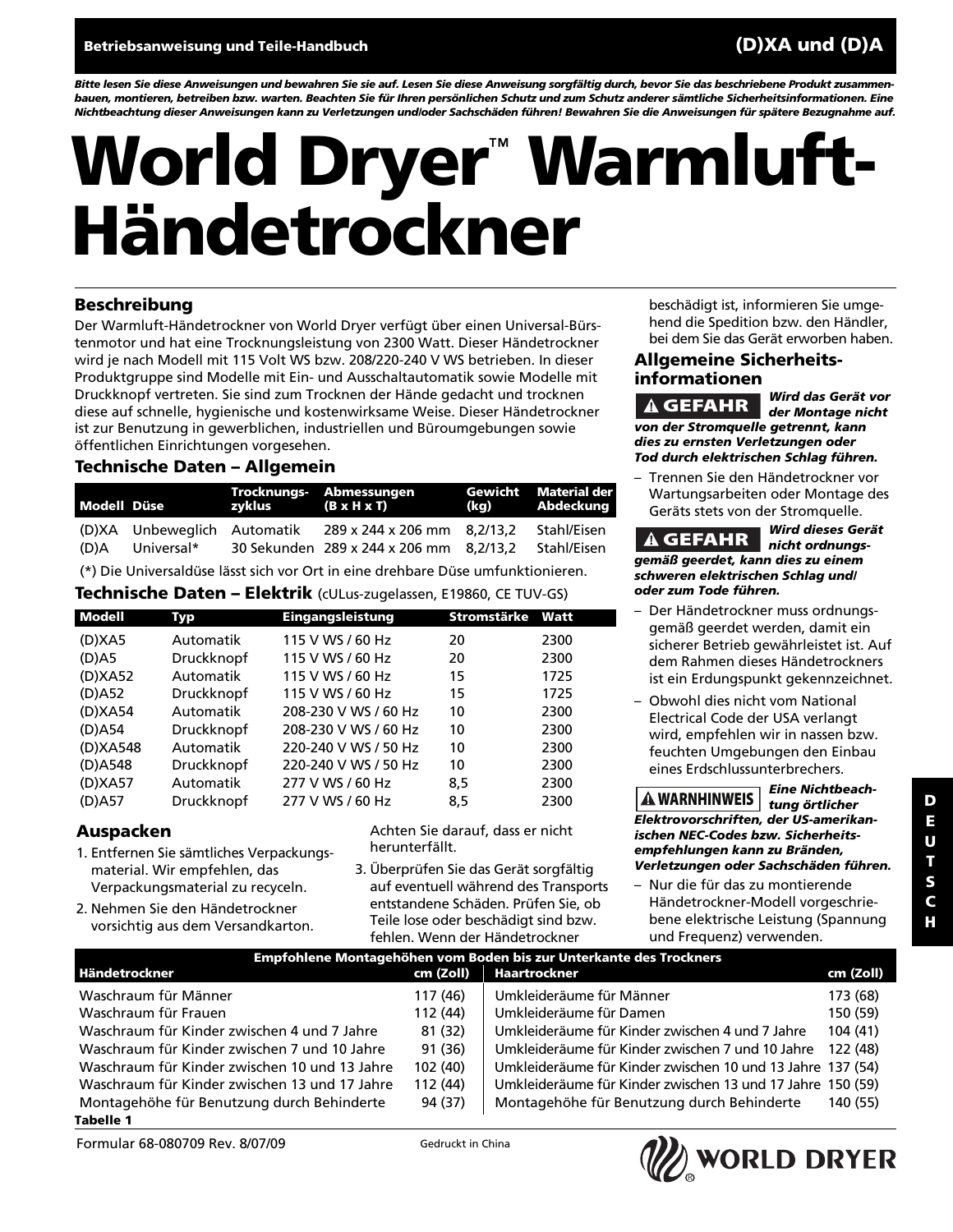# **World Dryer**™ **Warmluft-Händetrockner**

#### **Allgemeine Sicherheitsinformationen (Fortsetzung)**

- Den Händetrockner an die am nächsten liegende Verteilertafel anschließen.
- Um Spannungsabfälle auf ein Minimum zu reduzieren und einen effizienten Betrieb zu gewährleisten, sind Leiter der Größe Nr. 12 oder größer zu verwenden (gemäß örtlichen Elektrovorschriften bzw. dem National Electrical Code der USA).
- Das Gerät nicht an einen Stromzweig mit einem Leitungsschutzschalter oder einer Absicherung über 20 A anschließen. Dies entspricht der Vorschrift Nr. 210-20 des National Electrical Code der USA.
- Sämtliche Händetrockner mit Ein- und Ausschaltautomatik müssen gemäß den Vorgaben von Underwriters Laboratories, Inc. (UL) an eine festgeschaltete Leitung (20 A) angeschlossen sein.
- Verlegen Sie sämtliche Feldverkabelungen in sicherer Entfernung von allen beweglichen Teilen im Händetrockner.

#### *Eine unsachgemäße Montage dieses Händetrockners kann zu Verletzungen oder Sachschäden führen.* **VORSICHT**

- Beachten Sie die Montageempfehlungen in Tabelle 1.
- Bei der Montage an eine Fachwerkwand muss eine Seite des Händetrockners an einem vorhandenen Ständer befestigt werden.

#### **Montage**

#### **FÜR MODELLE (D)A5, 52, 54, 548, 57**

1. Trennen Sie das Gerät von der Stromquelle.

- 2. Drehen Sie mit dem im Lieferumfang enthaltenen Sicherheits-Inbusschlüssel die beiden (2) Befestigungsschrauben der Abdeckung heraus. Nehmen Sie die Abdeckung vom Trockner ab.
- 3. Halten Sie die Basis des Händetrockners an der gewünschten Stelle an die Wand und bestimmen Sie anhand der Tabelle 1 die empfohlene Montagehöhe. Verwenden Sie die Basis als Schablone zum Markieren der 4 Bohrlöcher für die Befestigungsschrauben in der Wand. Bei der Installation von zwei oder mehr Trocknern sollten diese in einem Mindestabstand von 61 cm gemessen Mitte zu Mitte montiert werden.
- 4. Befestigen Sie die Basis mithilfe des in Tabelle 2 empfohlenen Schraubentyps.
- 5. Verbinden Sie den Händetrockner mit der am nächsten liegenden Verteilertafel.
- 6. Bringen Sie die Abdeckung wieder an und achten Sie darauf, die Abdeckungsschrauben nicht zu fest anzuziehen.

#### **FÜR MODELLE MIT EIN- UND AUSSCHALTAUTOMATIK (D)XA5, 52, 54, 548, 57**

- 1. Trennen Sie das Gerät von der Stromquelle.
- 2. Drehen Sie mit dem im Lieferumfang enthaltenen Sicherheits-Inbusschlüssel die beiden (2) Befestigungsschrauben der Abdeckung heraus. Nehmen Sie die Abdeckung vom Trockner ab.
- 3. Halten Sie die Basis des Händetrockners an der gewünschten Stelle an die Wand und bestimmen Sie anhand der Tabelle 1 die empfohlene Montagehöhe. Verwenden Sie die Basis als Schablone zum Markieren der 4 Bohrlöcher für die Befestigungs-

schrauben in der Wand. Bei der Installation von zwei oder mehr Trocknern sollten diese in einem Mindestabstand von 61 cm gemessen Mitte zu Mitte montiert werden. Nur für Modelle mit Ein- und Ausschaltautomatik: Achten Sie darauf, dass sich direkt unter dem Infrarotsensor kein reflektierender Gegenstand (wie z. B. ein Waschbecken) befindet. Der Mindestabstand beträgt 46 cm.

4. Sämtliche Händetrockner mit Ein- und Ausschaltautomatik müssen laut UL-Empfehlung an eine festgeschaltete Leitung (20 A) angeschlossen sein.

**WICHTIG:** Informieren Sie sich vor der Montage des Händetrockners über die örtlichen und allgemeinen Elektrovorschriften. Stellen Sie sicher, dass das elektrische Netz nicht überlastet ist. Das Gerät nicht an einen Stromzweig über 20 A anschließen.

#### **Wartung**

- 1. Nehmen Sie die Sicherung heraus oder schalten Sie den Händetrockner am Sicherungskasten aus.
- 2. Drehen Sie die beiden Innensechskantschrauben im Boden des Trocknergehäuses mit dem im Lieferumfang enthaltenen Sicherheits-Inbusschlüssel heraus.
- 3. Nehmen Sie die Abdeckung des Händetrockners ab.

#### **REINIGUNGSANWEISUNGEN**

Lesen Sie vor der Reinigung die komplette Anweisung durch. Unter normalen Nutzungsbedingungen ist es ausreichend, den Trockner einmal im Jahr zu reinigen. Wenn der Verkehr im Waschraum höher ist als normal, sollte die Reinigung alle 6 Monate vorgenommen werden. Im Trockner angesammelte Flusen und Staub

**HINWEIS:** Bei einer Aufputzmontage muss ein optionales erhältliches Offset-Anschlussstück Nr. 100BR bestellt werden, um die Leitung auf 1/2-Zoll-EMT anzupassen.

| <b>Art der Wand</b>                                             | Art der Schraube                           | $\mid$ Schraubenmindestlänge    |
|-----------------------------------------------------------------|--------------------------------------------|---------------------------------|
| Hohlziegel, Latte, Leichtbauplatte oder Metall                  | 1/4-Zoll-Schraube (M6) oder Knebelschraube | Abhängig von der Dicke der Wand |
| Zement, Ziegelstein oder Fliesen auf Zement<br>oder Ziegelstein | 1/4-Zoll-Spreizdübel für Ständer (M6)      | 76 mm (3 Zoll)                  |
| Fachwerkwand mit Holzhinterlegung                               | Holzschrauben Nr.16 (M8)                   | 70 mm (2 <sup>3</sup> /4 Zoll)  |
| Tabelle 2                                                       |                                            |                                 |

**D E**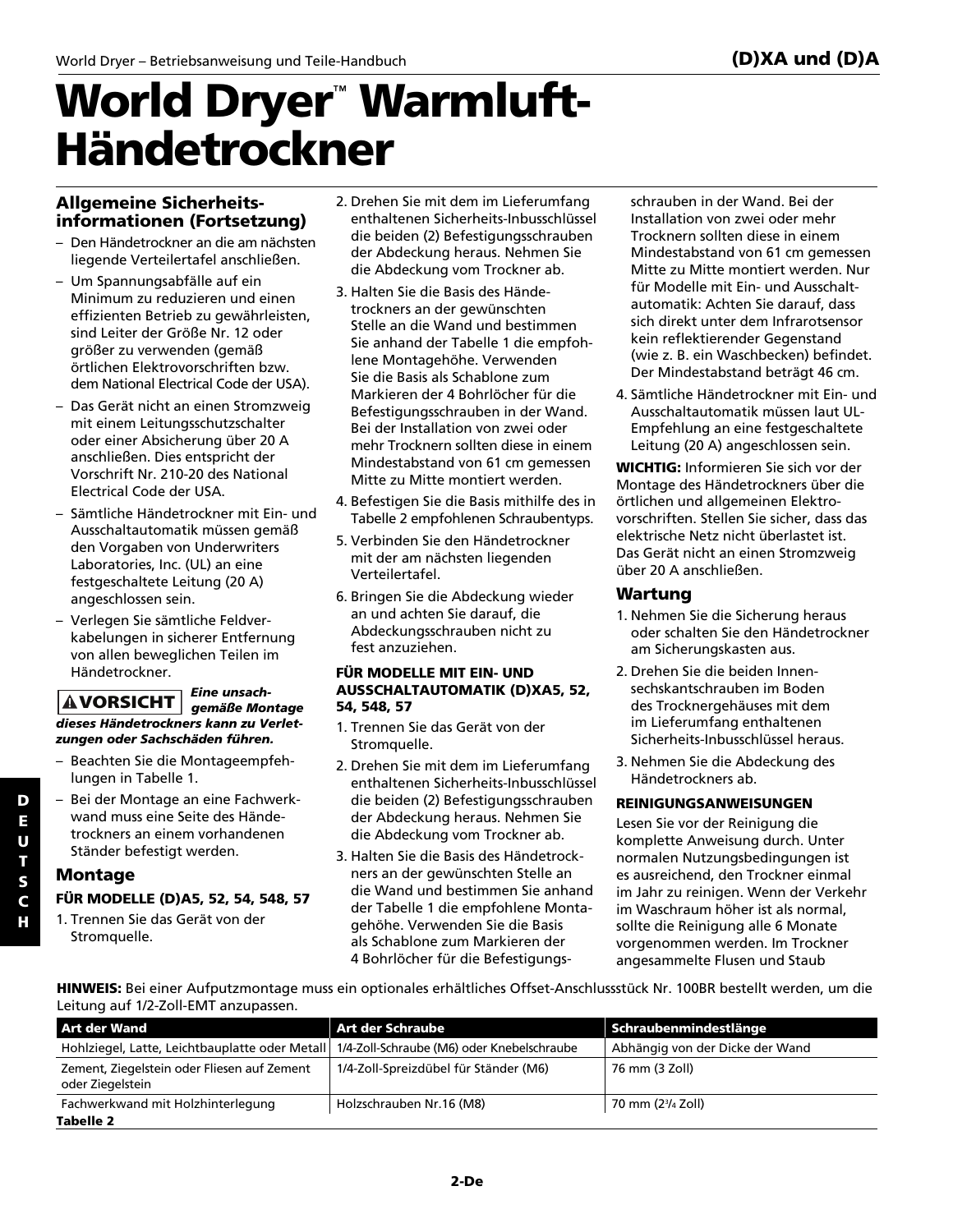## **Modelle (D)XA und (D)A**

#### **Wartung (Fortsetzung)**

können den Motor und das Heizelement beschädigen. Außerdem kann der Benutzer durch Ausstoßen heißer Luft verletzt werden.

- 1. Schalten Sie den Trockner über den Leitungsschutzschalter oder an der Sicherungstafel aus.
- 2. Drehen Sie die beiden Befestigungsschrauben des Gehäuses mit dem im Lieferumfang enthaltenen Sicherheits-Inbusschlüssel heraus. Stützen Sie die Abdeckung beim Herausdrehen der Schrauben.
- 3. Drehen Sie die drei (3) Seitenschrauben heraus, die das Gebläsegehäuse zusammenhalten. Merken Sie sich die Position des Heizelements. Leitungsdrähte werden durch das Durchgangsloch in den Gebläsegehäusehälften geführt. Nehmen Sie die Heizelemente vorsichtig aus dem Gehäuse heraus, ohne jedoch die Drähte abzutrennen.
- 4. Reinigen Sie die Gebläseradhälften mit einer Bürste mit radialen Borsten und einem Durchmesser von 12,7 mm. Drücken Sie die Bürste durch die einzelnen Flügel und lösen Sie den Schmutz. Die Flügel dürfen nicht verbogen werden.
- 5. Saugen Sie den Schmutz vom Gebläse und dem Gehäuse mit einem Staubsauger auf, setzen Sie das Heizelement wieder ein und die Gehäusehälfte wieder auf und drehen Sie die drei (3) Seitenschrauben ein. Ziehen Sie die Schrauben vorsichtig an, und achten Sie darauf, dass Mica-Heizelementteile in den Gehäuseschlitzen platziert und die Verbindungsdrähte durch die Gebläsegehäuseöffnung gelegt sind.
- 6. Wischen Sie mit einem 12,7 mm breiten Pinsel mit weichen bis mittelharten Borsten Staub und Schmutz vom Motor und der Schaltuhr. Verbiegen Sie das Schaltmesser beim Reinigen nicht.
- 7. Reinigen Sie mit einer Bürste mit steifen Borsten die Innenseite des Düsengitters und des Einlassgitters.

Eventuell müssen Sie den Schmutz vom Einlassgitter mit Wasser abspülen. Trocknen Sie die Innenseite der Abdeckung vor dem Wiederanbringen, wenn Sie zum Reinigen Wasser verwendet haben.

- 8. Inspizieren Sie die Bürsten des Motors. Führen Sie hierzu einen Zahnstocher in die Öffnung am Ende der Bürsteneinheit ein. Wenn Sie den Zahnstocher mehr als 2,5 cm einführen können, tauschen Sie die Bürsten aus. (Siehe Anweisungen zum Auswechseln.)
- 9. Setzen Sie die Abdeckung wieder auf. Halten Sie sie gerade über die Basis und drücken Sie sie an die Wand. Setzen Sie die 2 Befestigungsschrauben der Abdeckung ein und ziehen Sie sie fest an. Überdrehen Sie die Schrauben nicht.

#### **AUSWECHSELN DER MOTORBÜRSTEN**

- 1. Entfernen Sie die Verriegelungs-Federklemme, die den Bürstenhalter sichert.
- 2. Ziehen Sie den Bürstendeckel langsam aus dem Motor heraus, bis der Leitungsanschluss sichtbar wird.
- 3. Trennen Sie den Leitungsanschluss und entfernen Sie die Bürste und den Halter.

**HINWEIS:** Beim Herausnehmen der Bürste aus der Verpackung ist es wichtig, dass sich die Kohlebürste sicher im Bürstenhalter befindet. P/N 206NL

- 4. Setzen Sie die neue Baugruppe so ein, dass die Leitungen schnell angeschlossen werden können.
- 5. Drücken Sie die Bürsten-Schnellanschlüsse am Motor und an der Bürstenhülse zusammen.
- 6. Schieben Sie die Bürsten-Baugruppe zurück in ihre Position und setzen Sie die Verriegelungs-Federklemme ein.

#### **AUSWECHSELN DES HEIZELEMENTS**

1. Drehen Sie die drei Schrauben heraus, die das Gebläsegehäuse (Nr. 211PA und Nr. 112P) zusammenhalten, und nehmen Sie die linke Gehäuseseite (Nr. 112P) ab.

- 2. Trennen Sie die Verbindung der weißen Leitungen des Heizelements an der Klemmleiste und Schalterklemme. Ersetzen Sie das alte Heizelement durch ein neues mit korrekter Spannung und achten Sie darauf, es nach der Vorlage des alten Heizelements anzuschließen.
- 3. Halten Sie das Heizelement auf der stationären Seite des Gebläsegehäuses in Position und schieben Sie die abnehmbare Seite ein. Achten Sie darauf, dass die Rahmen der Heizelemente in die Nuten im Gebläsegehäuse passen und dass beide Leitungen durch eine Kerbe oben am Luftaustritt gelegt sind. Drehen Sie die drei Schrauben, mit denen das Gebläsegehäuse zusammengehalten wird, erneut ein.
- 4. Vergewissern Sie sich, dass alle Leitungen ordnungsgemäß angeschlossen sind und die Anschlüsse dem Schaltbild auf der Innenseite der Abdeckung des Händetrockners entsprechen.

#### **AUSWECHSELN VON MODELLEN MIT SCHALTUHREN (D)A5, 52, 54, 548, 57**

- 1. Drehen Sie die Schrauben aus den beiden Anschlüssen an der Schaltuhr heraus und markieren Sie die Leitungen, um sie dann später wieder korrekt an die Schalteranschlüsse anzuschließen.
- 2. Ersetzen Sie die fehlerhafte Schaltuhr mit einer neuen. (Geben Sie beim Bestellen der Schaltuhr das Trockner-Modell an.)
- 3. Schließen Sie die Leitungen wieder an die Anschlüsse an.
- 4. Bringen Sie die Abdeckung wieder an (die Abdeckung sollte genau auf die Basis passen). Drücken Sie die Abdeckung an, bis sie bündig auf der Wand aufliegt. Drehen Sie zwei Befestigungsschrauben für die Abdeckung ein. Achten Sie darauf, die Befestigungsschrauben nicht zu fest anzuziehen.
- 5. Schalten Sie den Trockner ein.

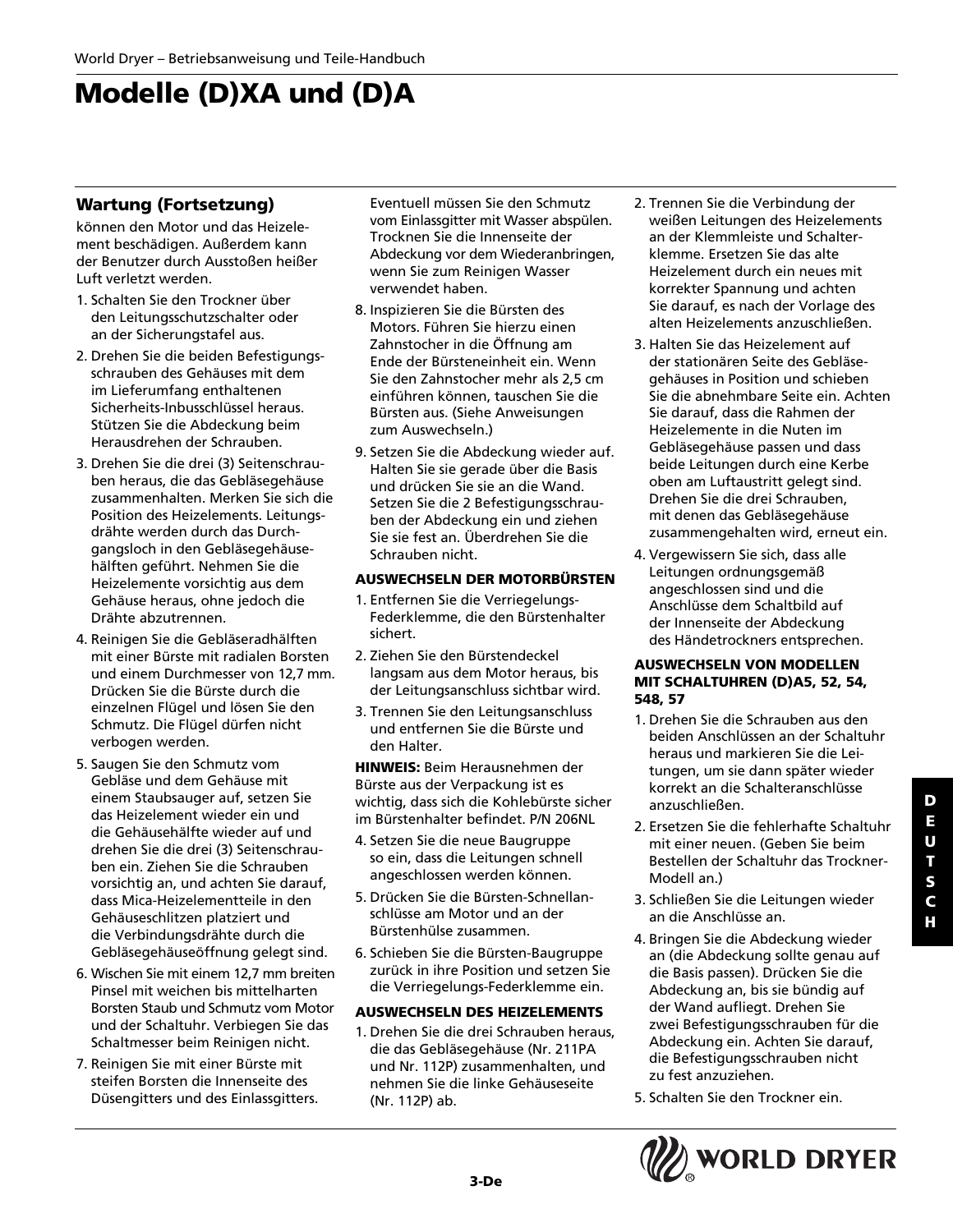### *Rufen Sie für Reparaturteile die folgende Nummer an: 1 (708) 449-0701*

*Geben Sie bitte die folgenden Informationen an:* -Modellnummer -Seriennummer

-Teilebeschreibung und in der Teileliste aufgeführte Nummer



**Abbildung 1 – Darstellung der Reparaturteile für den Warmluft-Händetrockner**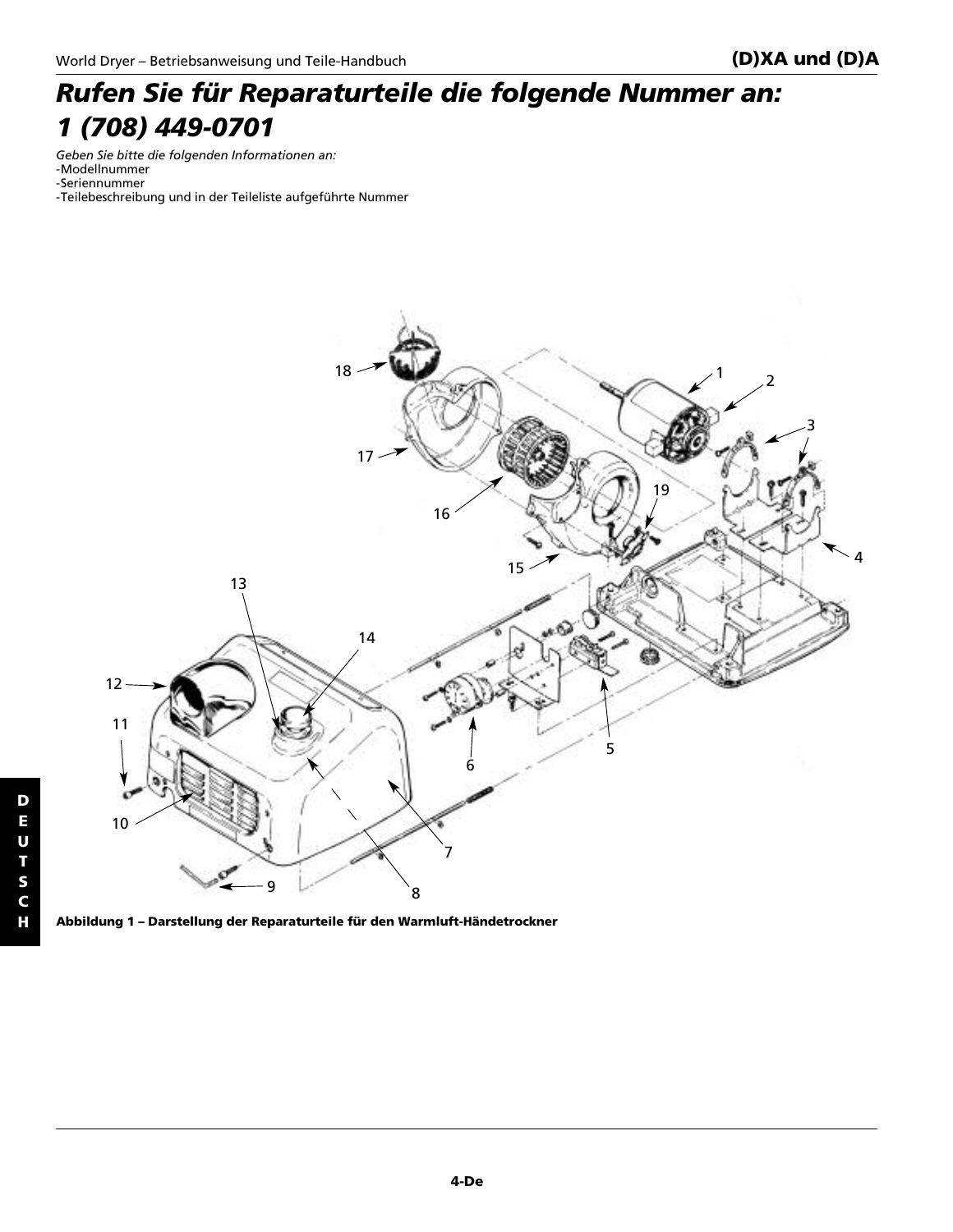## **Modelle (D)XA und (D)A**

#### **Liste mit Reparaturteilen für Warmluft-Händetrockner**

| <b>Bezugs-</b><br>nummer | <b>Beschreibung</b>                                                         | <b>Teilenummer</b> | <b>Menge</b>   |
|--------------------------|-----------------------------------------------------------------------------|--------------------|----------------|
| 1                        | Motor - 115 V (D)A5, (D)XA5, (D)A52, (D)XA52                                | 210K               | 1              |
|                          | Motor - 208/220-240 V (D)A54, (D)XA54, (D)A548, (D)XA548, t(D)A57, t(D)XA57 | 210ACEK            | 1              |
| 2                        | Motorbürste                                                                 | 206NL              | 2              |
| 3                        | Befestigungslasche für Motor                                                | 110-4A             | 2 Sätze        |
| 4                        | Halterungen für Motor                                                       | $110 - 4$          | $\overline{2}$ |
| 5                        | Mikroschalter nur bei (D)A(Alle)                                            | 143F               | 1              |
| 6                        | Schaltuhr - 115 V, 30 Sekunden (D)A5, (D)A52                                | 225                | 1              |
|                          | Schaltuhr - 208-230 V, 30 Sekunden (D)A54, (D)A57                           | 225A               | 1              |
|                          | Schaltuhr - 220-240 V, 50 Hz, 30 Sekunden (D)A548                           | 225M               | 1              |
| 7                        | Komplette Abdeckung, Gusseisen, Automatik, Weiß XA(Alle)*                   | 70XA5-974AK        | 1              |
|                          | Komplette Abdeckung, Gusseisen, Druckknopf, Weiß A(Alle)*                   | 70A5-974AK         | 1              |
|                          | Komplette Abdeckung, Stahl, Automatik, Weiß DXA(Alle)*                      | 72DXA5-974K        | 1              |
|                          | Komplette Abdeckung, Stahl, Druckknopf, Weiß DA(Alle)*                      | 72DA5-974K         | 1              |
|                          | Komplette Abdeckung, Edelstahl, Automatik/Druckknopf*                       | Rufen Sie zum      | 1              |
|                          |                                                                             | Bestellen an       |                |
| 8                        | Haltering für Druckknopf, Spitze der isolierten Betätigungsstange           | 193K               | $\mathbf{1}$   |
|                          | und Federsatz (D)A(Alle)                                                    |                    |                |
| 9                        | Sicherheits-Inbusschlüssel                                                  | 204TP              | 1              |
| 10                       | Einlassgitter, Gusseisen, Druckknopf, mit Befestigungshardware A(Alle)      | 194-1K             | 1              |
|                          | Einlassgitter, Gusseisen, Automatik, mit Befestigungshardware XA(Alle)      | 194-1BK            | 1              |
| 11                       | Manipulationssichere Abdeckungsschraube, Gusseisenabdeckungen               | 100B2              | $\overline{2}$ |
|                          | Manipulationssichere Abdeckungsschraube, Stahlabdeckungen                   | 46-330             | $\overline{2}$ |
|                          | Schraubensicherung, Stahlabdeckungen                                        | 59-005028          | $\overline{2}$ |
| 12                       | Düsen-Baugruppe                                                             | 34-172K            | 1              |
| 13                       | Druckknopf-Adapter, Dichtung und Laufbuchse (D)A(Alle)                      | 190K               | 1              |
| 14                       | Druckknopf-Baugruppe (Knopf, Stange, Ring, Feder und Spitze) (D)A(Alle)     | 185K               | 1              |
| 15                       | Triebkranzhälfte des Gebläses mit Bodenhalterung und Thermostat             | 211PA              | 1              |
| 16                       | Gebläse, Kunststoff                                                         | 101P               | 1              |
| 17                       | Triebkranzhälfte des Gebläses mit Klemmleiste - Linke Seite                 | 112P               | 1              |
| 18                       | Heizelement - 115 V, 20 A (D)A5, (D)XA5                                     | 213K               | 1              |
|                          | Heizelement - 115 V, 15 A (D)A52, (D)XA52                                   | 213B               | $\mathbf{1}$   |
|                          | Heizelement - 230 V (D)A54, (D)XA54, (D)A548, (D)XA548                      | 213A4K             | 1              |
|                          | Heizelement - 277 V, 8,5 A (D)A57, (D)XA57                                  | 213A7              | 1              |
| 19                       | Thermostat nur 3/4-Zoll                                                     | 1111-03            | 1              |
| Δ                        | Automatische Sensorsteuerung - 115 V (D)XA                                  | 16-230-120 (D)A    | 1              |
| Δ                        | Automatische Sensorsteuerung - 208-230 V (D)XA54                            | 16-240-208 (D)A    | $\mathbf{1}$   |
| Δ                        | Automatische Sensorsteuerung - 220-240 V, 50 Hz nur                         | 16-230-240 CE      | 1              |
|                          | mit CE-Kennzeichnung (D)XA548                                               |                    |                |
| Δ                        | Infrarotsensor, Auge (D)XA(Alle)                                            | 49-238             | 1              |

(\*) Bei der Bestellung Modell angeben.

(†) Modelle mit 277 Volt verwenden den 210ACEK-Motor (230 V Steckdose).

(∆) Nicht dargestellt.

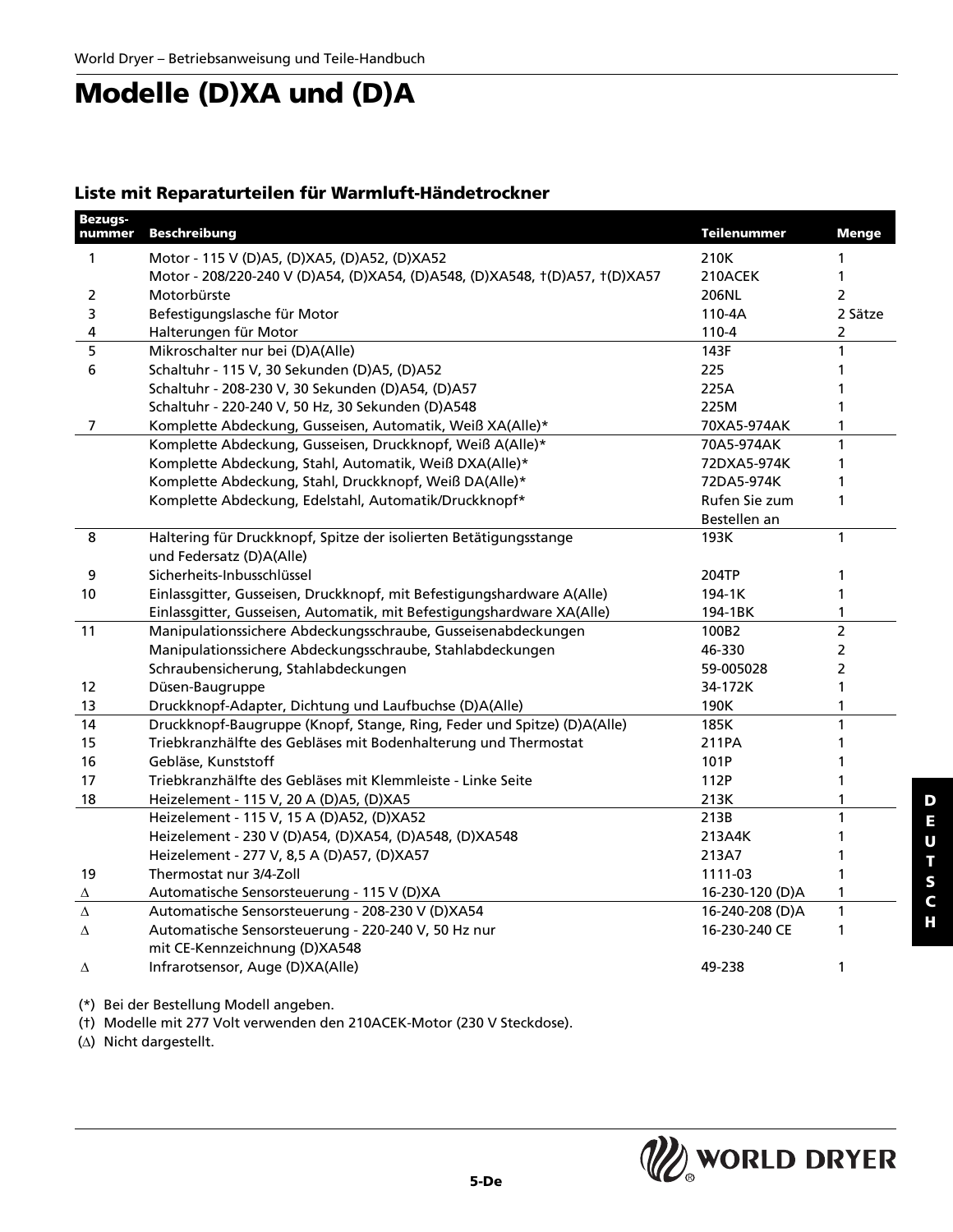# **World Dryer**™ **Warmluft-Händetrockner**

#### **Fehlersuche**

| Symptom                                                                             | Mögliche(r) Grund/Gründe                                    | <b>Maßnahme</b>                                                                                                                                                                                                                         |
|-------------------------------------------------------------------------------------|-------------------------------------------------------------|-----------------------------------------------------------------------------------------------------------------------------------------------------------------------------------------------------------------------------------------|
| Der Trockner<br>startet nicht                                                       | Gerät wird nicht mit<br>Strom versorgt                      | Stromversorgung und Anschlüsse prüfen                                                                                                                                                                                                   |
| Durch die Düse ist ein<br>Glühen erkennbar.<br>aber es wird keine<br>Luft geblasen. | Motor ist defekt                                            | Eventuell defekte Motorbürsten bzw. defekten Motor auswechseln                                                                                                                                                                          |
| Die aus dem Trockner<br>kommende Luft ist kalt                                      | Defektes Heizelement<br>oder defekter Thermostat            | Das Gerät von der Stromversorgung trennen und die Abdeckung<br>abnehmen. Das Heizelement und den Thermostat mit einem<br>Universalmessgerät prüfen und bei Bedarf auswechseln                                                           |
| Trockner mit Ein- und<br>Ausschaltautomatik<br>schaltet sich nicht aus              | Sensor ist verschmutzt,<br>defekt oder er<br>spiegelt wider | 1. Infrarotauge auf Schmutz oder Schäden prüfen. Eine<br>Reinigungslösung für Kunststofflinsen und ein weiches<br>Tuch verwenden. Linse mit einem weichen Tuch trocknen                                                                 |
|                                                                                     |                                                             | 2. Darauf achten, dass der Sensor nicht durch eine Lichtspiegelung<br>von einem anderen Gegenstand beeinträchtigt wird                                                                                                                  |
|                                                                                     |                                                             | 3. Die Spulen des Relais/Schaltschütz mit einem Ohmmeter auf<br>Durchgang prüfen. Der Spulenwiderstand darf 2000 Ohm<br>nicht überschreiten                                                                                             |
|                                                                                     |                                                             | 4. Nachdem der Trockner wieder an die Stromversorgung<br>angeschlossen ist, sollte er sich innerhalb einiger Sekunden<br>wieder einschalten. Zur Überprüfung die Hände in einem<br>Abstand zwischen 7,5 und 15 cm unter die Düse halten |

#### *EINGESCHRÄNKTE GARANTIE*

*EINGESCHRÄNKTE ZEHN-JAHRES-GARANTIE VON WORLD. WORLD DRYER COPR. GARANTIERT DEM ORIGINALBENUTZER, DASS DIE IN DIESEM HANDBUCH BESCHRIEBENEN WORLD DRYER™ HÄNDETROCKNER BEI NORMALER BENUTZUNG FÜR EINEN ZEITRAUM VON ZEHN JAHREN NACH DEM KAUFDATUM FREI VON VERARBEITUNGS- UND MATERIALFEHLERN SIND. TEILE, BEI DENEN DAS MATERIAL BZW. DIE VERARBEITUNG ALS FEHLERHAFT BEFUNDEN WIRD, UND DIE MIT VORAUSBEZAHLTEN VERSANDKOSTEN EINGESANDT WERDEN, WERDEN ALS ZUGESICHERTE ABHILFEMASSNAHME IM ERMESSEN VON WORLD REPARIERT BZW. ERSETZT. INFORMATIONEN ZUR ABWICKLUNG VON ANSPRÜCHEN UNTER DER EINGESCHRÄNKTEN GARANTIE SIND IM NACHSTEHENDEN ABSCHNITT "UNVERZÜGLICHE MÄNGELBESEITIGUNG" ZU FINDEN. DIESE EINGESCHRÄNKTE GARANTIE VERLEIHT KÄUFERN BESTIMMTE RECHTE, DIE VON GERICHTBARKEIT ZU GERICHTBARKEIT UNTERSCHIEDLICH SEIN KÖNNEN.*

*HAFTUNGSBESCHRÄNKUNG. WORLD LEHNT DIE HAFTUNG FÜR FOLGESCHÄDEN UND NEBENKOSTEN AUSDRÜCKLICH AB, SOWEIT DIES GESETZLICH ZULÄSSIG IST. DIE HAFTUNG VON WORLD BESCHRÄNKT SICH IN ALLEN FÄLLEN AUF DEN GEZAHLTEN KAUFPREIS UND DARF DIESEN NICHT ÜBERSCHREITEN.*

*HAFTUNGSAUSSCHLUSS. DAS UNTERNEHMEN HAT SICH BEMÜHT, GEWISSENHAFT ZUSAMMENGESTELLTE PRODUKTINFORMATIONEN ZUR VERFÜGUNG ZU STELLEN UND DAS PRODUKT IN DIESEM ANWEISUNGSBLATT GENAU ABZUBILDEN. SOLCHE INFORMATIONEN UND ABBILDUNGEN SIND JEDOCH NUR ZUR IDENTIFIKATION GEDACHT UND STELLEN KEINE AUSDRÜCKLICHE ODER STILLSCHWEIGENDE GARANTIE FÜR DIE ALLGEMEINE GEBRAUCHSTAUGLICHKEIT DER* PRODUKTE BZW. DIE GEEIGNETHEIT FÜR EINEN BESTIMMTEN ZWECK DAR SOWIE AUCH KEINE GARANTIE DAFÜR, DASS DIE PRODUKTE NOTWENDIGERWEISE<br>DEN ABBILDUNGEN ODER BESCHREIBUNGEN ENTSPRECHEN. VORBEHALTLICH UNTEN STEHENDER BESTIMMUNGEN *KEINE AUSDRÜCKLICHE ODER STILLSCHWEIGENDE GARANTIE ODER ZUSICHERUNG VON TATSACHEN NEBEN DEN VORSTEHENDEN BESTIMMUNGEN IN "EINGESCHRÄNKTE GARANTIE".*

*Technische Ratschläge und Empfehlungen, Ausschlüsse. Ungeachtet aller bisherigen Praxis oder Geschäfte oder Handelsbräuche darf der Verkauf nicht die Bereitstellung von technischen Ratschlägen bzw. Hilfeleistungen oder des Systemdesigns umfassen. World übernimmt keinerlei Verpflichtungen oder Haftung in Bezug auf unbefugte Empfehlungen, Meinungen bzw. Ratschläge zur Auswahl, Installation oder Einsatz der Produkte.*

*Geeignetheit und Angemessenheit des Produkts. In vielen Rechtsordnungen gibt es Gesetze und Regelungen zum Kaufrecht, zur Bauweise, Installation und/oder zur Verwendung von Produkten für bestimmte Zwecke, welche sich von angrenzenden Gebieten unterscheiden können. Obwohl versucht wird sicherzustellen, dass Produkte von World diesen Gesetzen entsprechen, kann keine Garantie dafür übernommen werden und World ist nicht dafür verantwortlich, wie das Produkt installiert oder verwendet wird. Vor dem Kauf und der Verwendung eines Produkts muss der Käufer sich mit den Anwendungsmöglichkeiten des Produkts sowie allen zutreffenden nationalen und örtlichen Gesetzen und Regelungen vertraut machen und sicherstellen, dass das Produkt sowie dessen Installation und Verwendung mit diesen Vorschriften übereinstimmen wird.*

*Bestimmte Aspekte von Haftungsausschlüssen gelten nicht für Verbraucherprodukte, z. B. (a) in einigen Rechtsordnungen ist der Ausschluss oder die Beschränkung der Haftung für Folgeschäden oder Nebenkosten ausgeschlossen und daher kann es sein, dass die vorstehenden Beschränkungen oder Ausschlüsse für Sie keine Anwendung finden, (b) in einigen Rechtsordnungen ist auch die zeitliche Beschränkung einer stillschweigenden Garantie unzulässig und daher wäre die vorstehende Haftungsbeschränkung in einem solchen Fall für Sie nicht anwendbar und (c) es ist gesetzlich vorgeschrieben, dass während der Laufzeit dieser Eingeschränkten Garantie stillschweigende Garantien für konkludente Zusicherung der allgemeinen Gebrauchstauglichkeit oder Geeignetheit für einen bestimmten Zweck hinsichtlich von Verbrauchern erworbener Verbraucherprodukte nicht ausgeschlossen oder anderweitig abgelehnt werden können.*

*Unverzügliche Mängelbeseitigung. Das Unternehmen wird sich im Hinblick auf alle Produkte, die innerhalb der eingeschränkten Garantiezeit einen erwiesenen Mangel aufweisen, gutgläubig um eine unverzügliche Mängelbeseitigung oder einen Ausgleich bemühen. Jede Kommunikation in Bezug auf ein mangelhaftes Produkt innerhalb der eingeschränkten Garantiezeit ist zunächst schriftlich oder telefonisch an den Händler zu richten, von dem das Produkt erworben wurde. Der Händler wird dann zusätzliche Anweisungen zur Verfügung stellen. Sollte das Problem nicht zufriedenstellend behoben werden können, wenden Sie sich schriftlich an World unter der untenstehenden Adresse. Geben Sie dabei den Namen und die Adresse des Händlers sowie Rechnungsdatum und -nummer an und beschreiben Sie die Art des Mangels.*

**D**



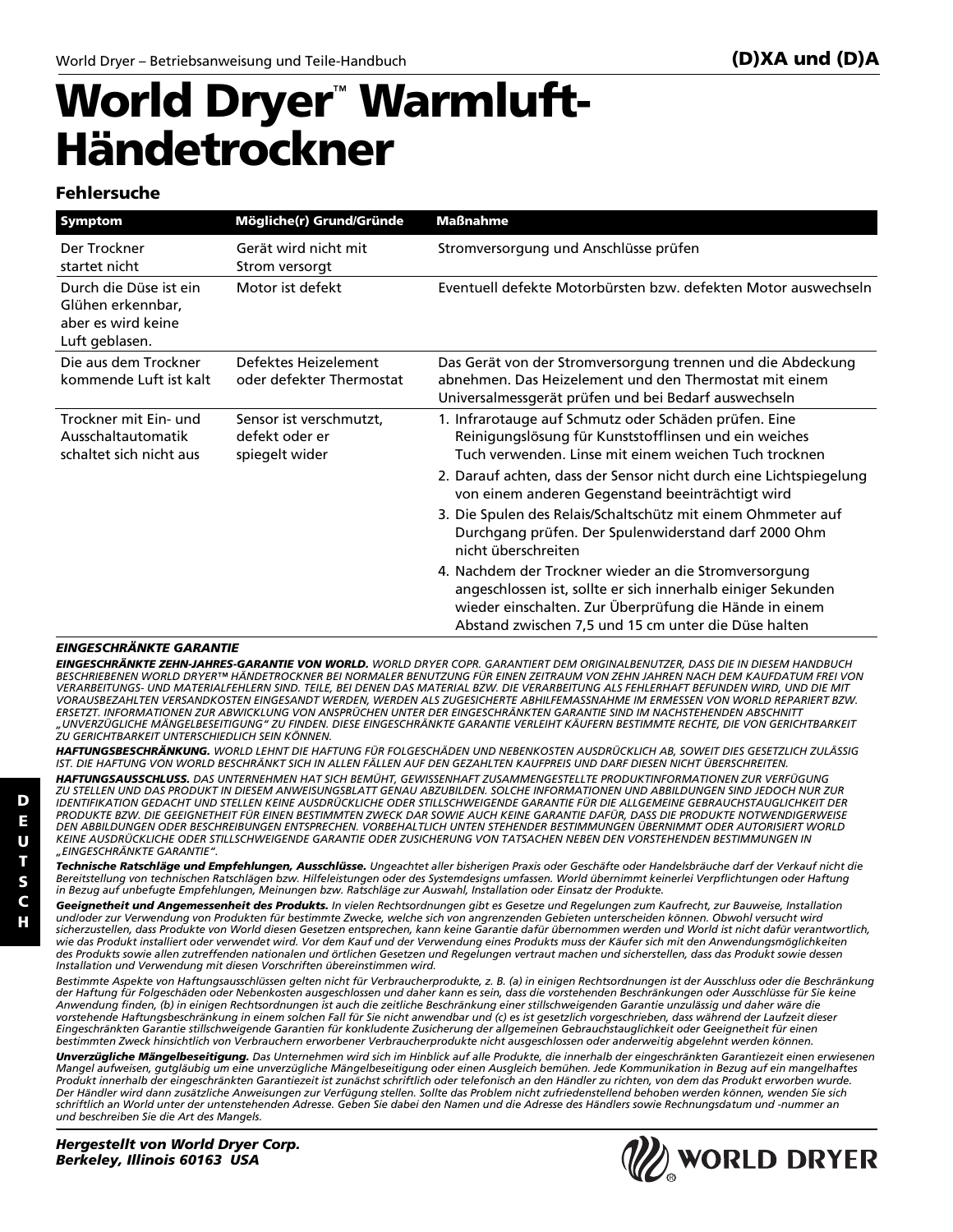*Si prega di leggere e conservare queste istruzioni. Leggere con attenzione prima di montare, installare, azionare o riparare il prodotto descritto. Proteggere se stessi e terzi attenendosi alle istruzioni sulla sicurezza. La mancata conformità alle istruzioni potrebbe risultare in lesioni a persone e/o danni a cose! Conservare le istruzioni da leggere in futuro.*

# **Asciugamani elettrici ad aria calda World Dryer**™

#### **Descrizione**

Asciugamani elettrico World Dryer ad aria calda per uso universale, alimentato da un motore a spazzole, che invia 2300 Watt per l'asciugatura. Questo asciugamani funziona con alimentazione elettrica da 115 V c.a. o 208/220-240 V c.a., secondo il modello. Questo gruppo di prodotti include modelli automatici e a pulsante. Questo apparecchio è inteso per asciugare mani, favorendo un ambiente igienico ed al costo giusto. Questo asciugamani può essere usato in ambienti commerciali e industriali, in uffici e locali pubblici.

#### **Specifiche generali**

| <b>Modello Ugello</b>                                                                                   |                      | Ciclo di Dimensioni<br>asciugatura (La x Lu x P) |                                                                    | Peso<br>(kg) | Materiale<br>esterno                             |
|---------------------------------------------------------------------------------------------------------|----------------------|--------------------------------------------------|--------------------------------------------------------------------|--------------|--------------------------------------------------|
| (D)XA<br>(D)A                                                                                           | Fisso<br>Universale* |                                                  | Automatico 289 x 244 x 206 mm<br>30 secondi     289 x 244 x 206 mm |              | 8,2/13,2 Acciaio/Ferro<br>8.2/13.2 Acciaio/Ferro |
| (*) Il modello di ugello universale viene convertito in loco secondo la configurazione<br>di rotazione. |                      |                                                  |                                                                    |              |                                                  |

#### **Specifiche elettriche** (cULus, E19860, CE TUV-GS)

| <b>Modello</b> | Tipo       | Ingresso elettrico          | Amperaggio | Watt |
|----------------|------------|-----------------------------|------------|------|
| (D)XA5         | Automatico | 115 V c.a. / 60 Hz          | 20         | 2300 |
| $(D)$ A5       | A pulsante | 115 V c.a. / 60 Hz          | 20         | 2300 |
| (D)XA52        | Automatico | 115 V c.a. / 60 Hz          | 15         | 1725 |
| (D)A52         | A pulsante | 115 V c.a. / 60 Hz          | 15         | 1725 |
| (D)XA54        | Automatico | 208-230 V c.a. / 60 Hz      | 10         | 2300 |
| (D)A54         | A pulsante | 208-230 V c.a. / 60 Hz      | 10         | 2300 |
| (D)XA548       | Automatico | $220 - 240$ V c.a. $/50$ Hz | 10         | 2300 |
| (D)A548        | A pulsante | 220-240 V c.a. / 50 Hz      | 10         | 2300 |
| (D)XA57        | Automatico | 277 V c.a. / 60 Hz          | 8,5        | 2300 |
| $(D)$ A57      | A pulsante | 277 V c.a. / 60 Hz          | 8,5        | 2300 |

#### **Disimballaggio**

- 1. Togliere tutto il materiale di imballaggio. Si consiglia di adottare un programma di riciclaggio.
- 2. Togliere con cura l'asciugamani dalla scatola di spedizione, facendo attenzione a non far cadere l'elettrodomestico.
- 3. Ispezionare con cura che durante il transito l'unità non abbia subito

danni. Controllare che non vi siano parti allentate, mancanti o danneggiate. Qualora l'asciugamani abbia subito danni, informare subito il punto di acquisto o lo spedizioniere.

#### **Informazioni generali sulla sicurezza**

*Il mancato scollegamento dalla fonte di alimentazione prima dell'installazione potrebbe causare gravi lesioni o morte da folgorazione.* **A PERICOLO** 

– Scollegare sempre la fonte di alimentazione prima di riparare o installare l'asciugamani.

*La messa a terra non adeguata di questa unità potrebbe causare grave folgorazione e/o morte.* **PERICOLO**

- Per garantirne un funzionamento sicuro, questo asciugamani deve avere un'adeguata messa a terra. Un punto di connessione per la messa a terra non identificato è indicato sul telaio dell'asciugamani.
- Sebbene ciò non sia richiesto dal Codice Elettrico Nazionale U.S.A., si consiglia una protezione GFCI in ambienti umidi o bagnati o laddove richiesto dalle leggi vigenti.

*Qualora non si rispettino i* **AVVERTENZA** *codici vigenti a livello locale, i codici NEC U.S.A. o i consigli sulla sicurezza, esiste il pericolo di incendio, lesioni a persone o danni alle cose.*

| Altezze consigliate per l'attacco dal pavimento alla base dell'asciugamani |          |                                                      |              |
|----------------------------------------------------------------------------|----------|------------------------------------------------------|--------------|
| Asciugamani                                                                |          | cm (pollici) Asciugacapelli                          | cm (pollici) |
| Bagno per uomini                                                           | 117 (46) | Camerino da uomo                                     | 173 (68)     |
| Bagno per donne                                                            | 112 (44) | Camerino da donna                                    | 150 (59)     |
| Bagno per bambini (4-7 anni)                                               | 81 (32)  | Camerino per bambini (4-7 anni)                      | 104 (41)     |
| Bagno per bambini (7-10 anni)                                              | 91 (36)  | Camerino per bambini (7-10 anni)                     | 122 (48)     |
| Bagno per bambini (10-13 anni)                                             | 102 (40) | Camerino per bambini (10-13 anni)                    | 137 (54)     |
| Bagno per bambini (13-17 anni)                                             | 112 (44) | Camerino per bambini (13-17 anni)                    | 150 (59)     |
| Altezza di montaggio per persone affette da handicap                       | 94 (37)  | Altezza di montaggio per persone affette da handicap | 140 (55)     |
| Tabella 1                                                                  |          |                                                      |              |

**I T**

Modulo 68-080709 Rev 8/07/09 Stampato in Cina

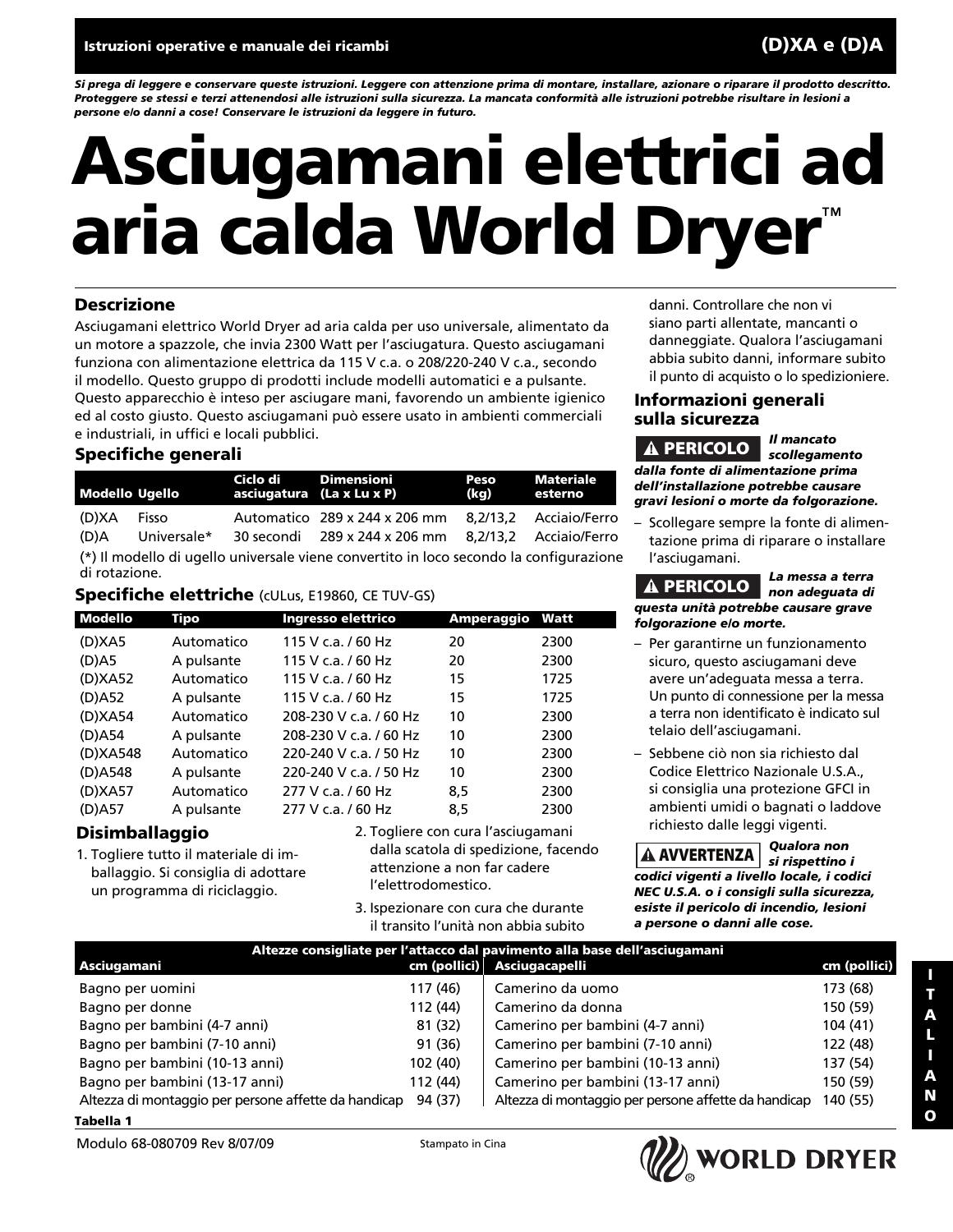# **Asciugamani elettrici ad aria calda World Dryer**™

#### **Informazioni generali sulla sicurezza (Continua)**

- Utilizzare solo l'alimentazione elettrica (tensione e frequenza) specificata per il modello di asciugamano in fase di installazione.
- Collegare l'asciugamani al pannello di distribuzione adeguato più vicino.
- Al fine di limitare un'eventuale caduta di tensione e garantire un funzionamento efficiente, usare un filo di misura 12 o superiore, come richiesto a livello locale o previsto dal Codice Elettrico Nazionale U.S.A.
- Non collegare ad un circuito derivato con interruttore automatico o fusibile di protezione superiore a 20 ampere. Questa disposizione è conforme al Codice Elettrico Nazionale #210-20.
- Tutti i modelli automatici di asciugamani devono disporre di un circuito da 20 ampere separato, come suggerito da Underwriters Laboratories, Inc. (UL).
- Instradare tutto il cablaggio lontano da parti mobili all'interno dell'asciugamani.

#### *Un attacco inadeguato potrebbe causare lesioni a persone o danni a cose.* **ATTENZIONE**

- Attenersi ai consigli per il montaggio contenuti nella Tabella 1.
- Su una parete con perno, un lato dell'asciugamani deve essere montato su un perno esistente.

#### **Installazione**

#### **PER I MODELLI (D)A5, 52, 54, 548, 57**

1. Scollegare la fonte di alimentazione.

- 2. Usare la chiave Allen di sicurezza in dotazione per rimuovere le due (2) viti di montaggio della copertura. Rimuovere la copertura dall'unità.
- 3. Posizionare la base dell'asciugamani sulla parete all'altezza desiderata, consultando della Tabella 1 per determinare l'altezza consigliata per il montaggio. Con la base in posizione, utilizzarla come mascherina per contrassegnare i quattro fori per i bulloni di montaggio sulla parete. Qualora si installino due o più asciugamani, questi dovranno essere ad una distanza minima di 61 cm (24 pollici) da centro a centro.
- 4. Fissare la base alla parete, utilizzando il tipo di bulloni suggeriti nella Tabella 2.
- 5. Collegare l'asciugamano al pannello di distribuzione adeguato più vicino.
- 6. Rimontare la copertura, accertandosi di non serrarne troppo i bulloni.

#### **PER I MODELLI DI ASCIUGAMANI AUTOMATICO (D)XA5, 52, 54, 548, 57**

- 1. Scollegare la fonte di alimentazione.
- 2. Usare la chiave Allen di sicurezza in dotazione per rimuovere le due (2) viti di montaggio della copertura. Rimuovere la copertura dall'unità.
- 3. Posizionare la base dell'asciugamani sulla parete all'altezza desiderata, avvalendosi della Tabella 1 per determinare l'altezza consigliata per il montaggio. Con la base in posizione, utilizzarla come mascherina per contrassegnare i quattro fori per i bulloni di montaggio sulla parete. Qualora si installino due o più asciugamani, dovranno essere ad una

distanza minima di 61 cm (24 pollici) da centro a centro. Esclusivamente per i modelli automatici: accertarsi che non vi siano oggetti riflettenti (quali un lavandino) direttamente sotto la cellula del sensore ad infrarossi; la distanza minima deve essere di 46 cm (18 pollici).

4. Tutti gli asciugamani automatici devono disporre di un UL con circuito da 20 ampere.

**IMPORTANTE:** prima di eseguire l'installazione dell'asciugamani, consultare i regolamenti a livello locale e generale. Accertarsi che la rete elettrica non sia sovraccarica. Non collegare ad un circuito derivato superiore a 20 ampere.

#### **Manutenzione**

- 1. Togliere il fusibile o scollegare dall'asciugamani dalla valvoliera.
- 2. Con la chiave Allen di sicurezza in dotazione all'asciugamani, togliere le due viti Allen dal fondo dell'unità.
- 3. Togliere la copertura dell'asciugamani.

#### **ISTRUZIONI PER LA PULITURA**

Prima di procedere, leggere le istruzioni nella loro interezza. In condizioni di utilizzo regolare, una pulitura annuale dell'asciugamani ne garantisce buone condizioni operative. Se il traffico del bagno in cui è montata l'unità è più intenso del normale, si consiglia di effettuare la pulitura ogni sei mesi. L'accumulo di filaccia e di polvere all'interno dell'asciugamani può causare danni al motore e all'elemento riscaldante, oltre che fuoriuscite di calore che potrebbero causare lesioni all'utente.

**NOTA:** qualora si faccia uso del cablaggio di attacco in superficie, occorre ordinare un raccordo di compensazione opzionale, #100BR, per adattare il cablaggio all'EMT da 0,5 pollici.

| Vite da 1/4" (M6) o bulloni con dado ad      | Secondo lo spessore della parete |
|----------------------------------------------|----------------------------------|
| alette espansibili                           |                                  |
| Bulloni di espansione con perno da 1/4" (M6) | 76 mm (3 pollici)                |
| Viti da legno n.16 (M8)                      | 70 mm $(23/4$ pollici)           |
|                                              |                                  |

**I**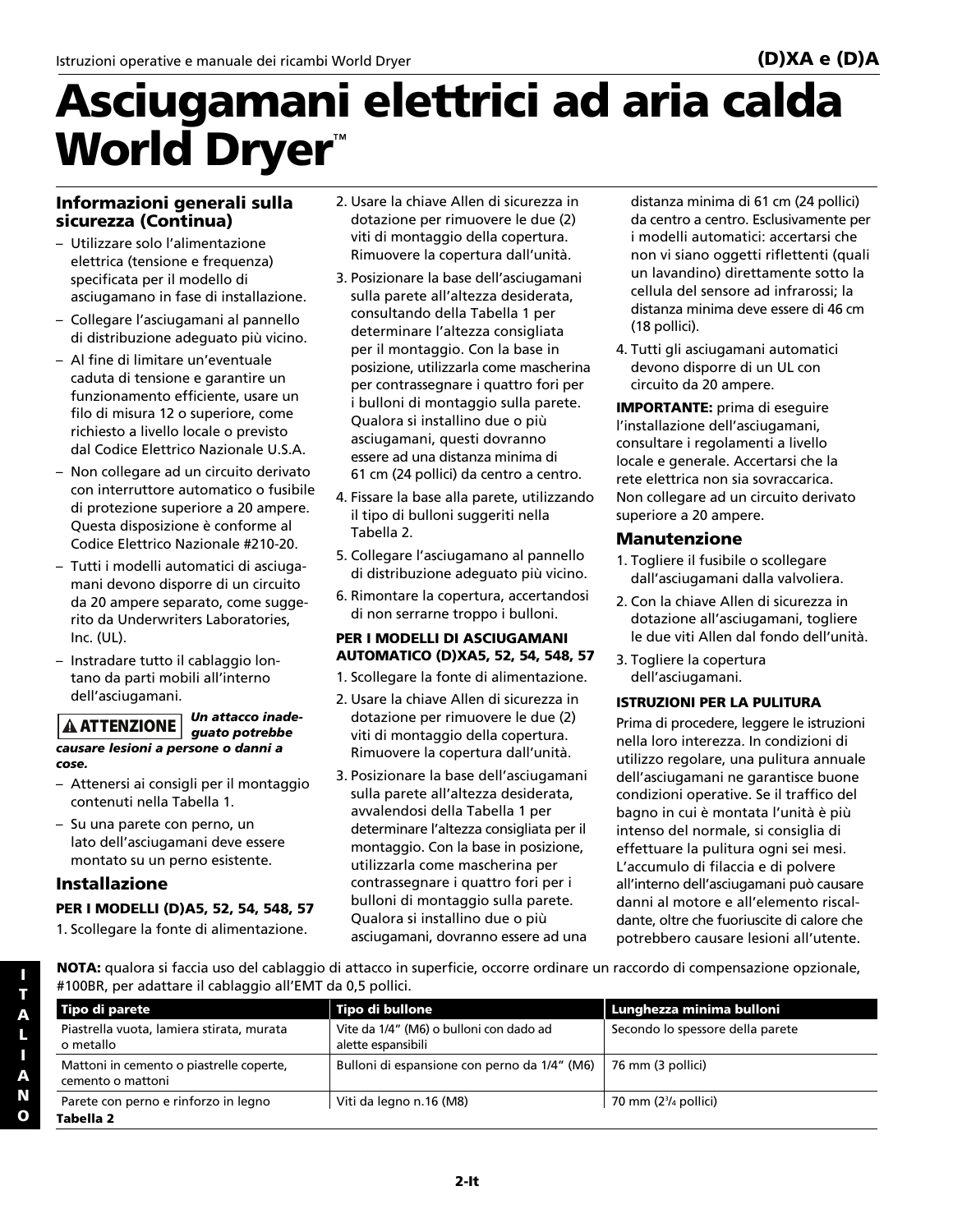## **Modelli (D)XA e (D)A**

#### **Manutenzione (Continua)**

- 1. Spegnere l'asciugamani presso l'interruttore automatico o il pannello dei fusibili.
- 2. Avvalendosi della chiave Allen di sicurezza, togliere le due viti di montaggio dalla copertura dell'asciugamani. Togliere le viti e sostenere la copertura.
- 3. Togliere le tre (3) viti laterali che tengono insieme l'alloggiamento del soffiante. Notare la posizione dell'elemento riscaldante. I fili conduttori sono diretti vengono il foro di scarico nelle sezioni dell'alloggiamento del soffiante; togliere con attenzione l'elemento riscaldante dall'alloggiamento, senza comunque scollegarne i fili.
- 4. Pulire le sezioni delle rotelle del soffiante con una spazzola radiale dal diametro di 12,7 mm (0,5 pollici). Inserire la spazzola nello spazio tra le singole lame dell'elemento ed eliminare la polvere che vi si è depositata. Non piegare le lame.
- 5. Aspirare la polvere da soffiante e alloggiamento, riposizionare l'elemento riscaldante ed una sezione dell'alloggiamento, riapplicando le tre (3) viti laterali. Serrare appena, accertandosi che i pezzi di mica dell'elemento riscaldante siano posizionati nelle fessure dell'alloggiamento con fili di connessione che passano attraverso il foro dell'alloggiamento del soffiante.
- 6. Usare un pennello per vernici semimorbido da 12,7 mm (0,5 pollici) per eliminare dal motore e dall'interruttore timer polvere e sporco. Durante la pulitura non piegare le lame dell'interruttore.
- 7. Usare una spazzola rigida per eliminare lo sporco internamente alla griglia dell'ugello e di ingresso. Per eliminare lo sporco dalla griglia

di ingresso potrebbe essere necessaria dell'acqua. Se si fa uso di acqua, prima di rimontare la copertura accertarsi che sia completamente asciutta.

- 8. Ispezionare le spazzole del motore. Per ispezionare le spazzole, inserire uno stuzzicadenti nell'estremità del gruppo spazzole. Se lo stuzzicadenti rientra per più di 2,5 cm, sostituire le spazzole (consultare le istruzioni per la sostituzione).
- 9. Rimontare la copertura. Posizionare a filo la copertura sulla base e spingere a filo sulla parete. Inserire le due viti di montaggio della copertura e serrare fin quando appaiono sicure. Non serrare in eccedenza.

#### **SOSTITUZIONE DELLE SPAZZOLE DEL MOTORE**

- 1. Rimuovere la pinza elastica di tenuta che tiene in posizione il contenitore delle spazzole.
- 2. Estrarre lentamente il cappuccio spazzole fino ad esporre il connettore del fili.
- 3. Staccare il connettore dei fili e togliere il gruppo spazzole e contenitore.

**NOTA:** al momento di disimballare il gruppo spazzole, tenere fermo il contenitore delle spazzole in fibra di carbonio. P/N 206NL

- 4. Inserire il nuovo gruppo in una posizione in cui sia possibile effettuare una connessione rapida dei fili.
- 5. Spingere insieme le connessioni rapide delle spazzola sul motore ed i manicotti delle spazzole.
- 6. Riportare in posizione il gruppo spazzole ed inserire la pinza elastica di tenuta.

#### **SOSTITUZIONE DELL'ELEMENTO RISCALDANTE**

1. Rimuovere le tre viti che tengono insieme l'alloggiamento del soffiante (#211PA e #112P) e togliere il lato #112P dall'alloggiamento.

- 2. Scollegare i fili bianchi dell'elemento riscaldante presso la morsettiera e il terminale a interruttore. Sostituire con il nuovo elemento riscaldante di tensione e wattaggio adeguati, prestando attenzione a ricollegare esattamente come in precedenza.
- 3. Tenere l'elemento in posizione sul lato stazionario dell'alloggiamento del soffiante e far scorrere in posizione il lato scorrevole, accertandosi che i telai dell'elemento entrino nelle scanalature dell'alloggiamento e che entrambi i fili passino attraverso la tacca sulla sommità della presa dell'aria; rimontare le tre viti che tengono insieme l'alloggiamento del soffiante.
- 4. Ricollegare i fili alla morsettiera e all'interruttore. Controllare lo schema elettrico sulla copertura. Accertarsi che tutti i fili siano ricollegati correttamente e che corrispondano allo schema elettrico situato internamente alla copertura dell'unità.

#### **SOSTITUZIONE DEI MODELLI CON INTERRUTTORE TIMER (D)A5, 52, 54, 548, 57**

- 1. Togliere le viti dai due terminali sull'interruttore timer, contrassegnando i fili per garantire una corretta riconnessione ai terminali stessi.
- 2. Sostituire il timer difettoso (al momento di ordinare il timer specificare il modello di asciugamani).
- 3. Ricollegare i fili ai terminali.
- 4. Rimontare la copertura (accertarsi che si adatti alla perfezione sulla base) e spingerla in dentro fin quando non risulta a filo con la parete, inserendo quindi le due viti di montaggio della copertura. Non serrare in eccedenza le viti di montaggio.
- 5. Accendere l'asciugamani.

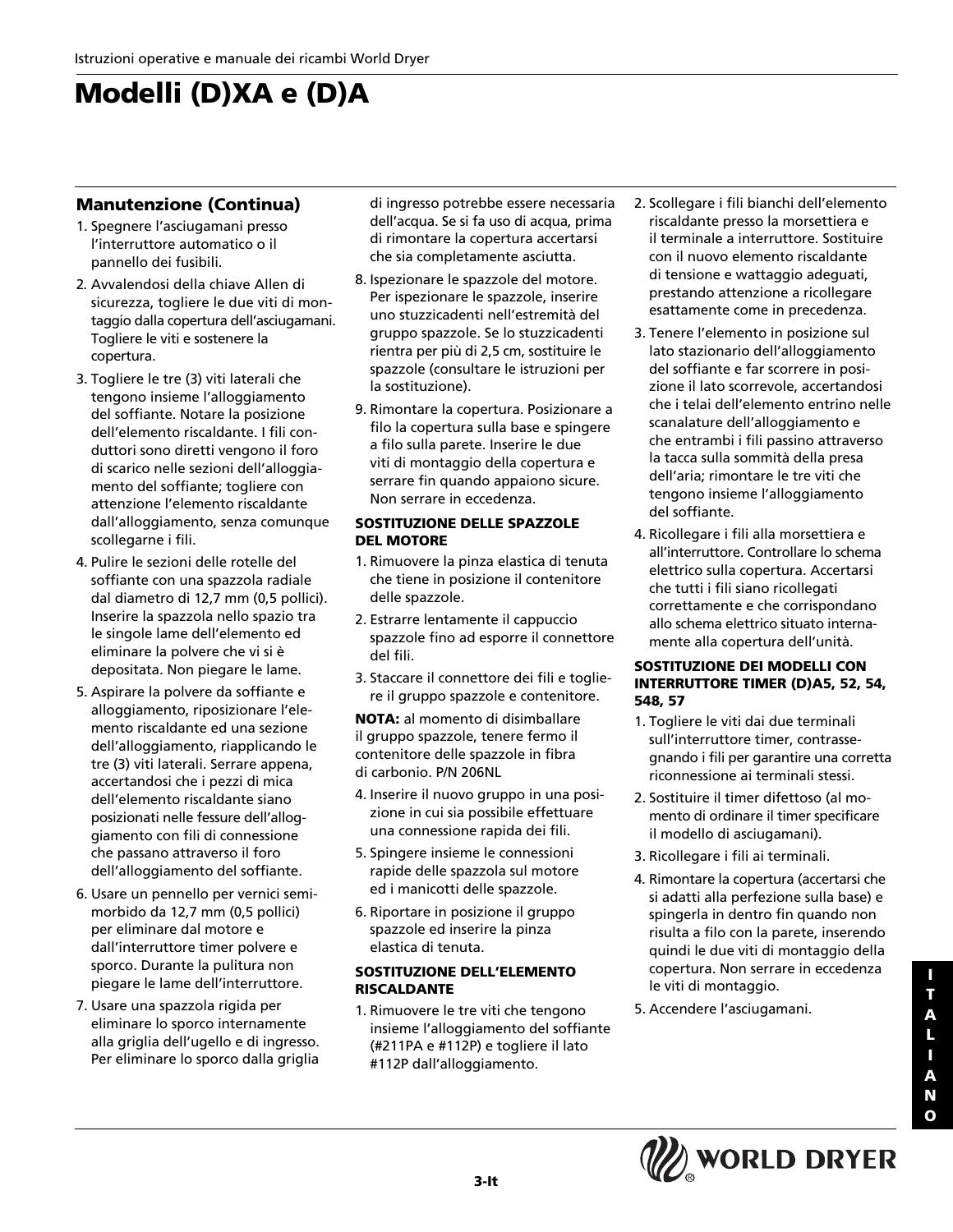## *Per le parti di ricambio, chiamare il numero 1 (708) 449-0701*

*Indicare le seguenti informazioni:* -N. di modello -N. di serie -Descrizione della parte e numero riportato nell'elenco parti



**Figura 1 – Illustrazione delle parti di ricambio per gli asciugamani ad aria calda**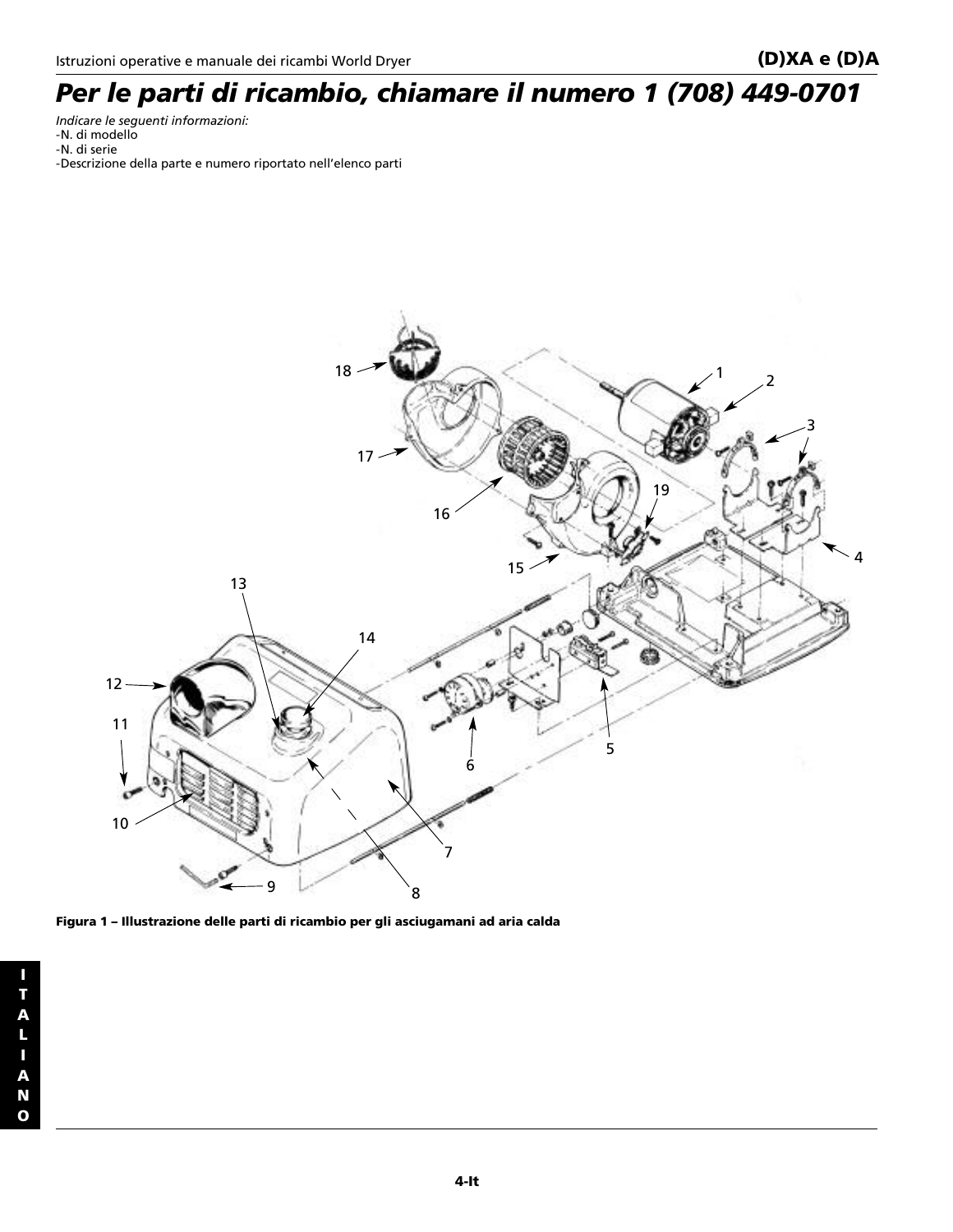## **Modelli (D)XA e (D)A**

#### **Elenco parti di ricambio per asciugamani ad aria calda**

| N. di<br>rif. | <b>Descrizione</b>                                                             | N. di<br>parte         | Qtà.           |
|---------------|--------------------------------------------------------------------------------|------------------------|----------------|
| $\mathbf{1}$  | Motore - 115 V (D)A5, (D)XA5, (D)A52, (D)XA52                                  | 210K                   |                |
|               | Motore - 208/220-240 V (D)A54, (D)XA54, (D)A548, (D)XA548, t(D)A57, t(D)XA57   | 210ACEK                | 1              |
| 2             | Spazzola motore                                                                | 206NL                  | $\overline{2}$ |
| 3             | Cinghia di montaggio motore                                                    | 110-4A                 | 2 serie        |
| 4             | Staffe di montaggio motore                                                     | $110 - 4$              | 2              |
| 5             | Solo micro-interruttore (D)A(tutto)                                            | 143F                   | 1              |
| 6             | Interruttore timer - 115 V, 30 secondi (D)A5, (D)A52                           | 225                    |                |
|               | Interruttore timer - 208-230 V, 30 secondi (D)A54, (D)A57                      | 225A                   |                |
|               | Interruttore timer - 220-240 V, 50 Hz, 30 secondi (D)A548                      | 225M                   |                |
| 7             | Copertura completa, in ferro fuso, automatico, bianco XA(tutto)*               | 70XA5-974AK            | 1              |
|               | Copertura completa, in ferro fuso, a pulsante, bianco XA(tutto)*               | 70A5-974AK             | 1              |
|               | Copertura completa, acciaio, automatico, bianco, DXA(tutto)*                   | 72DXA5-974K            | 1              |
|               | Copertura completa, acciaio, a pulsante, bianco, DA(tutto)*                    | 72DA5-974K             |                |
|               | Copertura completa, acciaio inossidabile, automatico/a pulsante*               | Chiamare per           | 1              |
|               |                                                                                | effettuare ordinazioni |                |
| 8             | Anello di tenuta pulsante, punta per asta isolata e kit molla (D)A(tutto)      | 193K                   | 1              |
| 9             | Chiave Allen di sicurezza                                                      | 204TP                  |                |
| 10            | Griglia di ingresso, ferro fuso, a pulsante, con relativa bulloneria A(tutto)  | 194-1K                 | 1              |
|               | Griglia di ingresso, ferro fuso, automatico, con relativa bulloneria XA(tutto) | 194-1BK                | 1              |
| 11            | Vite copertura antimanomissione, coperture in ferro fuso                       | 100B2                  | $\overline{2}$ |
|               | Vite copertura antimanomissione, coperture in acciaio                          | 46-330                 | $\overline{2}$ |
|               | Rondella di sicurezza, coperture in acciaio                                    | 59-005028              | $\overline{2}$ |
| 12            | Kit gruppo ugello                                                              | 34-172K                | 1              |
| 13            | Adattatore per pulsante, guarnizione e boccola (D)A(tutto)                     | 190K                   | 1              |
| 14            | Kit gruppo pulsante (manopola, asta, anello, molla e punta) (D)A(tutto)        | 185K                   | 1              |
| 15            | Sezione soffiante con attacco a base e termostato                              | 211PA                  | 1              |
| 16            | Plastica soffiante                                                             | 101P                   | 1              |
| 17            | Sezione soffiante con morsettiera - Lato sinistro                              | 112P                   |                |
| 18            | Elemento riscaldante - 115 V, 20 AMP (D)A5, (D)XA5                             | 213K                   |                |
|               | Elemento riscaldante - 115 V, 15 AMP (D)A52, (D)XA52                           | 213B                   |                |
|               | Elemento riscaldante - 230 V (D)A54, (D)XA54, (D)A548, (D)XA548                | 213A4K                 |                |
|               | Elemento riscaldante - 277 V, 8,5 AMP (D)A57, (D)XA57                          | 213A7                  | 1              |
| 19            | Solo termostato da 3/4 pollici                                                 | 1111-03                | 1              |
| Δ             | Controllo sensore automatico - 115 V (D)XA                                     | 16-230-120 (D)A        |                |
| Δ             | Controllo sensore automatico - 208-230 V (D)XA54                               | 16-240-208 (D)A        |                |
| Δ             | Controllo sensore automatico - 220-240 V, solo 50 Hz CE (D)XA548               | 16-230-240 CE          | 1              |
| Δ             | Sensore a infrarossi, cellula (D)XA(tutto)                                     | 49-238                 | 1              |

(\*) Al momento di ordinare specificare il modello.

(†) I modelli da 277 Volt utilizzano un motore 210ACEK (presa di alimentazione da 230 V).

(∆) Non in figura.